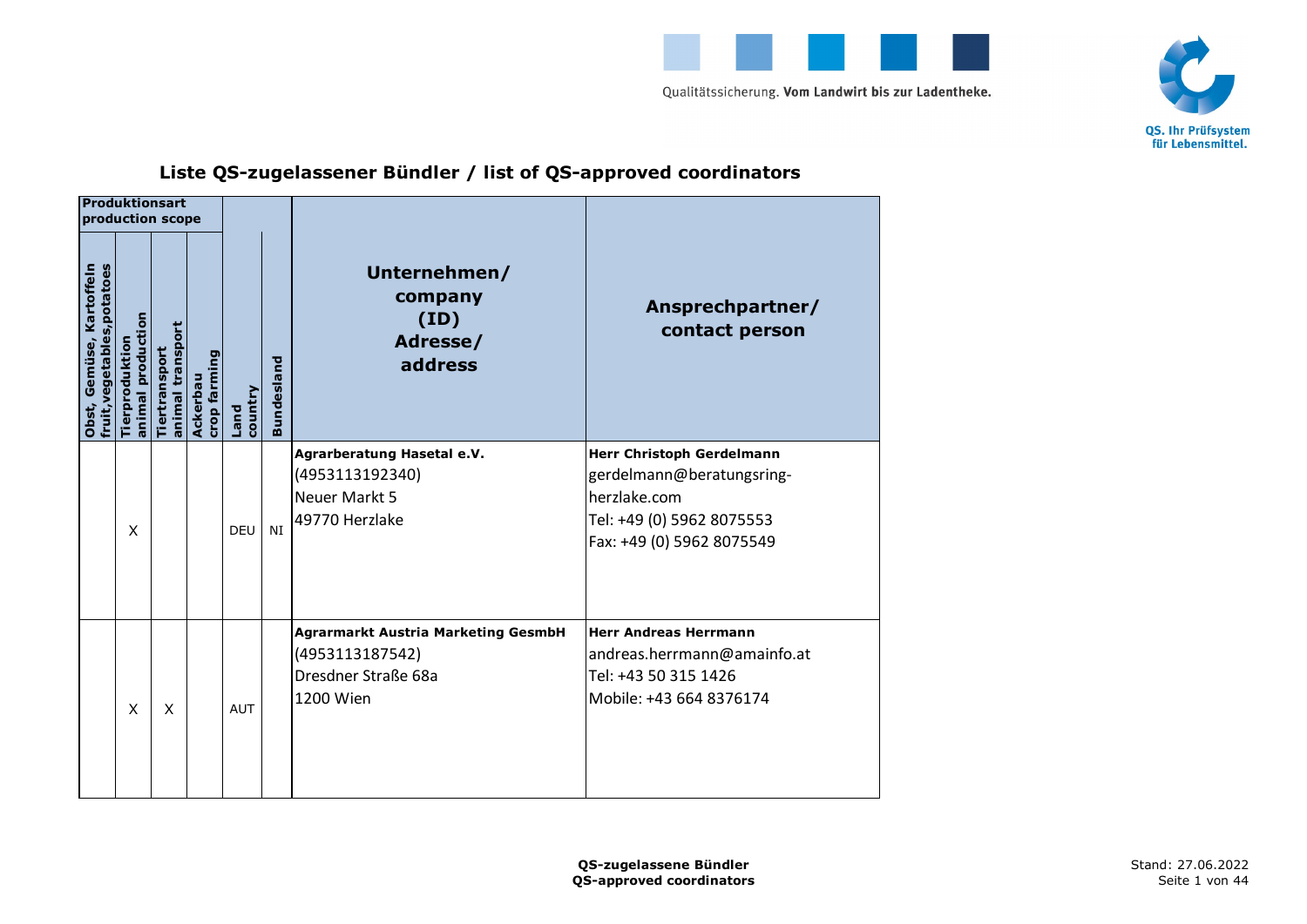



|                                                         | <b>Produktionsart</b><br>production scope |                                   |                          |                 |                   |                                                                                                                |                                                                                                                                          |
|---------------------------------------------------------|-------------------------------------------|-----------------------------------|--------------------------|-----------------|-------------------|----------------------------------------------------------------------------------------------------------------|------------------------------------------------------------------------------------------------------------------------------------------|
| fruit, vegetables, potatoes<br>Obst, Gemüse, Kartoffeln | animal production<br>Tierproduktio        | animal transport<br>Tiertransport | crop farming<br>Ackerbau | country<br>Land | <b>Bundesland</b> | Unternehmen/<br>company<br>(ID)<br>Adresse/<br>address                                                         | Ansprechpartner/<br>contact person                                                                                                       |
|                                                         | X                                         | X                                 |                          | POL             |                   | Agri Plus Sp. z o.o. Oddział Drobiarski w<br><b>Ilawie</b><br>(4953113181498)<br>Wiosenna 2<br>16-100 Sokółka  | Frau Natalia Dubowska<br>natalia.dubowska@agriplus.pl<br>Tel: +48 733 087 585<br>Mobile: +48 733 087 585                                 |
|                                                         | X                                         | X                                 |                          | <b>ITA</b>      |                   | Agricola Tre Valli Soc. Coop.<br>(4031735707403)<br>via Valpantena 18/G<br>37142 Quinto di Valpantena - Verona | <b>Herr Vittorio Stella</b><br>vittorio.stella@veronesi.it<br>Tel: +39 045 809 7681<br>Mobile: +39 335 663 4931<br>Fax: +39 045 879 4110 |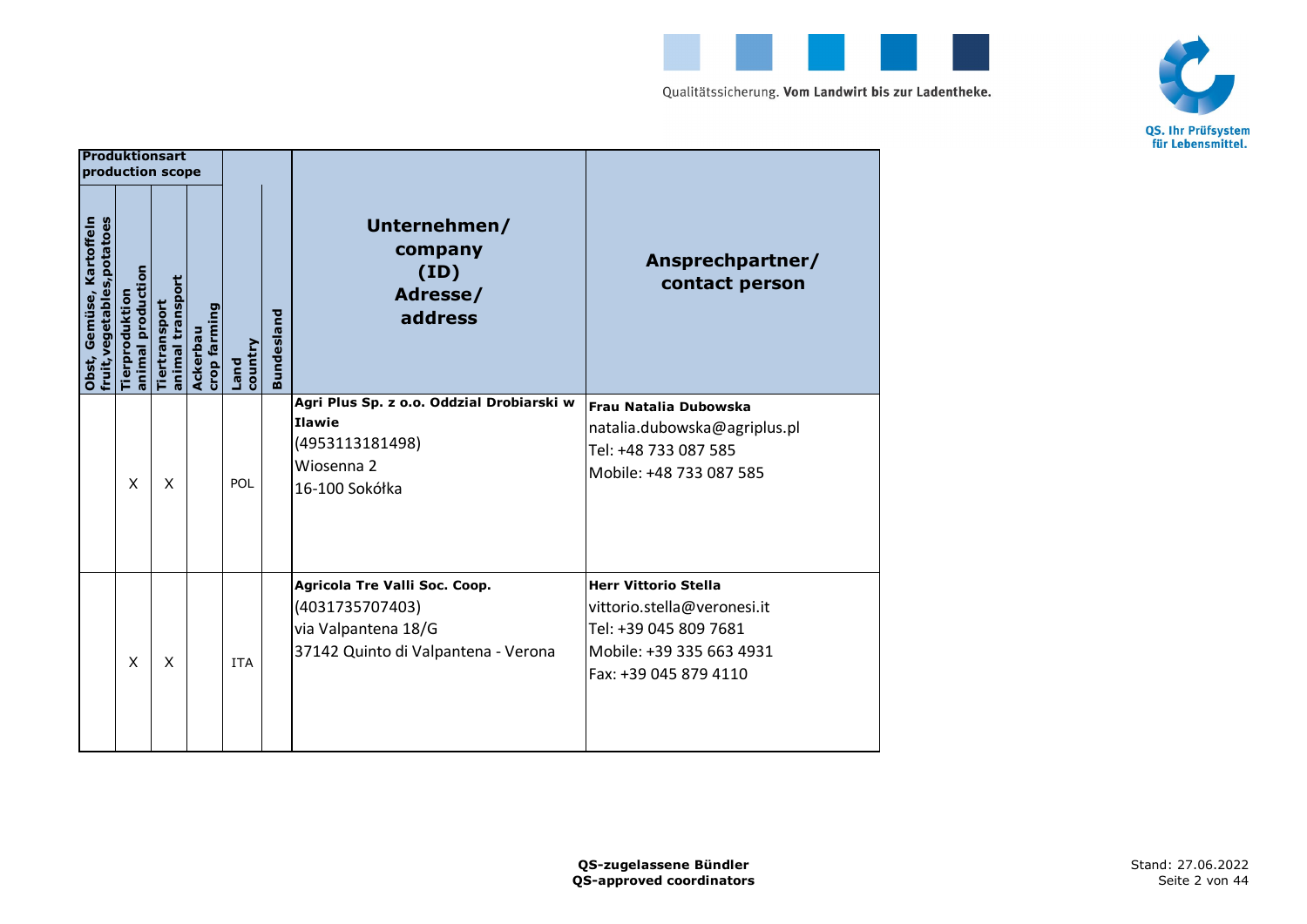



|                                                         | <b>Produktionsart</b><br>production scope |                                   |                          |                 |                   |                                                                                                            |                                                                                                                      |
|---------------------------------------------------------|-------------------------------------------|-----------------------------------|--------------------------|-----------------|-------------------|------------------------------------------------------------------------------------------------------------|----------------------------------------------------------------------------------------------------------------------|
| fruit, vegetables, potatoes<br>Obst, Gemüse, Kartoffeln | animal production<br>Tierproduktio        | animal transport<br>Tiertransport | crop farming<br>Ackerbau | country<br>Land | <b>Bundesland</b> | Unternehmen/<br>company<br>(ID)<br>Adresse/<br>address                                                     | Ansprechpartner/<br>contact person                                                                                   |
|                                                         | X                                         | X                                 |                          | <b>DEU</b>      | NI                | Albert Cordts Fleischgroßhandel GMbH &<br>Co. KG<br>(4031735739398)<br>Dorfstraße 36<br>21763 Neuenkirchen | <b>Herr Erik Seebeck</b><br>erik.seebeck@cordts-fleisch.de<br>Tel: +49 (0) 4751 99900<br>Mobile: +49 (0) 170 7924308 |
|                                                         | X                                         | X                                 |                          | POL             |                   | AMT-Quality sp. z o.o.<br>(4953113160118)<br>Plac Solny 14 lok. 3<br>50-062 Wrocław                        | Frau Edyta Andrzejczak<br>biuro@amt-quality.com<br>Tel: +48 71 715 61 45<br>Mobile: +48 888 445 907                  |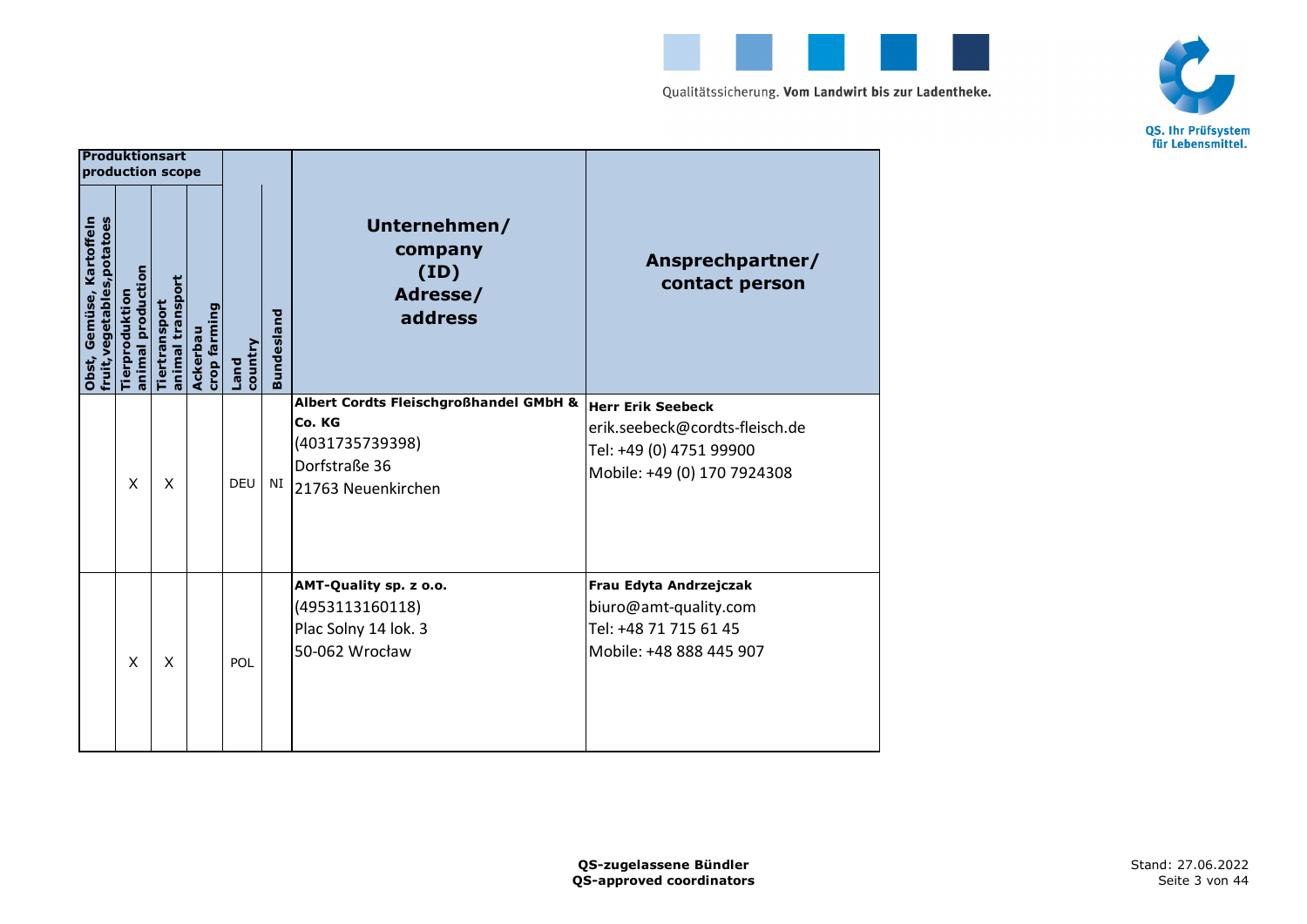



|                                                         | Produktionsart<br>production scope |                                   |                          |                        |                   |                                                                                                                   |                                                                                                                                      |
|---------------------------------------------------------|------------------------------------|-----------------------------------|--------------------------|------------------------|-------------------|-------------------------------------------------------------------------------------------------------------------|--------------------------------------------------------------------------------------------------------------------------------------|
| fruit, vegetables, potatoes<br>Obst, Gemüse, Kartoffeln | animal production<br>Tierproduktio | animal transport<br>Tiertransport | crop farming<br>Ackerbau | country<br><b>Land</b> | <b>Bundesland</b> | Unternehmen/<br>company<br>(ID)<br>Adresse/<br>address                                                            | Ansprechpartner/<br>contact person                                                                                                   |
|                                                         | X                                  | X                                 |                          | POL                    |                   | Animex Foods sp. z o.o. Branch in<br><b>Suwalki</b><br>(4953113180956)<br>Wojska Polskiego 112A<br>16-400 Suwałki | <b>Herr Karol Zaborowski</b><br>Karol.Zaborowski@animex.pl<br>Tel: +48 668 113 689                                                   |
|                                                         | X                                  | X                                 |                          | DEU                    | NI                | ANW - Agrarmanagement Nord-West eG<br>(4048473762113)<br>Industriestraße 10<br>49681 Garrel                       | <b>Herr Ralf Martens</b><br>martens@anw-eg.de<br>Tel: +49 (0) 4474 895741<br>Mobile: +49 (0) 163 3636115<br>Fax: +49 (0) 4474 895749 |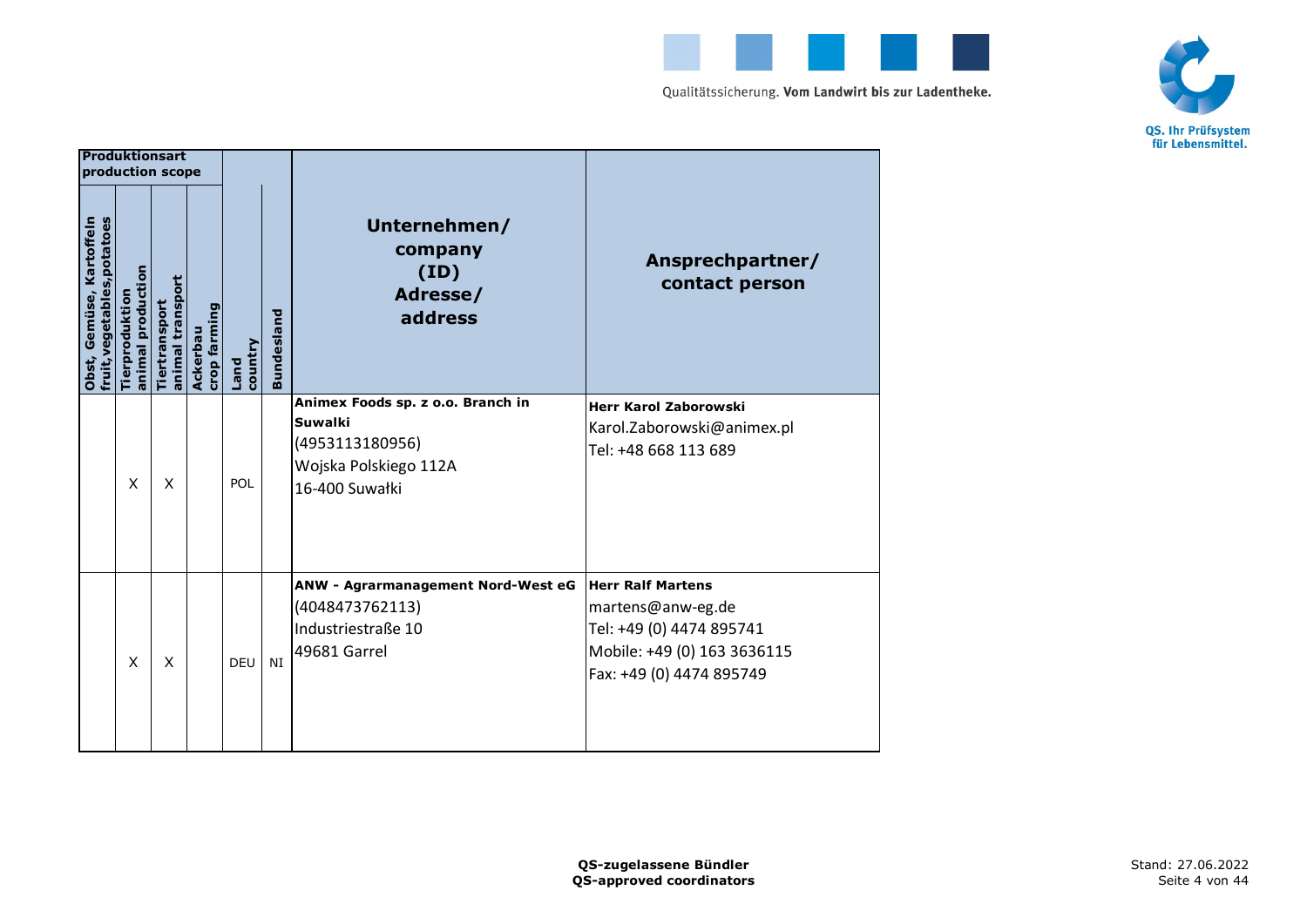



|                                                         | <b>Produktionsart</b><br>production scope |                                   |                          |                 |                   |                                                                                                                                                        |                                                                                                                                      |
|---------------------------------------------------------|-------------------------------------------|-----------------------------------|--------------------------|-----------------|-------------------|--------------------------------------------------------------------------------------------------------------------------------------------------------|--------------------------------------------------------------------------------------------------------------------------------------|
| fruit, vegetables, potatoes<br>Obst, Gemüse, Kartoffeln | animal production<br><b>Tierproduktio</b> | animal transport<br>Tiertransport | crop farming<br>Ackerbau | country<br>Land | <b>Bundesland</b> | Unternehmen/<br>company<br>(ID)<br>Adresse/<br>address                                                                                                 | Ansprechpartner/<br>contact person                                                                                                   |
|                                                         | X                                         | X                                 |                          | <b>DEU</b>      | NI                | ASB-Agrar-Service und Beratungs-GmbH<br><b>ASB-GmbH</b><br>(4031735815504)<br>Boschstraße 9<br>49770 Herzlake                                          | <b>Herr Ansgar Deermann</b><br>deermann@vzf.de<br>Tel: +49 (0) 5962 93460<br>Mobile: +49 (0) 171 3722968<br>Fax: +49 (0) 5962 934616 |
|                                                         | X                                         | X                                 |                          | <b>LUX</b>      |                   | Association pour la promotion de la<br>Marque Nationale de la viande de porc<br>(4031735335088)<br>8, rue de Gralingen<br>9380 Merscheid les Putscheid | <b>Herr Markus Folkmann</b><br>folkmann@cochy.lu<br>Tel: +352 99 01 30<br>Mobile: +352 691 990 130<br>Fax: +352 90 80 32             |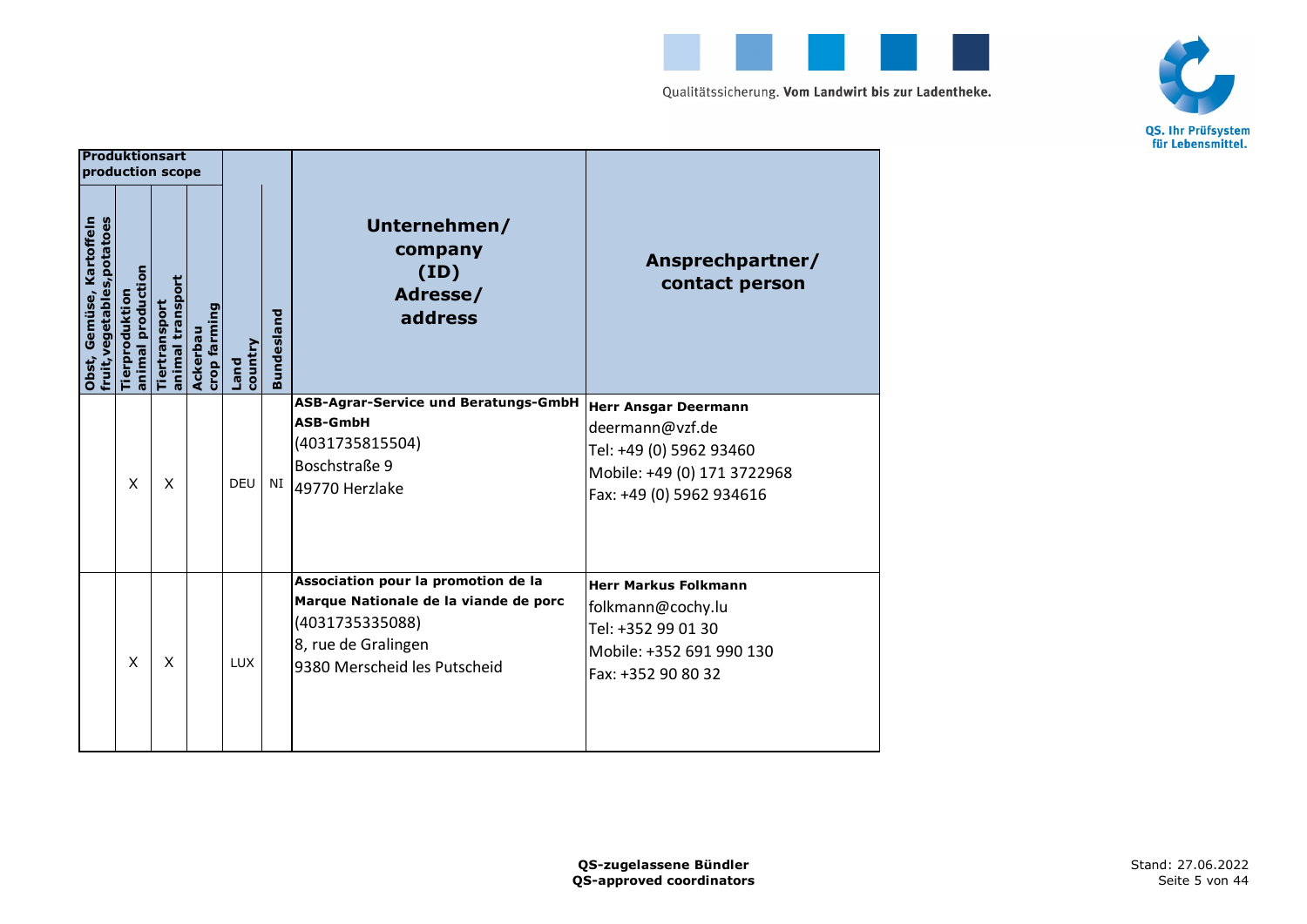



|                                                         | <b>Produktionsart</b><br>production scope |                                   |                          |                 |                   |                                                                                                                         |                                                                                                                                     |
|---------------------------------------------------------|-------------------------------------------|-----------------------------------|--------------------------|-----------------|-------------------|-------------------------------------------------------------------------------------------------------------------------|-------------------------------------------------------------------------------------------------------------------------------------|
| fruit, vegetables, potatoes<br>Obst, Gemüse, Kartoffeln | animal production<br>Tierproduktio        | animal transport<br>Tiertransport | crop farming<br>Ackerbau | country<br>Land | <b>Bundesland</b> | Unternehmen/<br>company<br>(ID)<br>Adresse/<br>address                                                                  | Ansprechpartner/<br>contact person                                                                                                  |
|                                                         | X                                         | X                                 |                          | <b>DEU</b>      | <b>BW</b>         | Bäuerliche Erzeugergemeinschaft<br>Schwäbisch Hall w.V.<br>(4031735686227)<br>Haller Strasse 20<br>74549 Wolpertshausen | <b>Herr Fritz Wolf</b><br>Fritz.Wolf@besh.de<br>Tel: +49 (0) 7904 979770<br>Mobile: +49 (0) 172 7432307<br>Fax: +49 (0) 7904 979779 |
|                                                         | X                                         |                                   |                          | <b>NLD</b>      |                   | <b>BAV</b><br>(4048473894951)<br>Timmermannsweg 94<br>5813AP Ysselsteyn                                                 | <b>Frau Marielle Arts</b><br>info@bav.nu<br>Tel: 0031493529467<br>Mobile: 0031621474513<br>Fax: 0031493529631                       |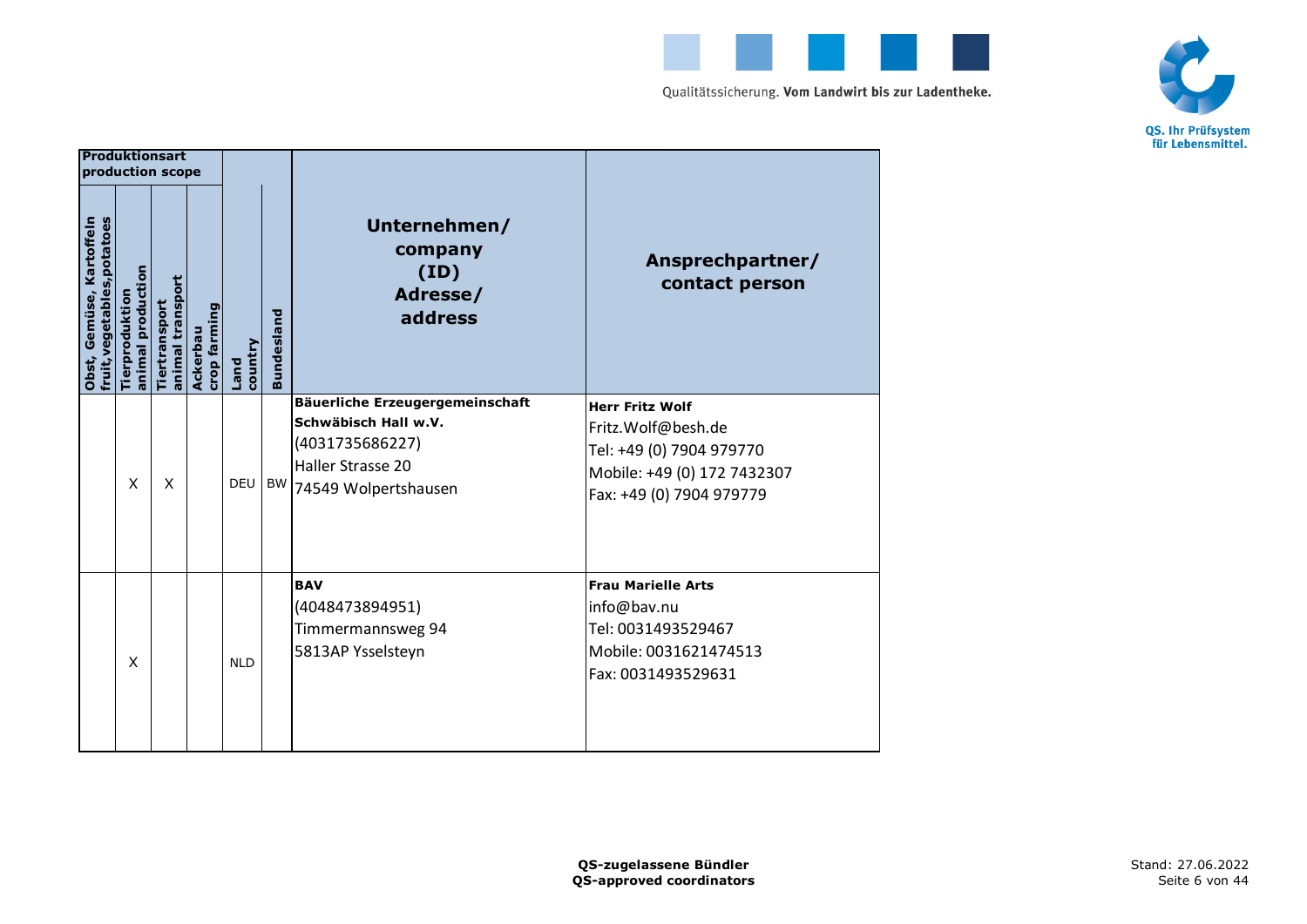



|                                                         | <b>Produktionsart</b><br>production scope |                                   |                          |                 |                   |                                                                                                                                 |                                                                                                                                             |
|---------------------------------------------------------|-------------------------------------------|-----------------------------------|--------------------------|-----------------|-------------------|---------------------------------------------------------------------------------------------------------------------------------|---------------------------------------------------------------------------------------------------------------------------------------------|
| fruit, vegetables, potatoes<br>Obst, Gemüse, Kartoffeln | animal production<br>Tierproduktio        | animal transport<br>Tiertransport | crop farming<br>Ackerbau | country<br>Land | <b>Bundesland</b> | Unternehmen/<br>company<br>(ID)<br>Adresse/<br>address                                                                          | Ansprechpartner/<br>contact person                                                                                                          |
|                                                         | $\mathsf{x}$                              | X                                 |                          | <b>DEU</b>      | NI                | <b>Beratungs und Erzeugerring Friesoythe</b><br>und Umgebung e.V.<br>(4031735327618)<br>Ellerbrocker Str. 3<br>26169 Friesoythe | <b>Herr Johannes Osterkamp</b><br>buendler-brfriesoythe@t-online.de<br>Tel: +49 (0) 4491 921240<br>Fax: +49 (0) 4491 921242                 |
|                                                         | X                                         |                                   |                          | DEU             | NI                | Beratungsring Altkreis Lingen e.V.<br>(4031735531329)<br>Am Hundesand 12<br>49809 Lingen                                        | <b>Herr Michael Witsken</b><br>wobben@gz-lingen.de<br>Tel: +49 (0) 591 14051215<br>Mobile: +49 (0) 170 4141592<br>Fax: +49 (0) 591 14051525 |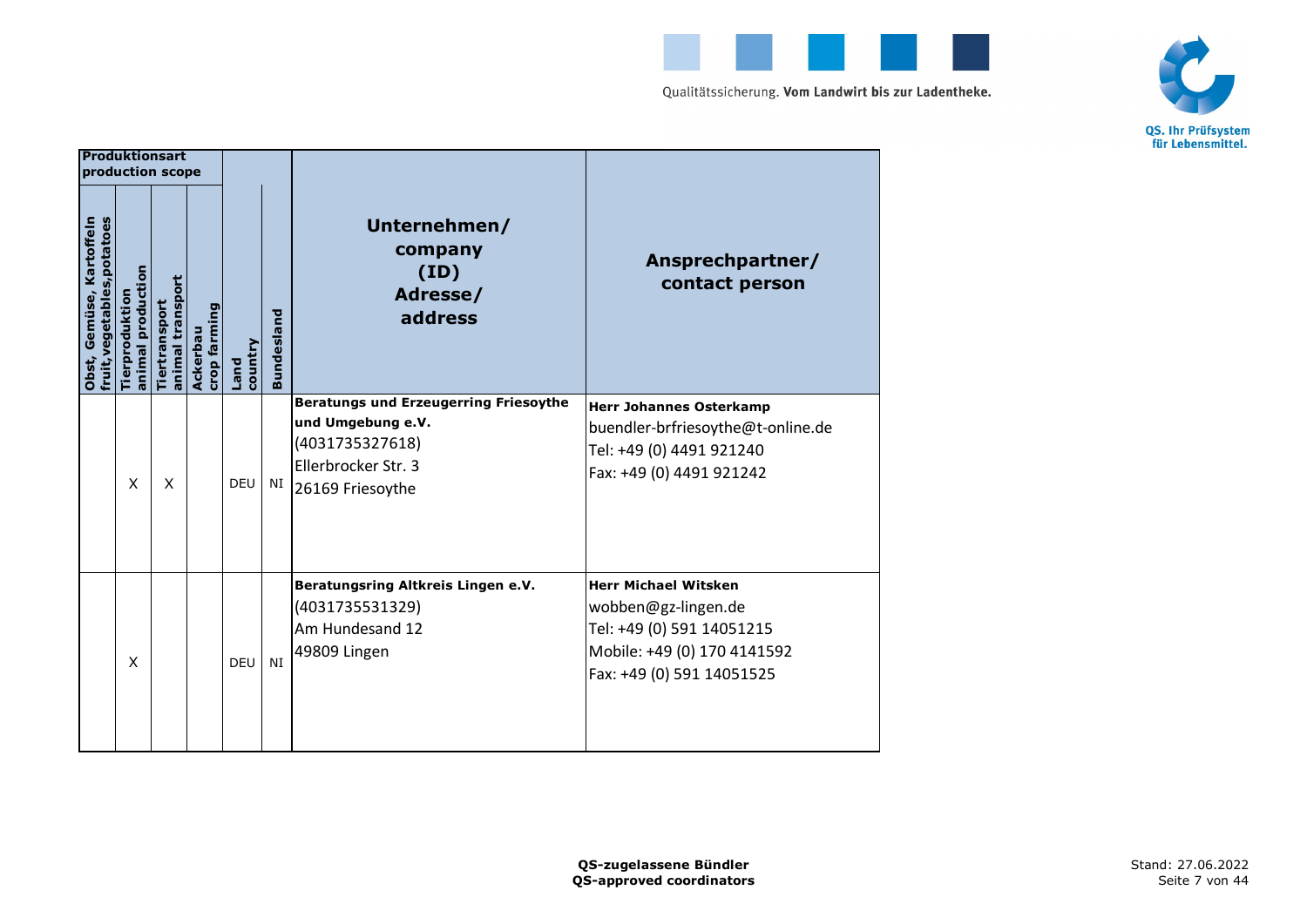



|                                                         | Produktionsart<br>production scope |                                   |                          |                 |                   |                                                                                                                                    |                                                                                                               |
|---------------------------------------------------------|------------------------------------|-----------------------------------|--------------------------|-----------------|-------------------|------------------------------------------------------------------------------------------------------------------------------------|---------------------------------------------------------------------------------------------------------------|
| fruit, vegetables, potatoes<br>Obst, Gemüse, Kartoffeln | animal production<br>Tierproduktio | animal transport<br>Tiertransport | crop farming<br>Ackerbau | country<br>Land | <b>Bundesland</b> | Unternehmen/<br>company<br>(ID)<br>Adresse/<br>address                                                                             | Ansprechpartner/<br>contact person                                                                            |
|                                                         | X                                  |                                   |                          | DEU             | <b>BW</b>         | <b>Bio-Landgut Fleisch GmbH</b><br>(4048473896511)<br>Schwalbenstraße 16<br>72108 Rottenburg                                       | <b>Frau Susanne Illi</b><br>susanne.illi@rebio.de<br>Tel: +49 (0) 7472 16693310<br>Fax: +49 (0) 7472 16693329 |
|                                                         | X                                  |                                   |                          | <b>DEU</b>      |                   | <b>Biopark Markt Erzeuger- und</b><br>Vermarktungsgesellschaft mbH<br>(4953113154747)<br>Stavenhagener Str. 41<br>MV 17139 Malchin | <b>Herr Jens Freitag</b><br>j.freitag@biopark-mv.de<br>Tel: +49 (0) 3994 20950<br>Fax: +49 (0) 3994 209520    |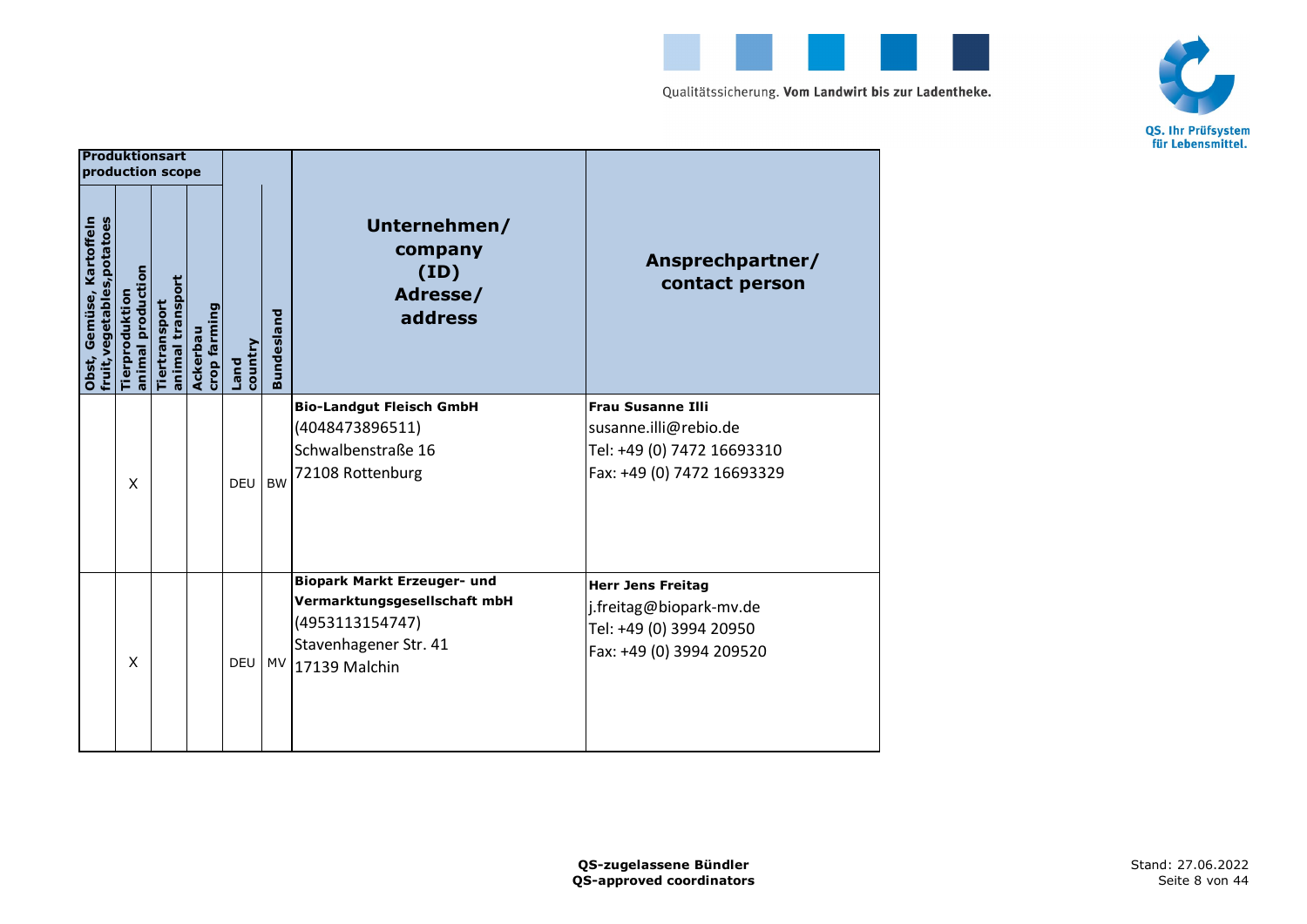



|                                                         | Produktionsart<br>production scope |                                   |                          |                        |                   |                                                                                    |                                                                                                                   |
|---------------------------------------------------------|------------------------------------|-----------------------------------|--------------------------|------------------------|-------------------|------------------------------------------------------------------------------------|-------------------------------------------------------------------------------------------------------------------|
| fruit, vegetables, potatoes<br>Obst, Gemüse, Kartoffeln | animal production<br>Tierproduktio | animal transport<br>Tiertransport | crop farming<br>Ackerbau | country<br><b>Land</b> | <b>Bundesland</b> | Unternehmen/<br>company<br>(ID)<br>Adresse/<br>address                             | Ansprechpartner/<br>contact person                                                                                |
|                                                         | X                                  | X                                 |                          | POL                    |                   | <b>BOMADEK Sp. z o.o.</b><br>(4048473584159)<br>Sloneczna 16<br>66-132 Trzebiechow | <b>Herr Romuald Lewandowski</b><br>rlewandowski@bomadek.com.pl<br>Tel: +48 68351412940<br>Mobile: +48 607 716 097 |
|                                                         | X                                  |                                   |                          | <b>HUN</b>             |                   | Cargill Takarmány Zrt.<br>(4953113179364)<br>Madarasi út 0399 hrsz.<br>5300 Karcag | Frau Ildikó Godóné<br>ildiko_godone@cargill.com<br>Tel: +36 59 507 287<br>Mobile: +36 30 645 2595                 |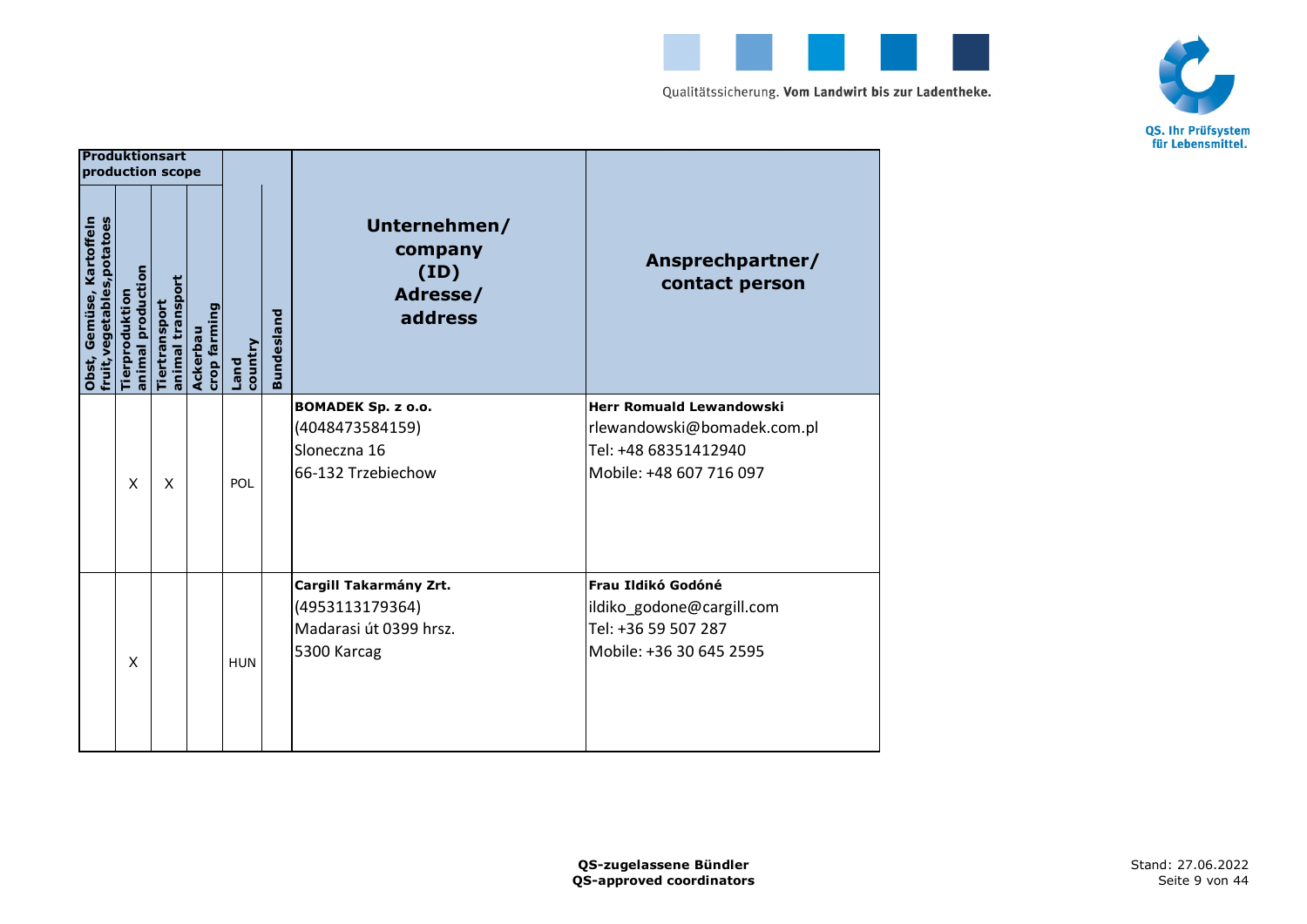



|                                                         | Produktionsart<br>production scope |                                   |                          |                 |                   |                                                                                                         |                                                                                                             |
|---------------------------------------------------------|------------------------------------|-----------------------------------|--------------------------|-----------------|-------------------|---------------------------------------------------------------------------------------------------------|-------------------------------------------------------------------------------------------------------------|
| fruit, vegetables, potatoes<br>Obst, Gemüse, Kartoffeln | animal production<br>Tierproduktio | animal transport<br>Tiertransport | crop farming<br>Ackerbau | country<br>Land | <b>Bundesland</b> | Unternehmen/<br>company<br>(ID)<br>Adresse/<br>address                                                  | Ansprechpartner/<br>contact person                                                                          |
|                                                         | X                                  |                                   |                          | <b>NLD</b>      |                   | <b>CBD BV (bilaterale Vereinbarung)</b><br>(4031735000361)<br>Nevelgaarde 20 D<br>NL 3436 ZZ NIEUWEGEIN | Herr D.A. van der Sar<br>info@kiwaverin.nl<br>Tel: +31 88 988 4310                                          |
|                                                         | X                                  |                                   |                          | POL             |                   | Codex Sp. z o.o.<br>(4953113198504)<br>Skwierzy?ska 10<br>66-435 Krzeszyce                              | <b>Herr Bernard Mazurek</b><br>b.mazurek@codexbaczyna.pl<br>Tel: +48 532 548 860<br>Mobile: +48 532 548 860 |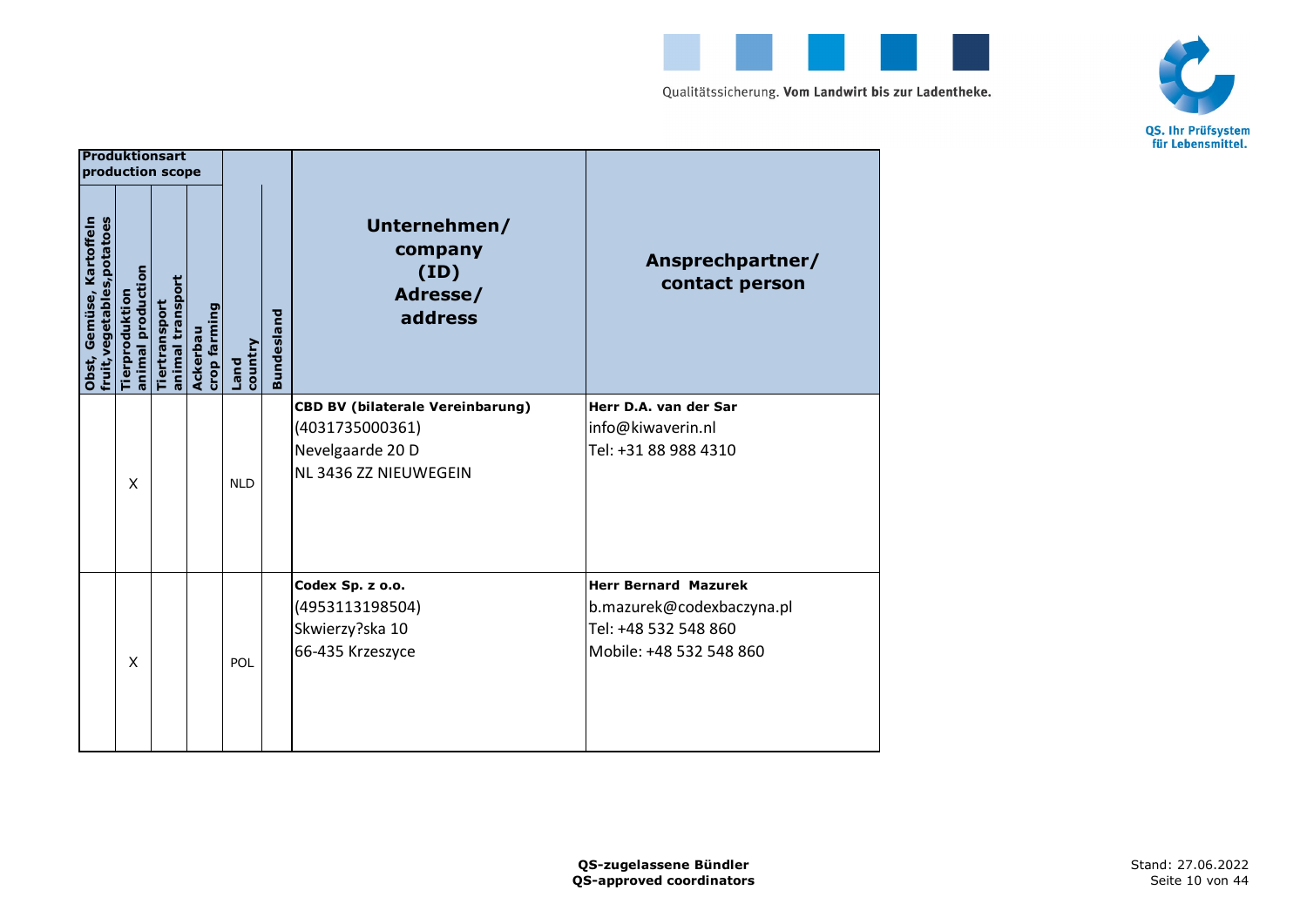



|                                                         | Produktionsart<br>production scope |                                   |                          |                 |                   |                                                                                                                                   |                                                                                                                      |
|---------------------------------------------------------|------------------------------------|-----------------------------------|--------------------------|-----------------|-------------------|-----------------------------------------------------------------------------------------------------------------------------------|----------------------------------------------------------------------------------------------------------------------|
| fruit, vegetables, potatoes<br>Obst, Gemüse, Kartoffeln | animal production<br>Tierproduktio | animal transport<br>Tiertransport | crop farming<br>Ackerbau | country<br>Land | <b>Bundesland</b> | Unternehmen/<br>company<br>(ID)<br>Adresse/<br>address                                                                            | Ansprechpartner/<br>contact person                                                                                   |
|                                                         | $\mathsf{x}$                       | X                                 |                          | <b>LUX</b>      |                   | <b>CONVIS Herdbuch Service Elevage et</b><br>Génétique<br>(4031735375183)<br>4, Zone artisanale et commerciale<br>9085 Ettelbrück | <b>Frau Ginette Gantenbein</b><br>ginette.gantenbein@convis.lu<br>Tel: +352 26 81 20 32 9<br>Fax: +352 26 81 20 62 9 |
|                                                         | $\times$                           |                                   |                          | <b>THA</b>      |                   | CPF (Thailand) Public Co., Ltd.<br>(4953113158294)<br>Silom<br>10500 Bangkok                                                      | Herr Supachai Thaokumleu<br>supachai.tha@cpf.co.th<br>Tel: +66 36 251 902<br>Mobile: +66 96 951 5559                 |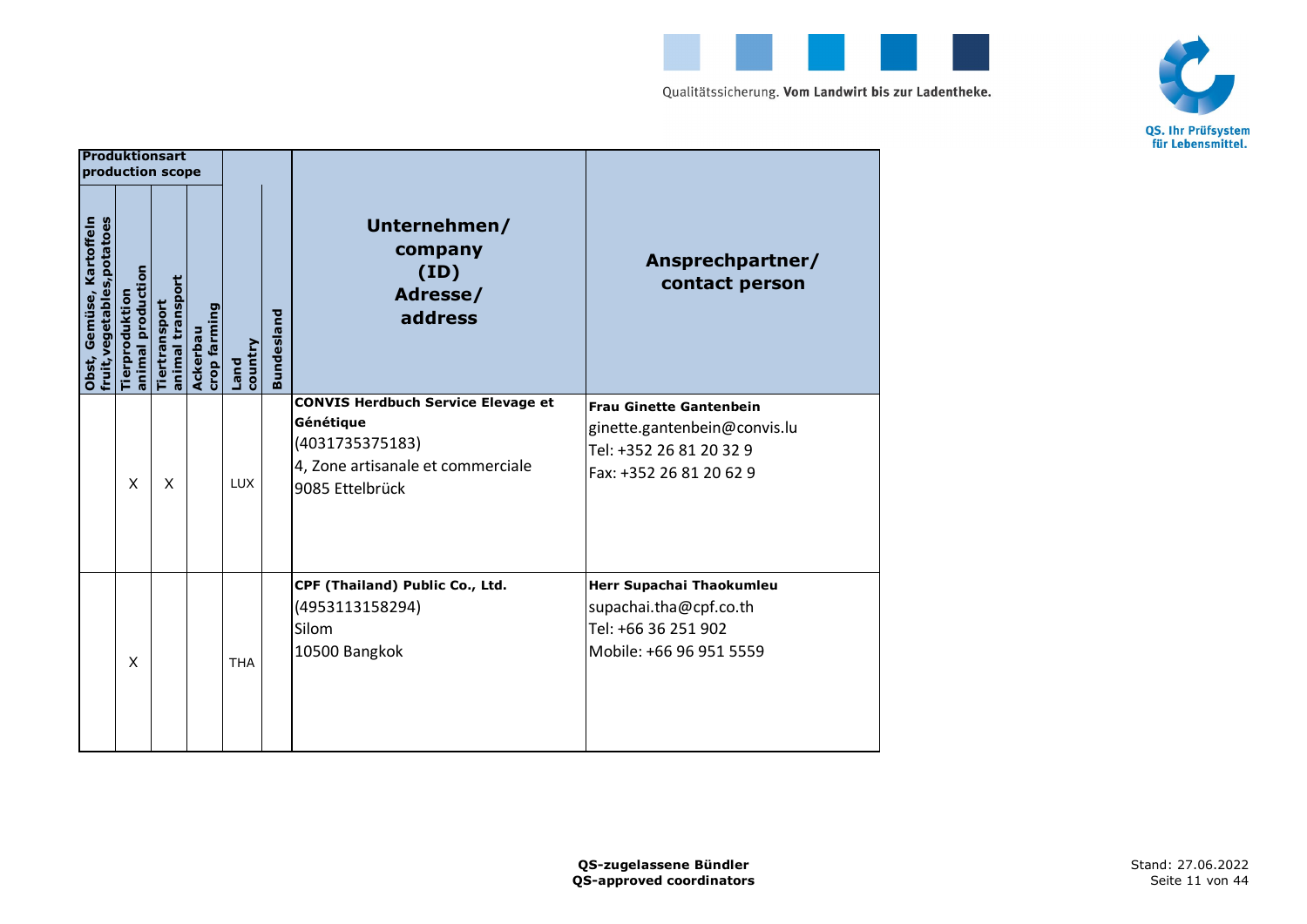



|                                                         | <b>Produktionsart</b><br>production scope |                                   |                          |                        |                   |                                                                                                             |                                                                                                                                |
|---------------------------------------------------------|-------------------------------------------|-----------------------------------|--------------------------|------------------------|-------------------|-------------------------------------------------------------------------------------------------------------|--------------------------------------------------------------------------------------------------------------------------------|
| fruit, vegetables, potatoes<br>Obst, Gemüse, Kartoffeln | animal production<br>Tierproduktion       | animal transport<br>Tiertransport | crop farming<br>Ackerbau | country<br><b>Land</b> | <b>Bundesland</b> | Unternehmen/<br>company<br>(ID)<br>Adresse/<br>address                                                      | Ansprechpartner/<br>contact person                                                                                             |
|                                                         | X                                         |                                   |                          | <b>HUN</b>             |                   | Csa-Ba Lúdtenyésztö Kft.<br>(4953113181279)<br>Tópart u. 56.<br>6449 Mélykút                                | <b>Frau Anita Pekli</b><br>pekli.anita@hunent.hu<br>Tel: +36 30 475 2570<br>Mobile: +36 30 475 2570                            |
|                                                         |                                           | X                                 |                          | <b>DNK</b>             |                   | Danish Agriculture & Food Council<br>F.m.b.A.<br>(4048473740074)<br>Axelborg, Axeltorv 3<br>1609 Kopenhagen | <b>Frau Lisbeth Harm Nielsen</b><br>transport@If.dk<br>Tel: +45 33 39 43 08<br>Mobile: +45 30 83 10 75<br>Fax: +45 33 91 05 00 |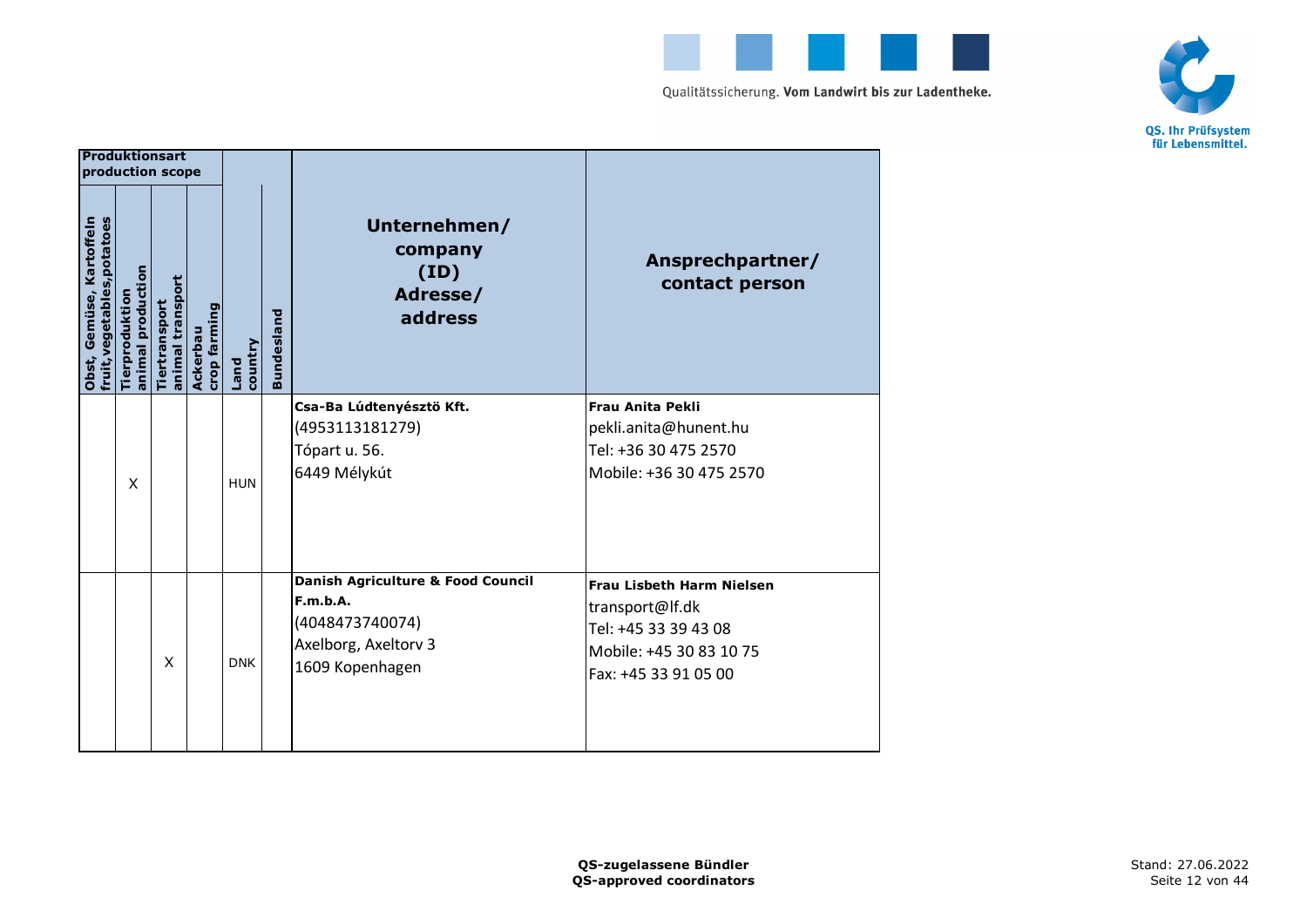



| Produktionsart<br>production scope                      |                                    |                                   |                          |                        |                   |                                                                                             |                                                                                                             |
|---------------------------------------------------------|------------------------------------|-----------------------------------|--------------------------|------------------------|-------------------|---------------------------------------------------------------------------------------------|-------------------------------------------------------------------------------------------------------------|
| fruit, vegetables, potatoes<br>Obst, Gemüse, Kartoffeln | animal production<br>Tierproduktio | animal transport<br>Tiertransport | crop farming<br>Ackerbau | country<br><b>Land</b> | <b>Bundesland</b> | Unternehmen/<br>company<br>(ID)<br>Adresse/<br>address                                      | Ansprechpartner/<br>contact person                                                                          |
|                                                         | X                                  |                                   |                          | <b>NLD</b>             |                   | De Groene Belangenbehartiger BV<br>(4031735473827)<br>Coevorderweg 115<br>7776 AE SLAGHAREN | <b>Herr Logtenberg Mark</b><br>info@producert.nl<br>Tel: +31 523 683 339<br>Fax: +31 523 684 222            |
|                                                         | X                                  | X                                 |                          | POL                    |                   | Drobimex Sp. z o.o.<br>(4953113172885)<br>ul. Kniewska 6<br>70-846 Szczecin                 | <b>Herr Grzegorz Baran</b><br>grzegorz.baran@drobimex.pl<br>Tel: +48 91 464 72 16<br>Mobile: +48 6649898903 |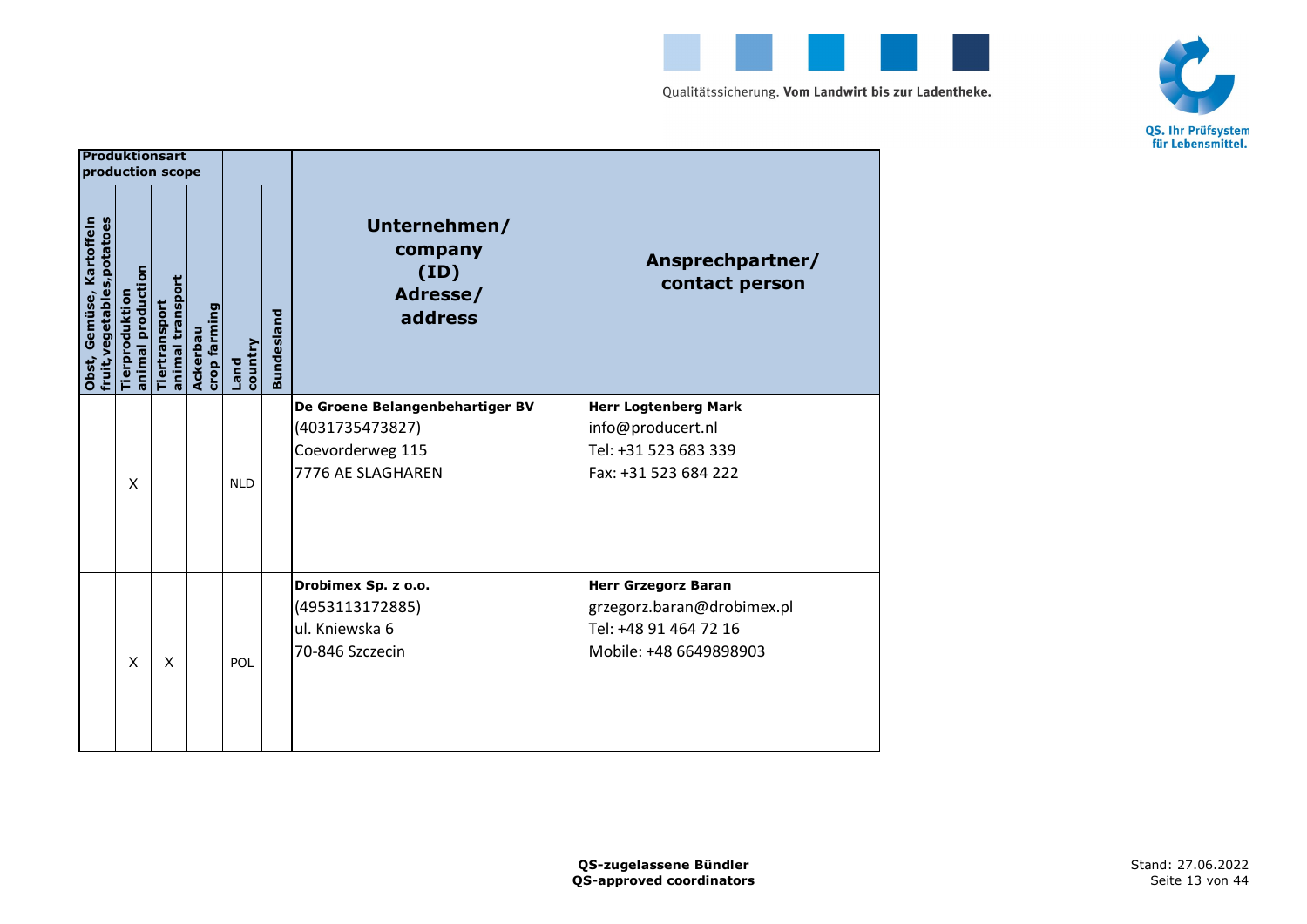



|                                                         | <b>Produktionsart</b><br>production scope   |                                   |                          |                        |                   |                                                                                                                             |                                                                                                         |
|---------------------------------------------------------|---------------------------------------------|-----------------------------------|--------------------------|------------------------|-------------------|-----------------------------------------------------------------------------------------------------------------------------|---------------------------------------------------------------------------------------------------------|
| fruit, vegetables, potatoes<br>Obst, Gemüse, Kartoffeln | production<br><b>Tierprodukti</b><br>animal | animal transport<br>Tiertransport | crop farming<br>Ackerbau | country<br><b>Land</b> | <b>Bundesland</b> | Unternehmen/<br>company<br>(ID)<br>Adresse/<br>address                                                                      | Ansprechpartner/<br>contact person                                                                      |
|                                                         | X                                           | X                                 |                          | <b>DEU</b>             | NI                | Erzeugergemeinschaft für<br>Qualitätsferkel im Raum Osnabrück eG<br>(4031735000764)<br>Kleeort 9<br>49124 Georgsmarienhütte | <b>Frau Sandra Mersch</b><br>sandra.mersch@ezgos.de<br>Tel: +49 (0) 5401 8322432                        |
|                                                         | X                                           | X                                 |                          | DEU                    | NI                | EZG für Qualitätsvieh Hümmling eG.<br>(4031735000504)<br>Bergland 8<br>26901 Lorup                                          | Frau Silke Pülsken<br>puelsken@ezg-huemmling.de<br>Tel: +49 (0) 5954 923048<br>Fax: +49 (0) 5954 924052 |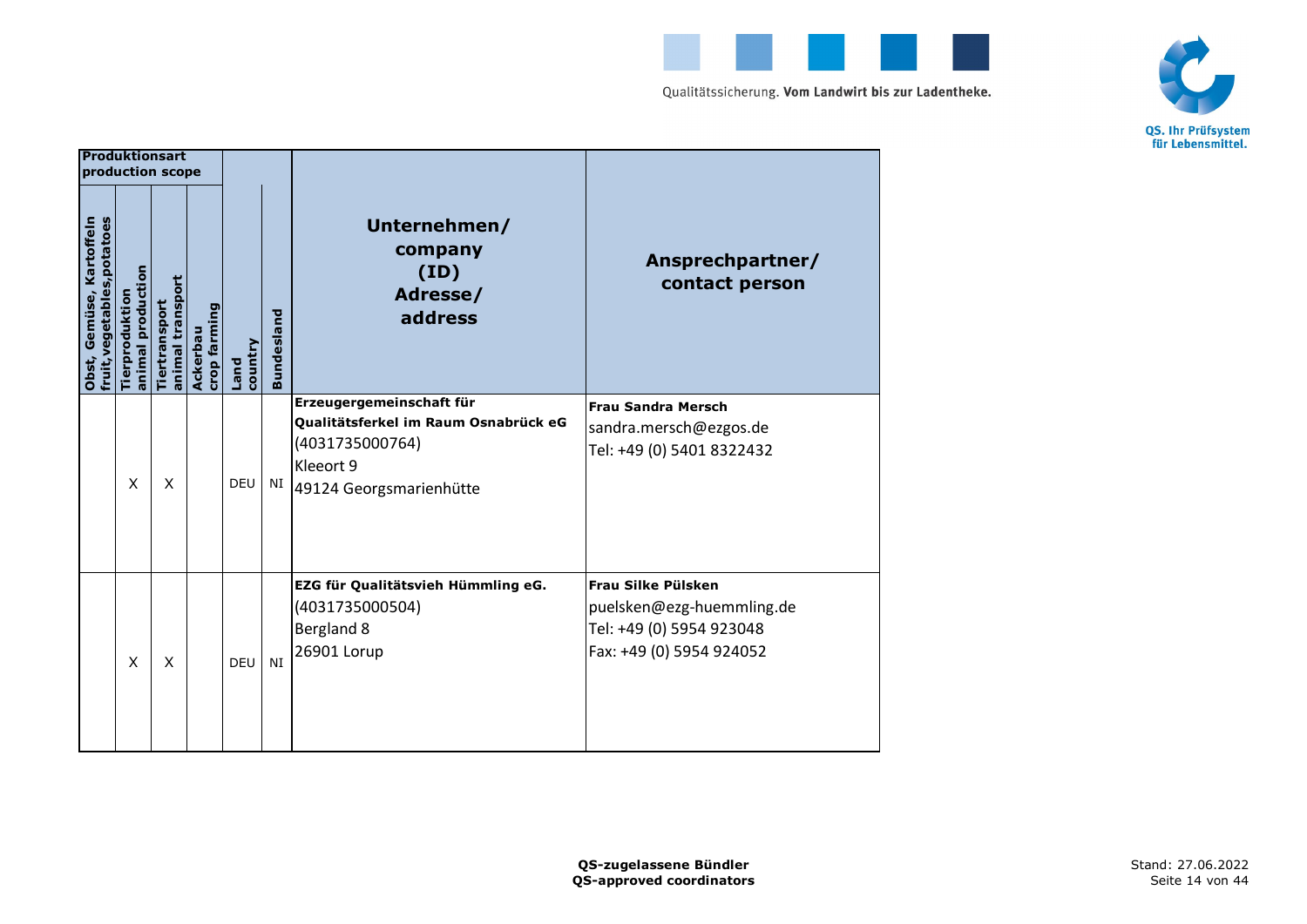



|                                                         | <b>Produktionsart</b><br>production scope |                                   |                          |                 |                   |                                                                                                                              |                                                                                                                                 |
|---------------------------------------------------------|-------------------------------------------|-----------------------------------|--------------------------|-----------------|-------------------|------------------------------------------------------------------------------------------------------------------------------|---------------------------------------------------------------------------------------------------------------------------------|
| fruit, vegetables, potatoes<br>Obst, Gemüse, Kartoffeln | animal production<br>Tierproduktio        | animal transport<br>Tiertransport | crop farming<br>Ackerbau | country<br>Land | <b>Bundesland</b> | Unternehmen/<br>company<br>(ID)<br>Adresse/<br>address                                                                       | Ansprechpartner/<br>contact person                                                                                              |
|                                                         | X                                         | X                                 |                          | <b>DEU</b>      | <b>NI</b>         | EZG für Schlachtschweine in Damme i.O.<br>(4031735002492)<br>Rosengarten 2<br>32339 Espelkamp                                | Herr Wolfgang Oestreich<br>w-oes@t-online.de<br>Tel: +49 (0) 5743 1226<br>Mobile: +49 (0) 170 5241226<br>Fax: +49 (0) 5743 1803 |
|                                                         | X                                         | X                                 |                          | <b>DEU</b>      | <b>ST</b>         | Fläminger Entenspezialitäten GmbH &<br>Co. KG<br>(4031735972443)<br>Reudener Str. 10<br>39264 Zerbst / Anhalt, OT Reuden-Süd | <b>Herr Gunnar Brehme</b><br>gunnar.brehme@wiesenhof.de<br>Tel: 039248-94433<br>Mobile: 0160-8931358                            |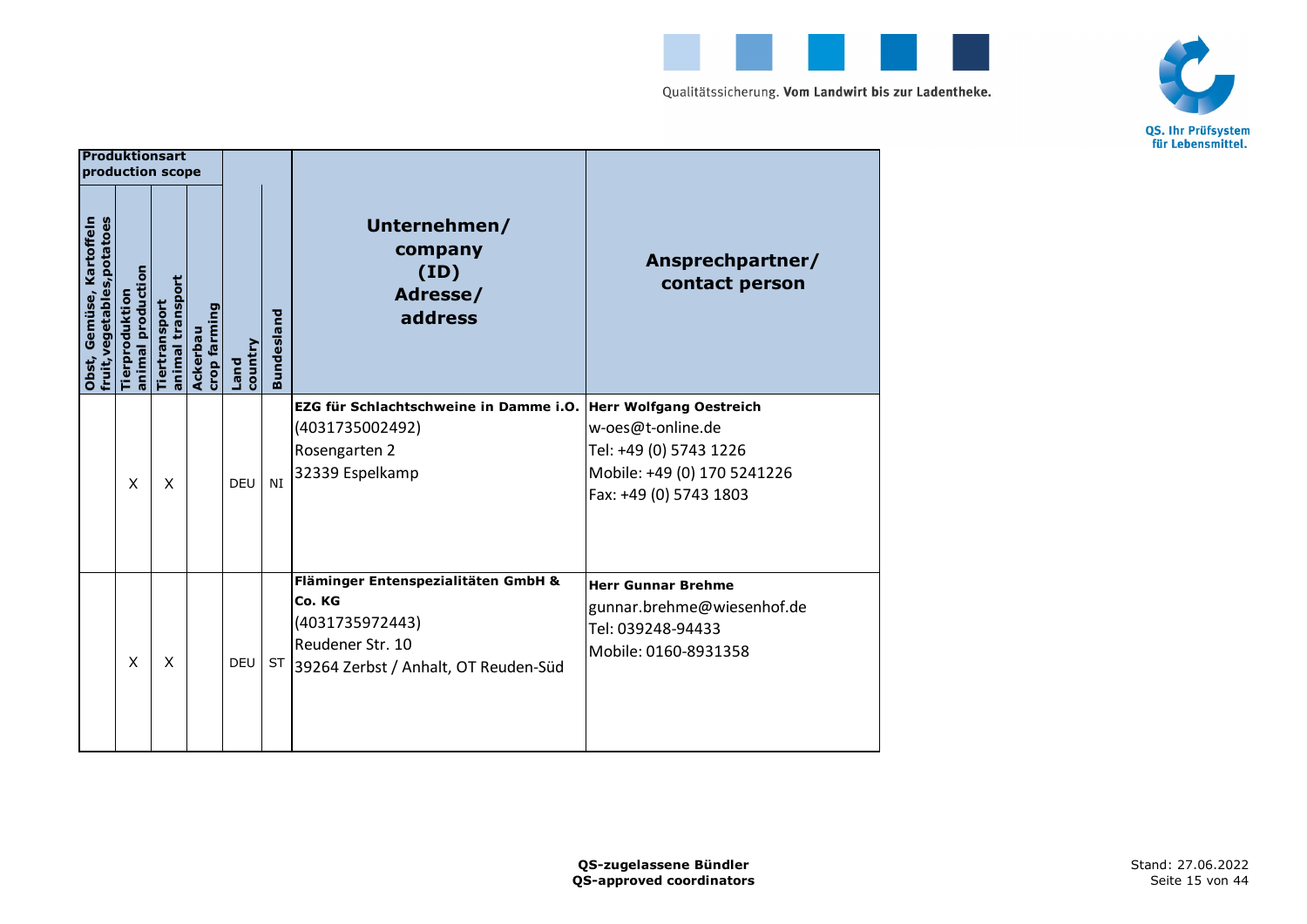



|                                                         | <b>Produktionsart</b><br>production scope |                                   |                          |                 |                   |                                                                                                                                  |                                                                                                                                                           |
|---------------------------------------------------------|-------------------------------------------|-----------------------------------|--------------------------|-----------------|-------------------|----------------------------------------------------------------------------------------------------------------------------------|-----------------------------------------------------------------------------------------------------------------------------------------------------------|
| fruit, vegetables, potatoes<br>Obst, Gemüse, Kartoffeln | animal production<br>Tierproduktio        | animal transport<br>Tiertransport | crop farming<br>Ackerbau | country<br>Land | <b>Bundesland</b> | Unternehmen/<br>company<br>(ID)<br>Adresse/<br>address                                                                           | Ansprechpartner/<br>contact person                                                                                                                        |
|                                                         | X                                         | X                                 |                          | <b>DEU</b>      | NI                | <b>Goldswien GmbH Erfassung und</b><br>Vermarktung von Qualitätsfleisch<br>(4031735005875)<br>Hasengarten 1 a<br>31675 Bückeburg | <b>Herr Frank Schilling</b><br>Frank.Schilling@minden.edeka.de<br>Tel: +49 (0) 5722 2891441<br>Mobile: +49 (0) 1511 8844711<br>Fax: +49 (0) 5722 28915441 |
|                                                         | X                                         | X                                 |                          | <b>DEU</b>      | NI                | Hansa Vieh & Fleischvermarktung GmbH<br>& Co. KG<br>(4031735002201)<br>Heerstedter Mühlenweg 3<br>27616 Beverstedt               | Frau Katja Brömmer<br>katja.broemmer@hansa-vieh.de<br>Tel: +49 (0) 4747 949210<br>Mobile: +49 (0) 1522 2815013<br>Fax: +49 (0) 4747 949290                |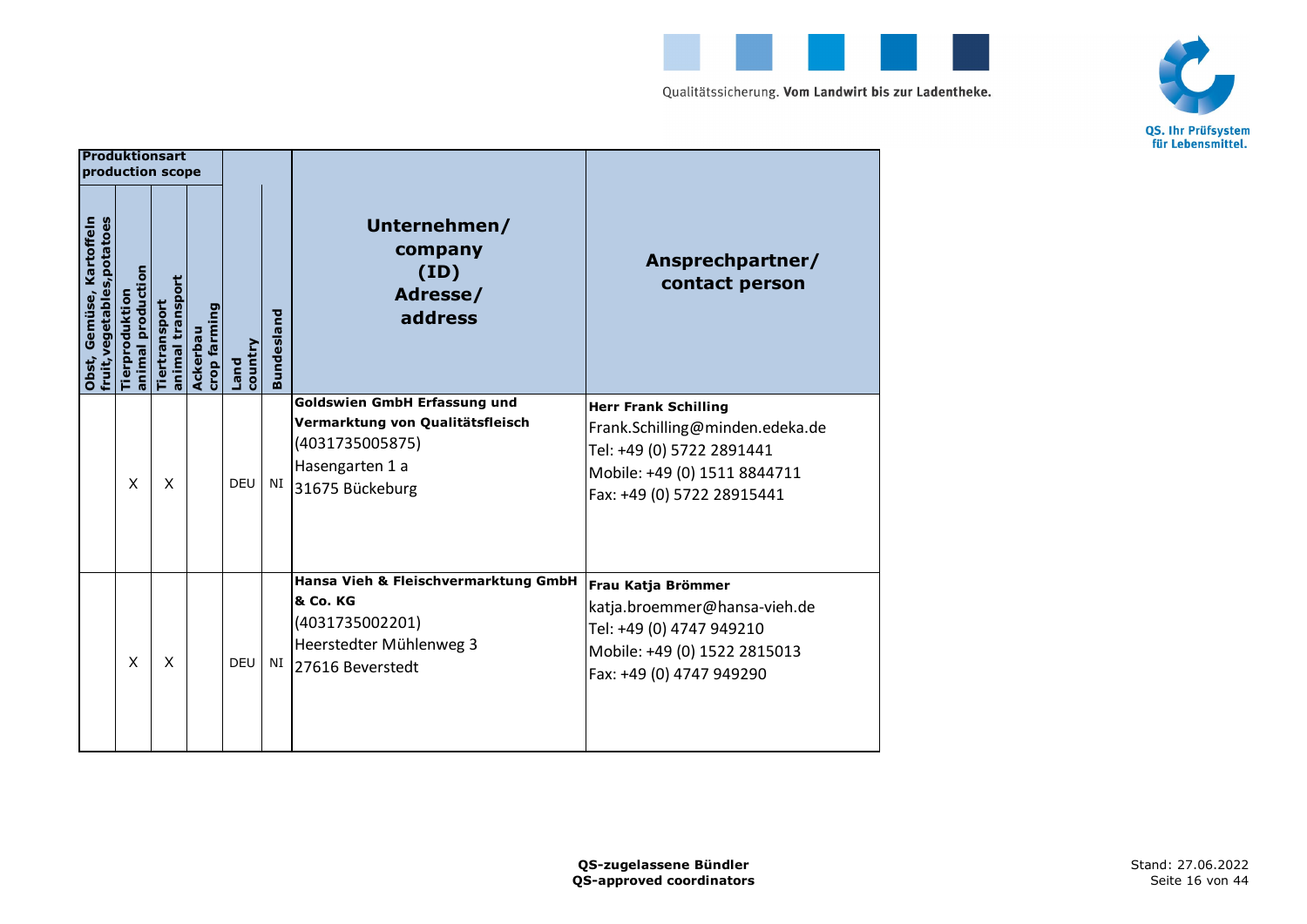



|                                                         | <b>Produktionsart</b><br>production scope |                                   |                          |                 |                   |                                                                                               |                                                                                                                              |
|---------------------------------------------------------|-------------------------------------------|-----------------------------------|--------------------------|-----------------|-------------------|-----------------------------------------------------------------------------------------------|------------------------------------------------------------------------------------------------------------------------------|
| fruit, vegetables, potatoes<br>Obst, Gemüse, Kartoffeln | animal production<br><b>Tierproduktio</b> | animal transport<br>Tiertransport | crop farming<br>Ackerbau | country<br>Land | <b>Bundesland</b> | Unternehmen/<br>company<br>(ID)<br>Adresse/<br>address                                        | Ansprechpartner/<br>contact person                                                                                           |
|                                                         | $\mathsf{x}$                              | X                                 |                          | DEU             | <b>NT</b>         | <b>Heidemark GmbH</b><br>(4048473849708)<br>Lether Gewerbestraße 2<br>26197 Ahlhorn           | Frau Dr. Hanna Strüve<br>hanna.strueve@heidemark.de<br>Tel: +49 (0) 4435 9730383<br>Fax: +49 (0) 4435 97304380               |
|                                                         | X                                         |                                   |                          | <b>NLD</b>      |                   | <b>Heijs Groep Pluimveeverwerking</b><br>(4031735198010)<br>Mulderspark 23<br>NL 9351 NR Leek | Herr Jan Jaap Hamming<br>j.j.hamming@heijsgroep.nl<br>Tel: +31 594 555 075<br>Mobile: +31 6 55344901<br>Fax: +31 594 555 099 |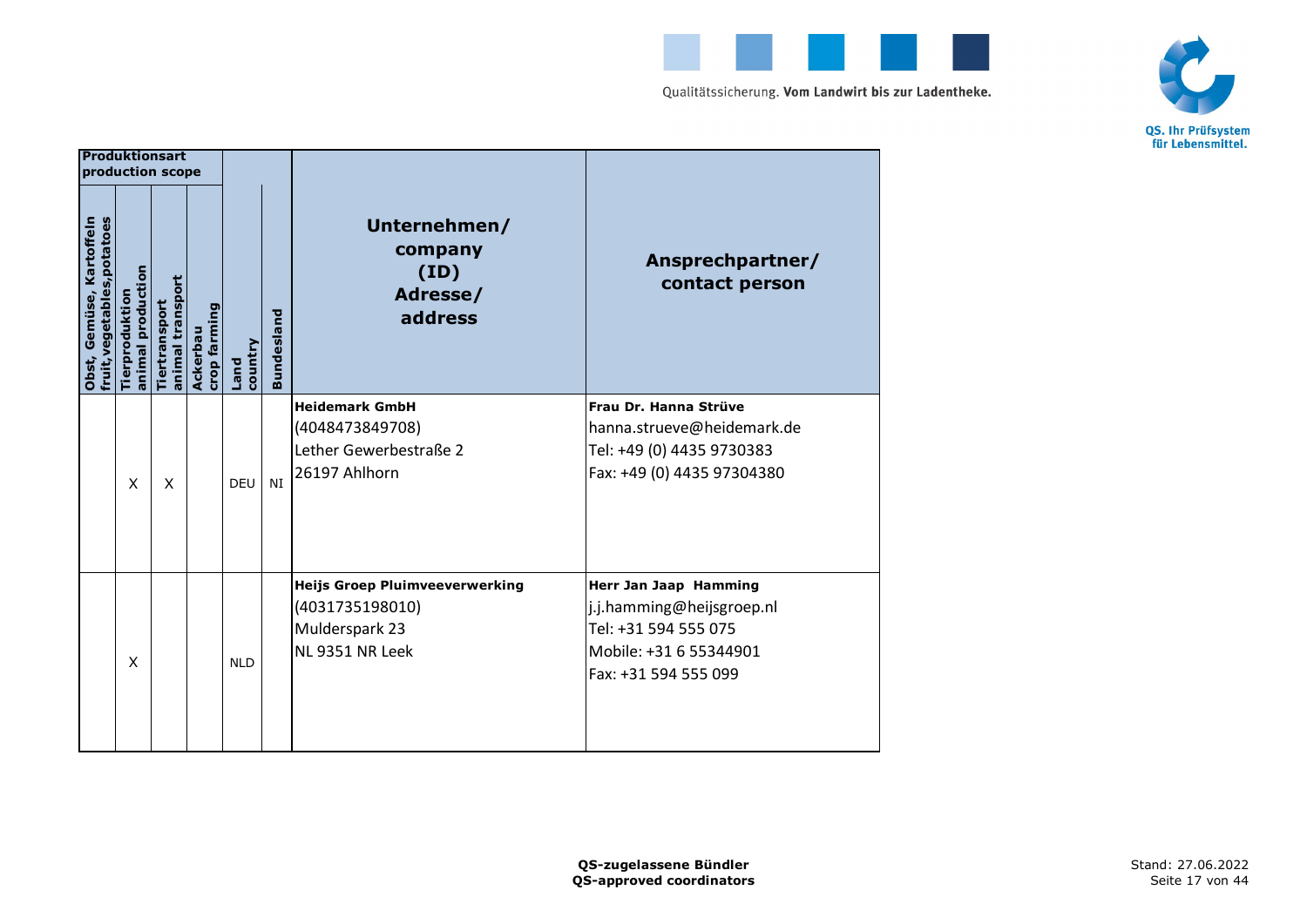



|                                                               | <b>Produktionsart</b><br>production scope |                                   |                          |                 |                   |                                                                                                        |                                                                                                                                                               |
|---------------------------------------------------------------|-------------------------------------------|-----------------------------------|--------------------------|-----------------|-------------------|--------------------------------------------------------------------------------------------------------|---------------------------------------------------------------------------------------------------------------------------------------------------------------|
| fruit, vegetables, potatoes<br>Kartoffeln<br>Gemüse,<br>Obst, | animal production<br>Tierproduktio        | animal transport<br>Tiertransport | crop farming<br>Ackerbau | country<br>Land | <b>Bundesland</b> | Unternehmen/<br>company<br>(ID)<br>Adresse/<br>address                                                 | Ansprechpartner/<br>contact person                                                                                                                            |
|                                                               | X                                         |                                   |                          | <b>DEU</b>      | <b>NW</b>         | Heinrich Borgmeier GmbH & Co. KG<br>(4031735198997)<br>Schöninger Str. 33<br>33129 Delbrück - Schöning | <b>Frau Stefanie Honerkamp</b><br>stefanie.honerkamp@borgmeier.com<br>Tel: +49 (0) 5250 98190694<br>Mobile: +49 (0) 170 8377664<br>Fax: +49 (0) 5250 98190622 |
| X                                                             | X                                         | X                                 | X                        | <b>DEU</b>      | <b>HE</b>         | <b>Hessen AgrarMarketing GmbH</b><br>(4031735001853)<br>Taunusstr. 151<br>61381 Friedrichsdorf/Ts.     | Frau Martina Meyer-Kunz<br>hessenagrarmarketing@agrinet.de<br>Tel: +49 (0) 6172 7106133<br>Fax: +49 (0) 6172 7106222                                          |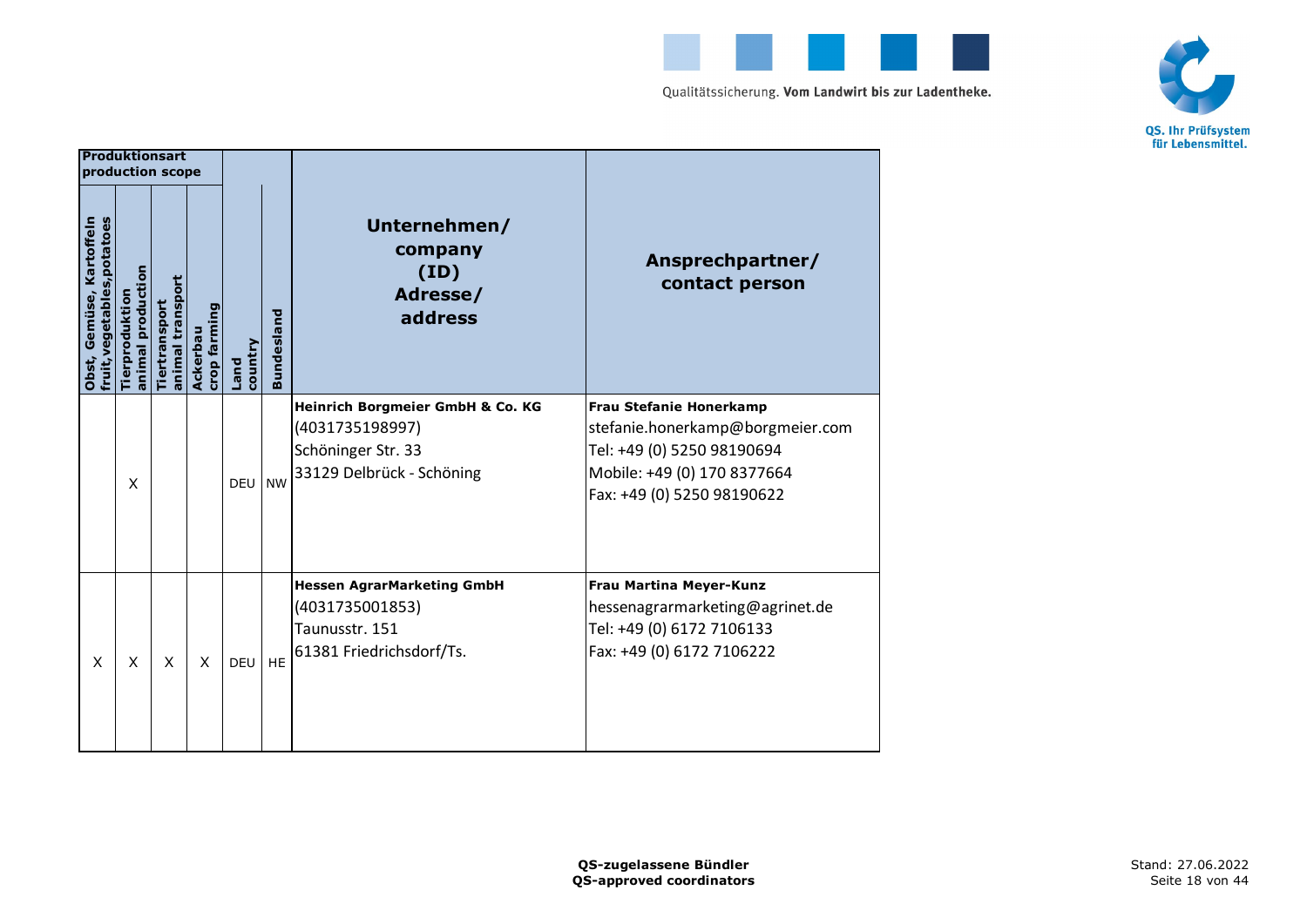



|                                                         | <b>Produktionsart</b><br>production scope |                                   |                          |                        |                   |                                                                                                            |                                                                                                                          |
|---------------------------------------------------------|-------------------------------------------|-----------------------------------|--------------------------|------------------------|-------------------|------------------------------------------------------------------------------------------------------------|--------------------------------------------------------------------------------------------------------------------------|
| fruit, vegetables, potatoes<br>Obst, Gemüse, Kartoffeln | animal production<br>Tierproduktion       | animal transport<br>Tiertransport | crop farming<br>Ackerbau | country<br><b>Land</b> | <b>Bundesland</b> | Unternehmen/<br>company<br>(ID)<br>Adresse/<br>address                                                     | Ansprechpartner/<br>contact person                                                                                       |
|                                                         | X                                         | X                                 |                          | <b>AUT</b>             |                   | <b>Hubers Landhendl GmbH</b><br>(4031735242454)<br>Hauptstraße 80<br>5223 Pfaffstätt                       | <b>Herr Georg Wenger</b><br>g.wenger@huberslandhendl.at<br>Tel: +43 7742 3208145<br>Fax: +43 7742 320823                 |
|                                                         | X                                         |                                   |                          | POL                    |                   | <b>INDROL SP.zo.o.sp.k.</b><br>(4031735000182)<br>ul. Wolsztynska 68<br>62-068 Rostarzewo<br>www.indrol.pl | Frau Malgorzata Musialowska<br>mm@indrol.pl<br>Tel: +48 61 443 66 26<br>Mobile: +48 501 079 120<br>Fax: +48 61 443 66 30 |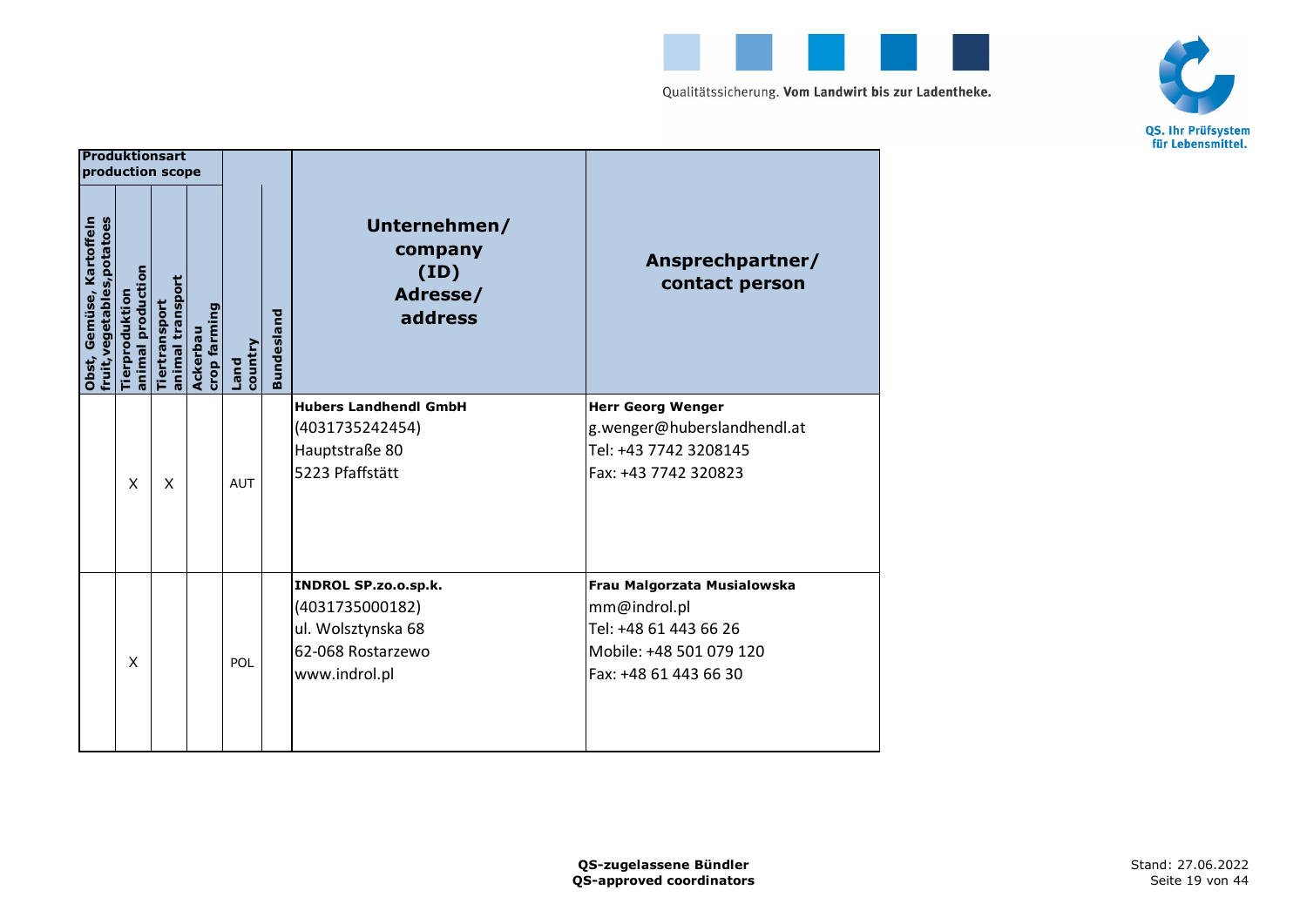



|                                                         | <b>Produktionsart</b><br>production scope |                                   |                          |                 |                   |                                                                                           |                                                                                                         |
|---------------------------------------------------------|-------------------------------------------|-----------------------------------|--------------------------|-----------------|-------------------|-------------------------------------------------------------------------------------------|---------------------------------------------------------------------------------------------------------|
| fruit, vegetables, potatoes<br>Obst, Gemüse, Kartoffeln | animal production<br>Tierproduktio        | animal transport<br>Tiertransport | crop farming<br>Ackerbau | country<br>Land | <b>Bundesland</b> | Unternehmen/<br>company<br>(ID)<br>Adresse/<br>address                                    | Ansprechpartner/<br>contact person                                                                      |
|                                                         | X                                         | X                                 |                          | POL             |                   | Indykpol S.A., Filia we Frednowach OHI<br>(4953113151154)<br>Franciszkowo<br>14-200 Ilawa | Frau Magdalena Tarka<br>tarkam@indykpol.pl<br>Tel: +48 89 644 89 00<br>Mobile: +48 603 951 122          |
| X                                                       | X                                         | X                                 | X                        | <b>DEU</b>      | <b>NI</b>         | <b>IQ-Agrar Service GmbH</b><br>(4031735003628)<br>Iburger Straße 225<br>49082 Osnabrück  | <b>Herr Peter Schwaer</b><br>info@iq-agrar.de<br>Tel: +49 (0) 541 60028880<br>Fax: +49 (0) 541 60028890 |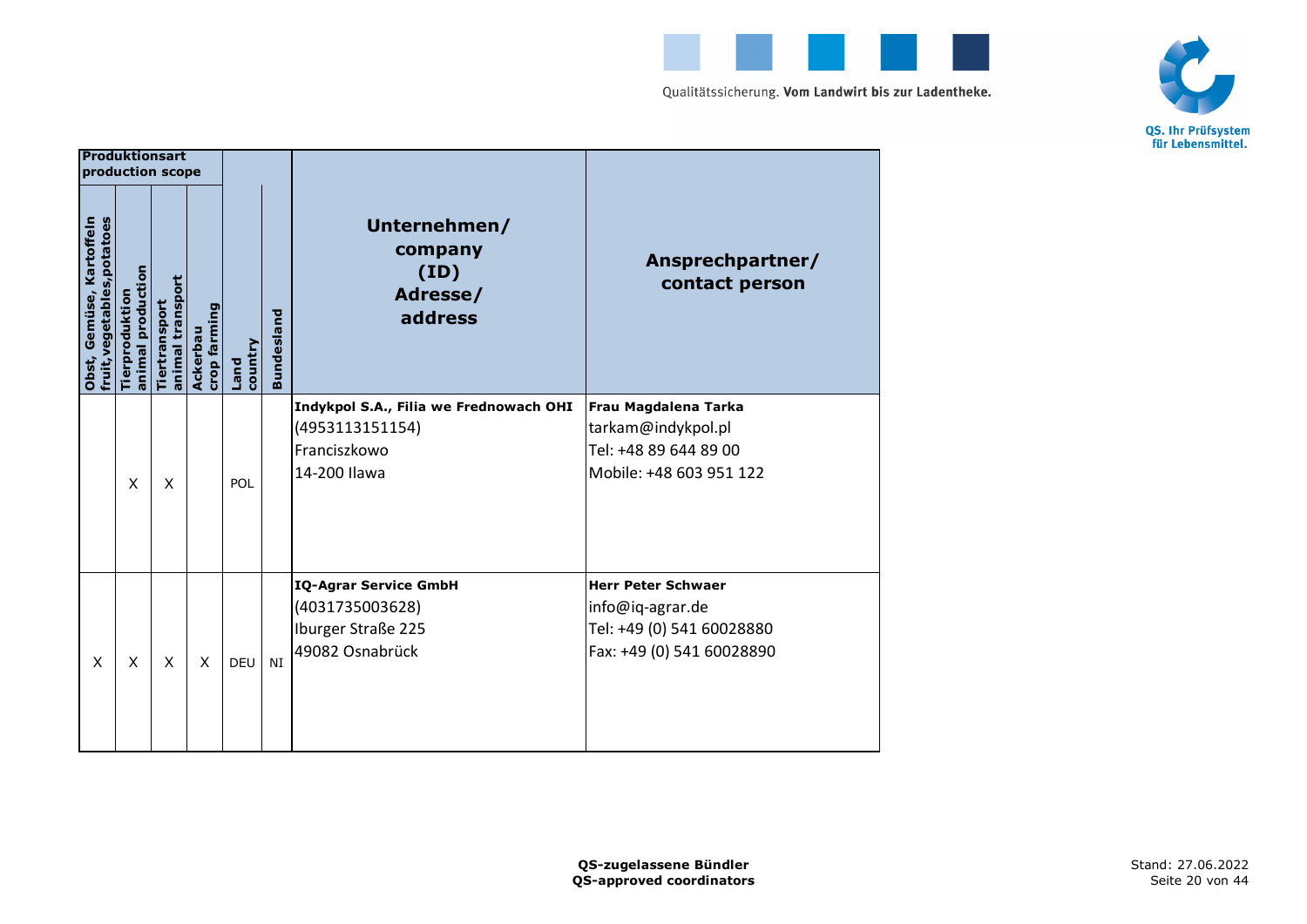



|                                                            | <b>Produktionsart</b><br>production scope |                                   |                          |                 |                   |                                                                                                                          |                                                                                                                                  |
|------------------------------------------------------------|-------------------------------------------|-----------------------------------|--------------------------|-----------------|-------------------|--------------------------------------------------------------------------------------------------------------------------|----------------------------------------------------------------------------------------------------------------------------------|
| fruit, vegetables, potatoes<br>Gemüse, Kartoffeln<br>Obst, | animal production<br>Tierproduktio        | animal transport<br>Tiertransport | crop farming<br>Ackerbau | country<br>Land | <b>Bundesland</b> | Unternehmen/<br>company<br>(ID)<br>Adresse/<br>address                                                                   | Ansprechpartner/<br>contact person                                                                                               |
|                                                            | X                                         | X                                 |                          | <b>ESP</b>      |                   | Jorge Pork Meat, S.L.<br>(4048473966207)<br>Carretera de Logroño, km. 9'2<br>50120 Zaragoza                              | Herr Luis Ullate Jiménez<br>luisullate@jorgesl.com<br>Tel: +34 976 51 40 29<br>Mobile: +34 656 92 63 94<br>Fax: +34 976 97 62 74 |
|                                                            | X                                         | X                                 |                          | DEU NW          |                   | <b>Kontrollgemeinschaft Deutsches</b><br>Kalbfleisch e.V. KDK<br>(4031735003901)<br>Schorlemerstraße 15<br>48143 Münster | <b>Frau Theresa Averbeck</b><br>theresa.averbeck@wlv.de<br>Tel: +49 (0) 251 4175106<br>Mobile: +49 (0) 170 9487023               |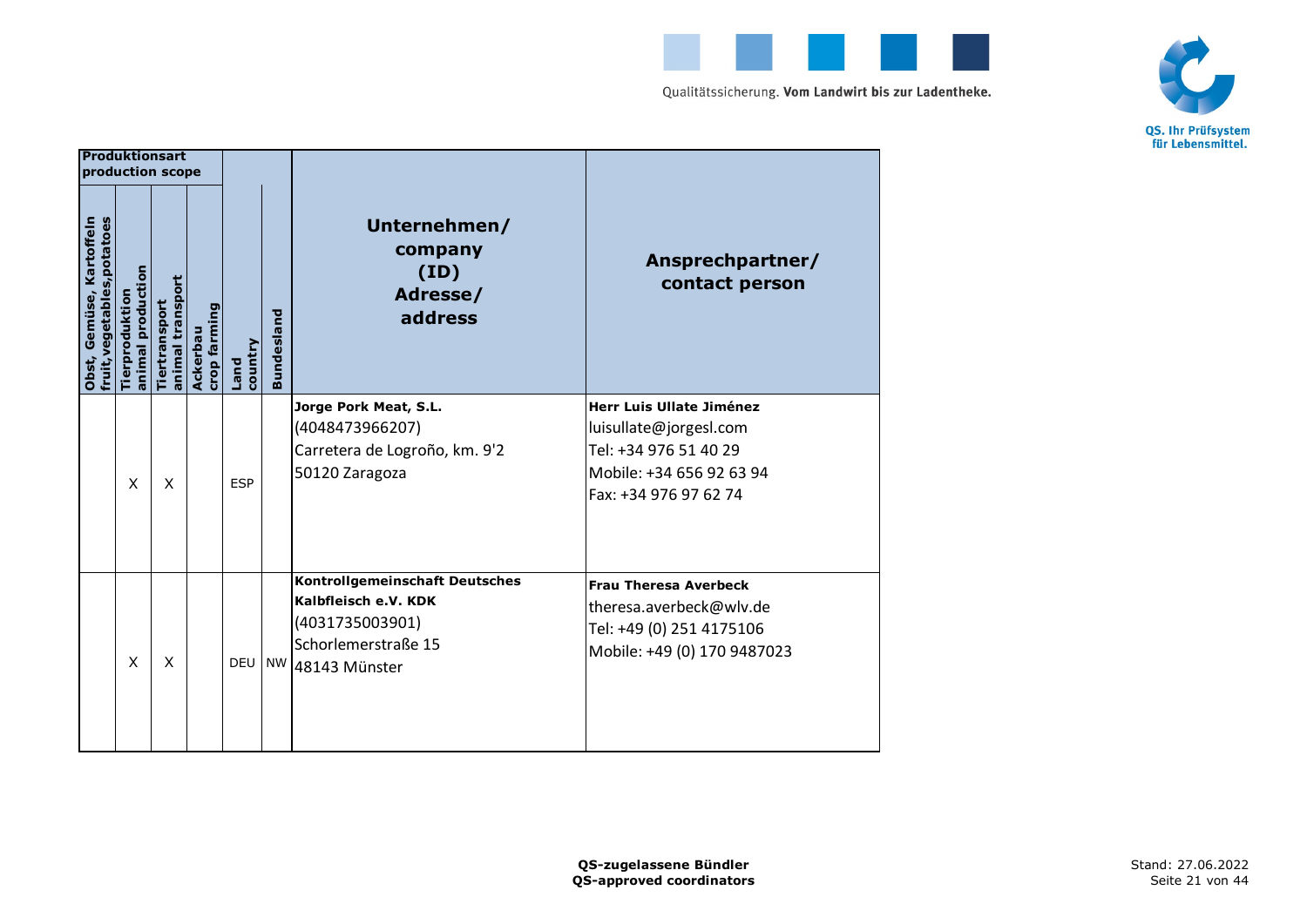



| <b>Produktionsart</b><br>production scope               |                                    |                                   |                          |                 |                   |                                                                                                                                     |                                                                                                             |
|---------------------------------------------------------|------------------------------------|-----------------------------------|--------------------------|-----------------|-------------------|-------------------------------------------------------------------------------------------------------------------------------------|-------------------------------------------------------------------------------------------------------------|
| fruit, vegetables, potatoes<br>Obst, Gemüse, Kartoffeln | animal production<br>Tierproduktio | animal transport<br>Tiertransport | crop farming<br>Ackerbau | country<br>Land | <b>Bundesland</b> | Unternehmen/<br>company<br>(ID)<br>Adresse/<br>address                                                                              | Ansprechpartner/<br>contact person                                                                          |
| X                                                       | X                                  | X                                 |                          | DEU             | NI                | Landbüro Agrarberatung und -service<br>(4031735003802)<br>Gaußstraße 1<br>49767 Twist                                               | <b>Herr Friedhelm Scholtmann</b><br>qs@landbuero.de<br>Tel: 05936 - 91 77 96 10<br>Fax: 05936 - 91 77 96 11 |
| X                                                       | X                                  | X                                 | X                        | <b>DEU</b>      |                   | Landwirtschaftliche Qualitätssicherung<br><b>Bayern GmbH</b><br>(4031735002218)<br>Am Branden 6c<br><sup>BY</sup> 85256 Vierkirchen | Frau Jasmin Schreiner<br>info@lq-bayern.de<br>Tel: +49 (0) 8139 936835<br>Fax: +49 (0) 8139 936857          |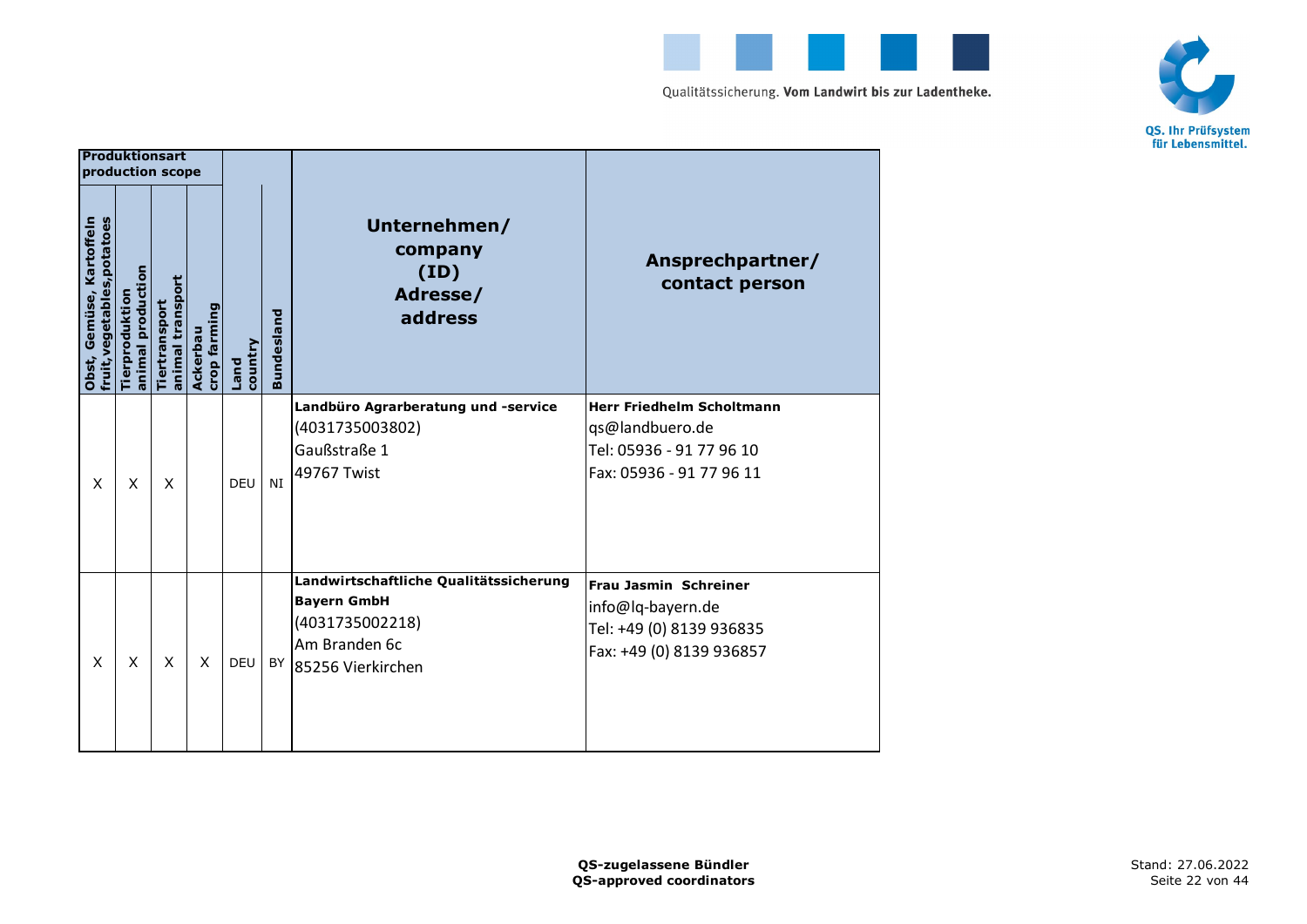



|                                                         | <b>Produktionsart</b><br>production scope |                                   |                          |                        |                   |                                                                                                                |                                                                                                                                                      |
|---------------------------------------------------------|-------------------------------------------|-----------------------------------|--------------------------|------------------------|-------------------|----------------------------------------------------------------------------------------------------------------|------------------------------------------------------------------------------------------------------------------------------------------------------|
| fruit, vegetables, potatoes<br>Obst, Gemüse, Kartoffeln | animal production<br>Tierproduktio        | animal transport<br>Tiertransport | crop farming<br>Ackerbau | country<br><b>Land</b> | <b>Bundesland</b> | Unternehmen/<br>company<br>(ID)<br>Adresse/<br>address                                                         | Ansprechpartner/<br>contact person                                                                                                                   |
| X                                                       | X                                         | X                                 | X                        | <b>DEU</b>             | <b>SH</b>         | Landwirtschaftskammer Schleswig-<br><b>Holstein</b><br>(4031735000443)<br>Grüner Kamp 15-17<br>24768 Rendsburg | <b>Frau Eva Lassen</b><br>elassen@lksh.de<br>Tel: +49 (0) 4331 9453405<br>Fax: +49 (0) 4331 9453409                                                  |
| X                                                       | X                                         | X                                 | X                        | <b>DEU</b>             | <b>ST</b>         | LKV Sachsen-Anhalt e.V.<br>(4031735002973)<br>Angerstraße 6<br>06118 Halle/Saale                               | <b>Frau Sabine Ingelmann</b><br>sabine.ingelmann@lkvmail.de<br>Tel: +49 (0) 345 5214938<br>Mobile: +49 (0) 176 62184996<br>Fax: +49 (0) 345 52149371 |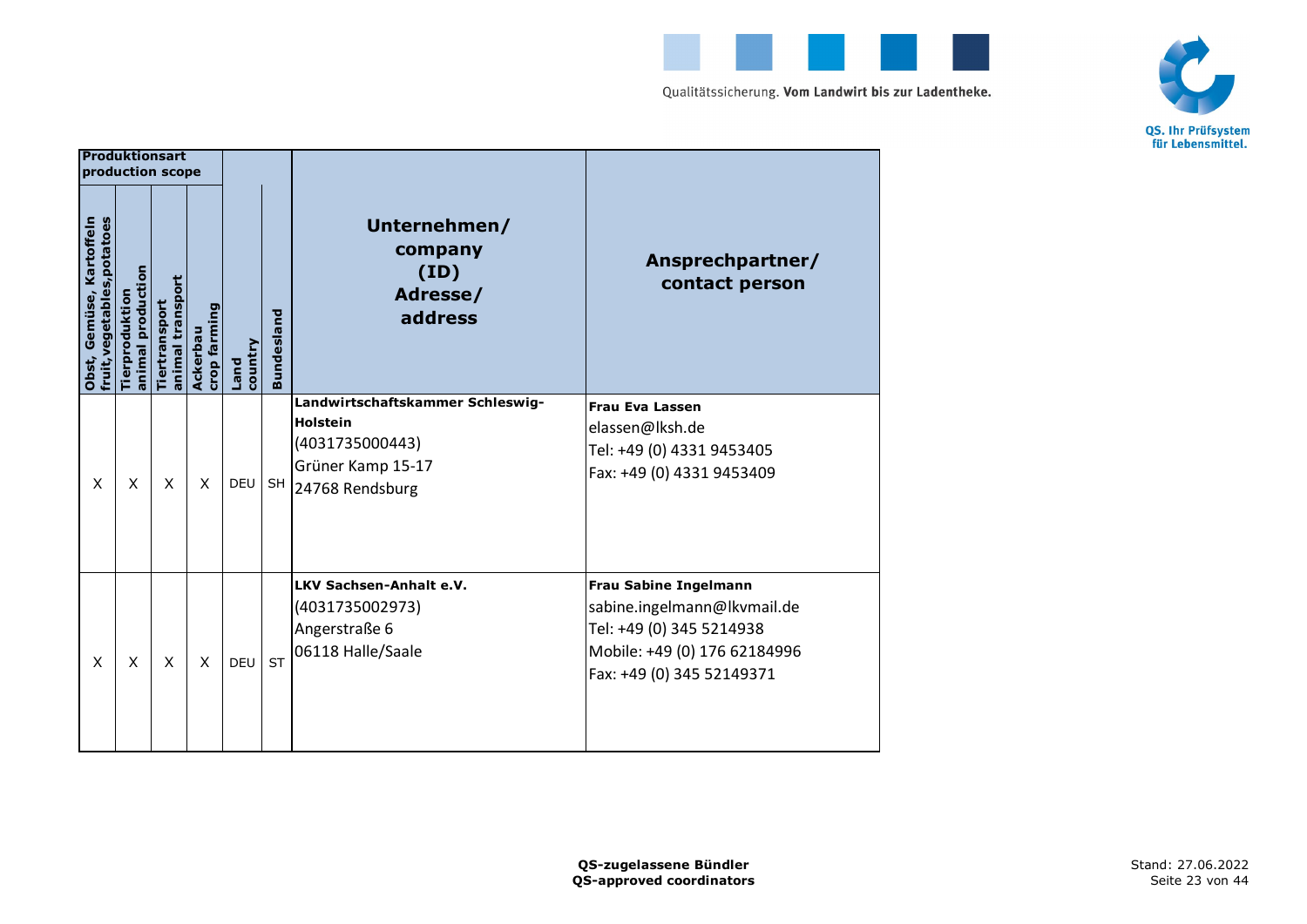



|                                                               | <b>Produktionsart</b><br>production scope |                                   |                          |                 |                   |                                                                                                                      |                                                                                                                                            |
|---------------------------------------------------------------|-------------------------------------------|-----------------------------------|--------------------------|-----------------|-------------------|----------------------------------------------------------------------------------------------------------------------|--------------------------------------------------------------------------------------------------------------------------------------------|
| fruit, vegetables, potatoes<br>Kartoffeln<br>Gemüse,<br>Obst, | animal production<br>Tierproduktion       | animal transport<br>Tiertransport | crop farming<br>Ackerbau | country<br>Land | <b>Bundesland</b> | Unternehmen/<br>company<br>(ID)<br>Adresse/<br>address                                                               | Ansprechpartner/<br>contact person                                                                                                         |
| X                                                             | X                                         | X                                 | X                        | <b>DEU</b>      | <b>MV</b>         | <b>LMS Agrarberatung GmbH</b><br>(4031735000924)<br>Waldschulweg 2<br>19061 Schwerin                                 | <b>Herr Moritz Vietinghoff</b><br>sn@lms-beratung.de<br>Tel: +49 (0) 385 395320<br>Mobile: +49 (0) 162 1388032<br>Fax: +49 (0) 385 3953244 |
|                                                               | X                                         | X                                 |                          | <b>DEU</b>      | NI                | <b>LOHMANN &amp; Co. AKTIENGESELLSCHAFT</b><br>(4031735005264)<br>Paul-Wesjohann-Str. 45<br>49429 Visbek-Rechterfeld | <b>Herr Michael Südbeck</b><br>Michael.Suedbeck@Wiesenhof.de<br>Tel: +49 (0) 4445 891416<br>Fax: +49 (0) 4445 891450                       |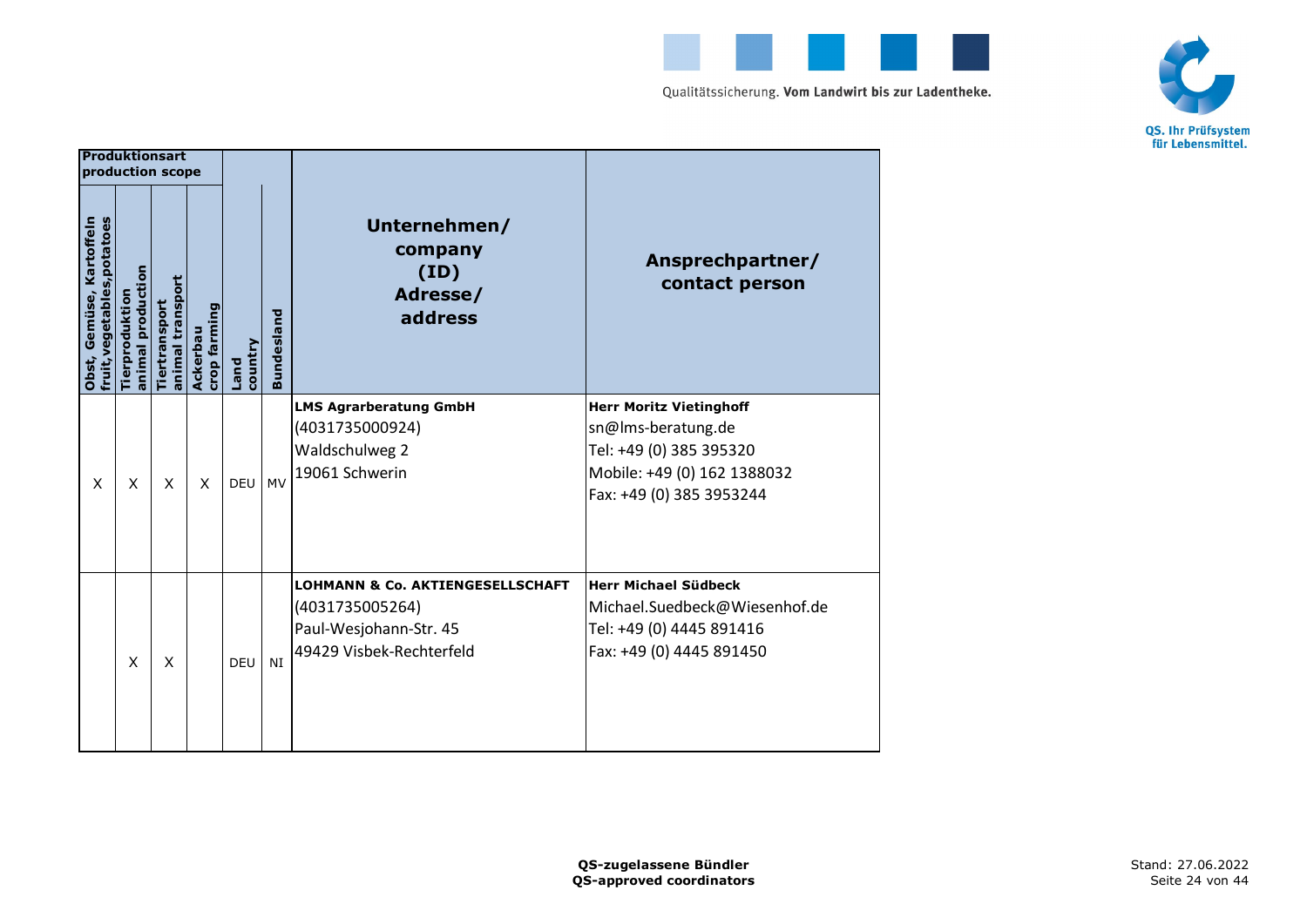



|                                                         | <b>Produktionsart</b><br>production scope |                                   |                          |                        |                   |                                                                                                  |                                                                                                               |
|---------------------------------------------------------|-------------------------------------------|-----------------------------------|--------------------------|------------------------|-------------------|--------------------------------------------------------------------------------------------------|---------------------------------------------------------------------------------------------------------------|
| fruit, vegetables, potatoes<br>Obst, Gemüse, Kartoffeln | animal production<br>Tierproduktion       | animal transport<br>Tiertransport | crop farming<br>Ackerbau | country<br><b>Land</b> | <b>Bundesland</b> | Unternehmen/<br>company<br>(ID)<br>Adresse/<br>address                                           | Ansprechpartner/<br>contact person                                                                            |
|                                                         | X                                         | X                                 | X                        | <b>DEU</b>             | NI                | <b>Maschinenring Kommunalservice GmbH</b><br>(4031735003222)<br>Götzenbreite 10<br>37124 Rosdorf | <b>Herr Jens Droß</b><br>jens.dross@mrgoettingen.de<br>Tel: +49 (0) 551 48888712<br>Fax: +49 (0) 551 48888719 |
|                                                         | X                                         |                                   |                          | <b>HUN</b>             |                   | <b>Master Good Kft.</b><br>(4953113180203)<br>Ipari u. 9.<br>4600 Kisvárda                       | Herr Ádám Angyal<br>angyala@baromficoop.hu<br>Tel: +36 42 553 600                                             |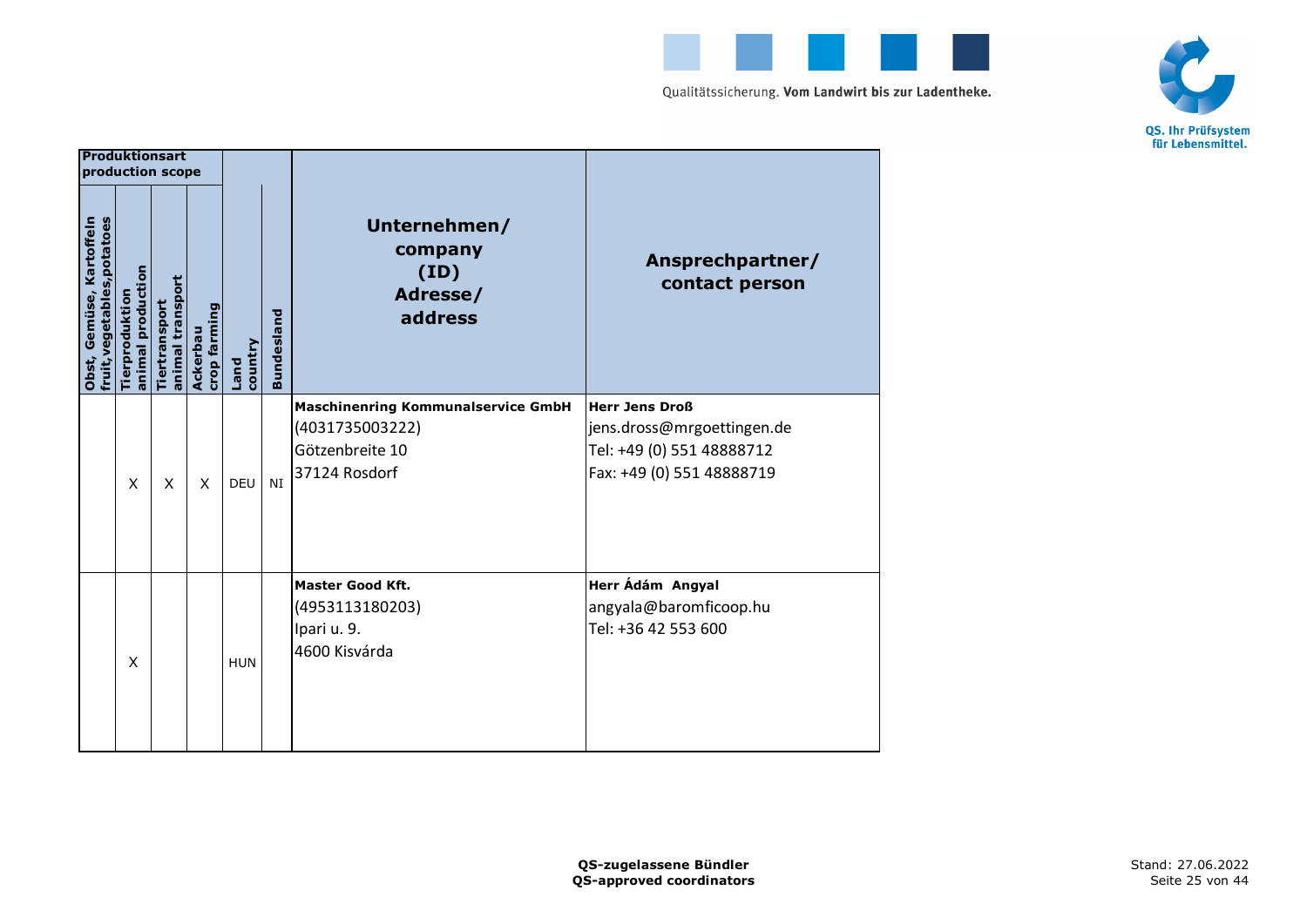



|                                                         | <b>Produktionsart</b><br>production scope |                                   |                          |                        |                   |                                                                                                                       |                                                                                                                                            |
|---------------------------------------------------------|-------------------------------------------|-----------------------------------|--------------------------|------------------------|-------------------|-----------------------------------------------------------------------------------------------------------------------|--------------------------------------------------------------------------------------------------------------------------------------------|
| fruit, vegetables, potatoes<br>Obst, Gemüse, Kartoffeln | animal production<br>Tierproduktio        | animal transport<br>Tiertransport | crop farming<br>Ackerbau | country<br><b>Land</b> | <b>Bundesland</b> | Unternehmen/<br>company<br>(ID)<br>Adresse/<br>address                                                                | Ansprechpartner/<br>contact person                                                                                                         |
|                                                         | X                                         |                                   |                          | <b>DEU</b>             | NI                | Moorgut Kartzfehn Turkey Breeder GmbH Herr Harald Kemper<br>(4048473934480)<br>Kartz-v.-Kameke-Allee 7<br>26219 Bösel | harald.kemper@kartzfehn.de<br>Tel: +49 (0) 4494 88170<br>Mobile: +49 (0) 1511 5118082<br>Fax: +49 (0) 4494 88472                           |
| X                                                       | X                                         | X                                 |                          | DEU                    | SH                | <b>MR Agrarnetz GmbH</b><br>(4031735001672)<br>Waldschlößchenstraße 47<br>25746 Heide                                 | <b>Frau Christiane Meyer</b><br>qm@mr-agrarnetz.de<br>Tel: +49 (0) 481 8507720<br>Mobile: +49 (0) 1511 2180440<br>Fax: +49 (0) 481 8507717 |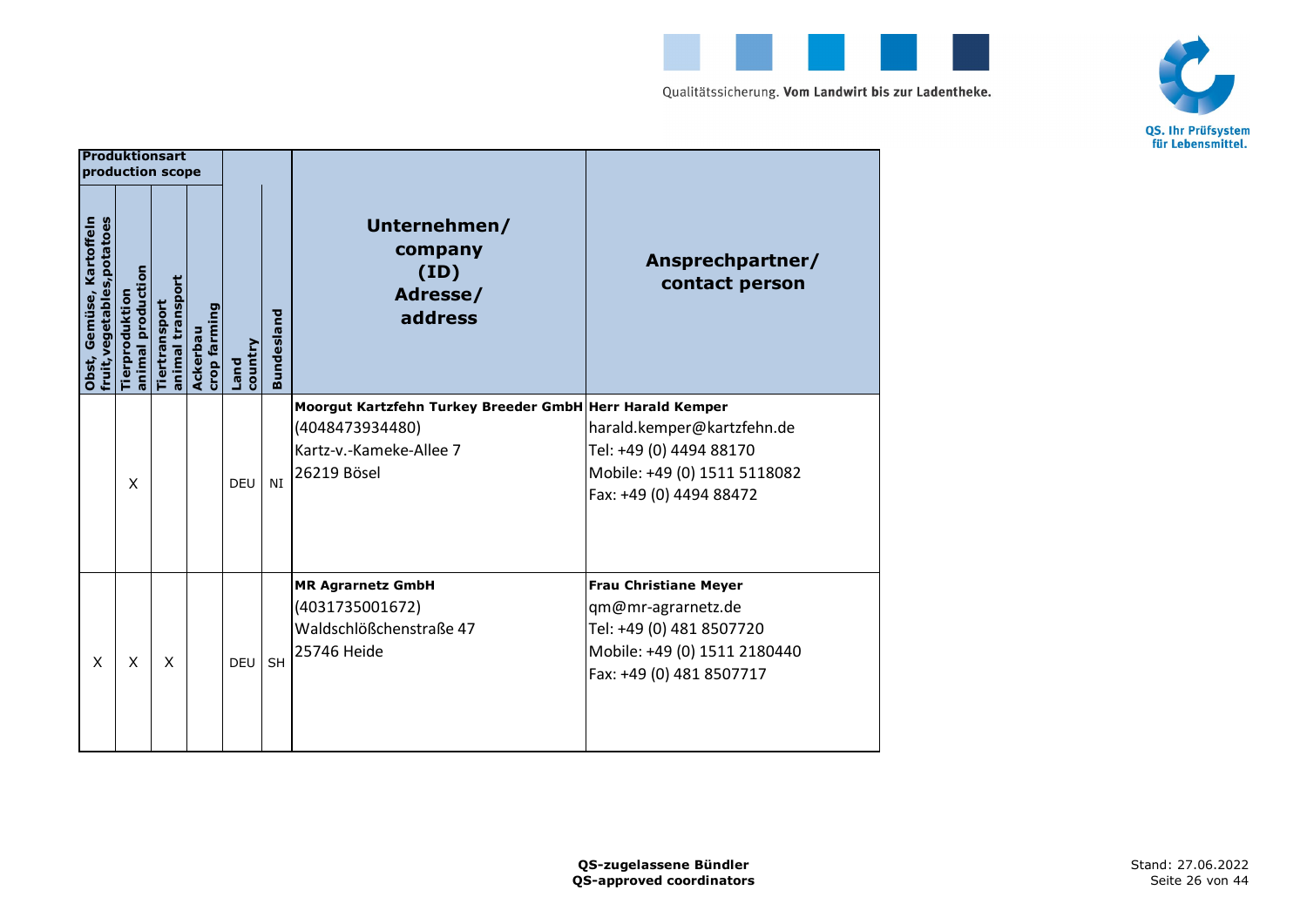



| <b>Produktionsart</b><br>production scope               |                                    |                                   |                          |                 |                   |                                                                                    |                                                                                                                   |
|---------------------------------------------------------|------------------------------------|-----------------------------------|--------------------------|-----------------|-------------------|------------------------------------------------------------------------------------|-------------------------------------------------------------------------------------------------------------------|
| fruit, vegetables, potatoes<br>Obst, Gemüse, Kartoffeln | animal production<br>Tierproduktio | animal transport<br>Tiertransport | crop farming<br>Ackerbau | country<br>Land | <b>Bundesland</b> | Unternehmen/<br>company<br>(ID)<br>Adresse/<br>address                             | Ansprechpartner/<br>contact person                                                                                |
|                                                         | X                                  |                                   |                          | <b>HUN</b>      |                   | <b>Nagisz Zrt</b><br>(4048473927055)<br>F? út 119<br>4181 Nádudvar                 | Herr László Czinege<br>czinege@nagisz.hu<br>Tel: +36 54 525 516<br>Mobile: +36 30 299 1448<br>Fax: +36 54 525 555 |
|                                                         | X                                  |                                   |                          | <b>DEU</b>      | NI                | <b>Optibrut GmbH</b><br>(4953113181100)<br>Karl-Braun-Straße 110<br>48531 Nordhorn | <b>Herr Siemen de Jong</b><br>s.dejong@optibrut.de<br>Tel: +49 (0) 5921 3027211<br>Mobile: +31 6 29762157         |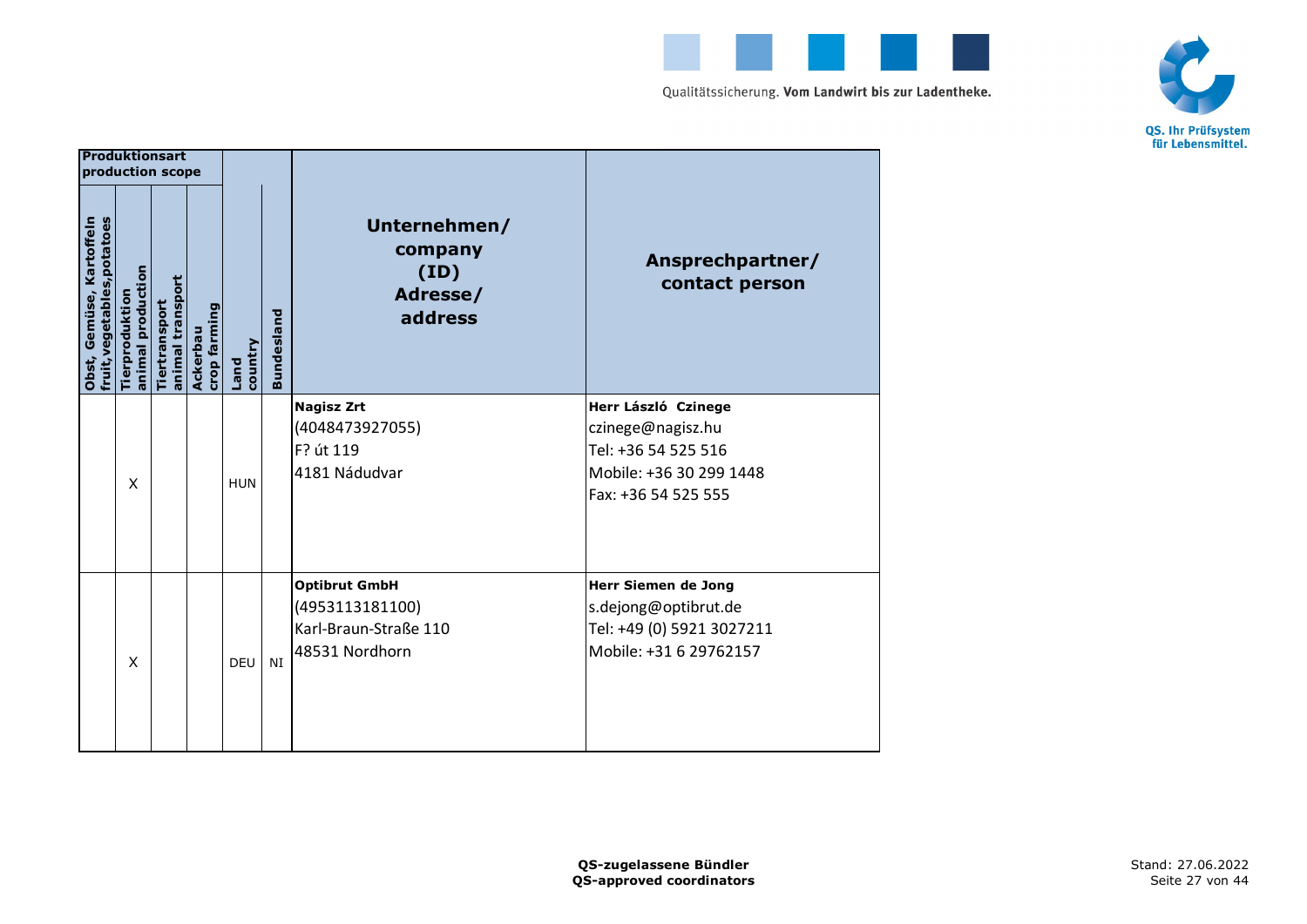



| <b>Produktionsart</b><br>production scope               |                                     |                                   |                          |                 |                   |                                                                                                                                     |                                                                                                                    |
|---------------------------------------------------------|-------------------------------------|-----------------------------------|--------------------------|-----------------|-------------------|-------------------------------------------------------------------------------------------------------------------------------------|--------------------------------------------------------------------------------------------------------------------|
| fruit, vegetables, potatoes<br>Obst, Gemüse, Kartoffeln | animal production<br>Tierproduktion | animal transport<br>Tiertransport | crop farming<br>Ackerbau | country<br>Land | <b>Bundesland</b> | Unternehmen/<br>company<br>(ID)<br>Adresse/<br>address                                                                              | Ansprechpartner/<br>contact person                                                                                 |
| X                                                       | X                                   | X                                 | X                        | <b>DEU</b>      |                   | <b>ORGAINVENT Entwicklungs- und</b><br>Koordinationsgesellschaft mbH<br>(4038312000001)<br>Schwertberger Straße 16<br>NW 53177 Bonn | <b>Frau Birgit Paulsen</b><br>birgit.paulsen@orgainvent.de<br>Tel: +49 (0) 228 3506112<br>Fax: +49 (0) 228 3506271 |
|                                                         | X                                   |                                   |                          | <b>NLD</b>      |                   | <b>PLUIMNED</b><br>(4953113159008)<br>Nevelgaarde 20d<br>3436 ZZ Nieuwegein                                                         | <b>Frau Marleen Straver</b><br>q-s@pluimned.nl<br>Tel: +31 88 998 4330<br>Mobile: +31 6 23513557                   |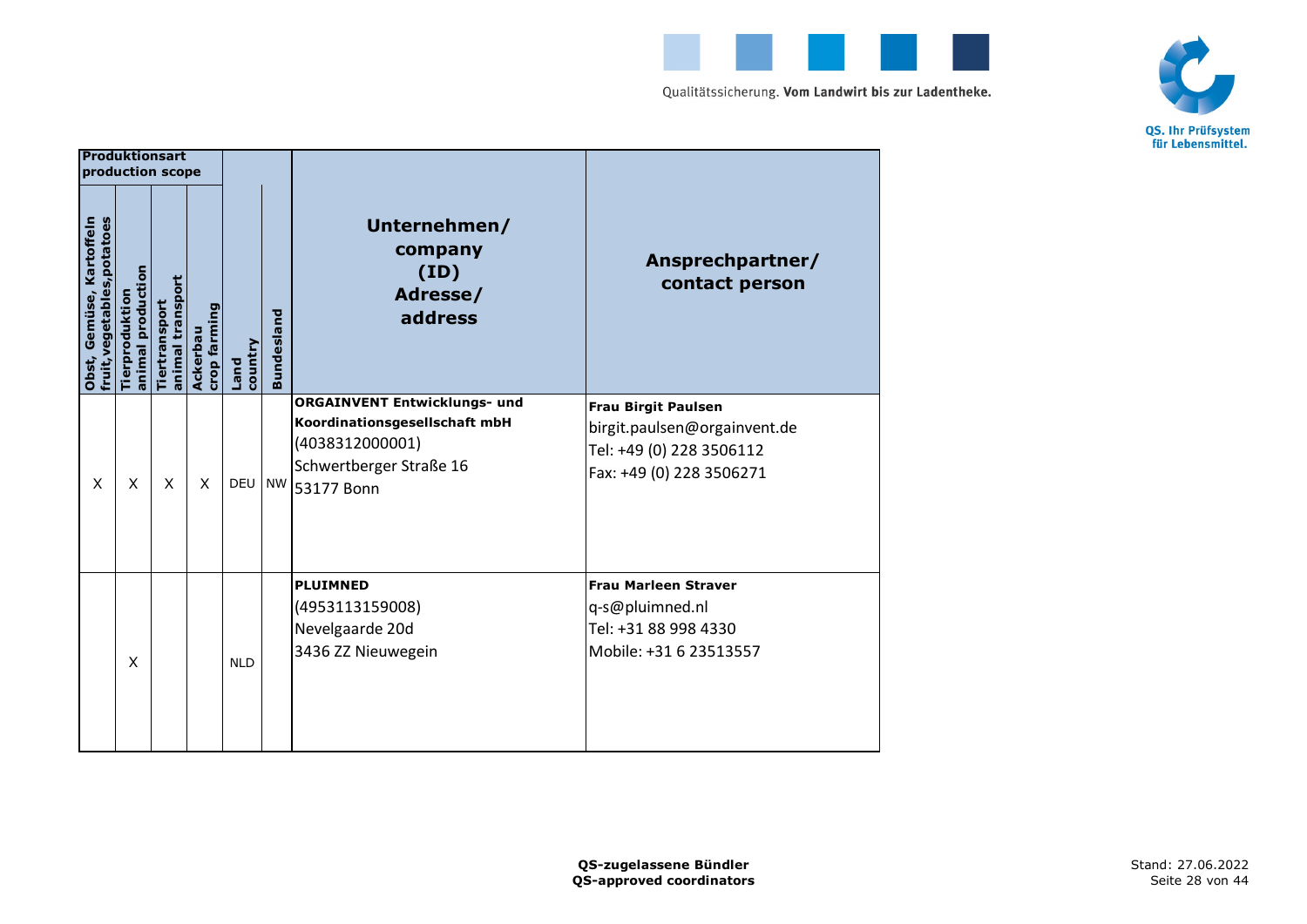



|                                                         | Produktionsart<br>production scope  |                                   |                          |                 |                   |                                                                                                                                                                   |                                                                                                              |
|---------------------------------------------------------|-------------------------------------|-----------------------------------|--------------------------|-----------------|-------------------|-------------------------------------------------------------------------------------------------------------------------------------------------------------------|--------------------------------------------------------------------------------------------------------------|
| fruit, vegetables, potatoes<br>Obst, Gemüse, Kartoffeln | animal production<br>Tierproduktion | animal transport<br>Tiertransport | crop farming<br>Ackerbau | country<br>Land | <b>Bundesland</b> | Unternehmen/<br>company<br>(ID)<br>Adresse/<br>address                                                                                                            | Ansprechpartner/<br>contact person                                                                           |
|                                                         | X                                   |                                   |                          | DEU             | <b>MV</b>         | <b>Plukon Agri Deutschland GmbH</b><br>(4031735705997)<br>Am Brenzer Kanal 2<br>19306 Brenz                                                                       | <b>Frau Annika Beuse</b><br>a.beuse@plukon.de<br>Tel: +49 (0) 4445 898147<br>Fax: +49 (0) 4445 898181        |
|                                                         | X                                   | X                                 | X                        | <b>DEU</b>      | <b>BB</b>         | pro agro Verband zur Förderung des<br>ländlichen Raumes in der Region<br>Brandenburg-Berlin e.V.<br>(4031735001976)<br>Gartenstraße 1-3<br>14621 Schönwalde-Glien | <b>Frau Dagmar Niemczyk</b><br>niemczyk@proagro.de<br>Tel: +49 (0) 33230 207734<br>Fax: +49 (0) 33230 207769 |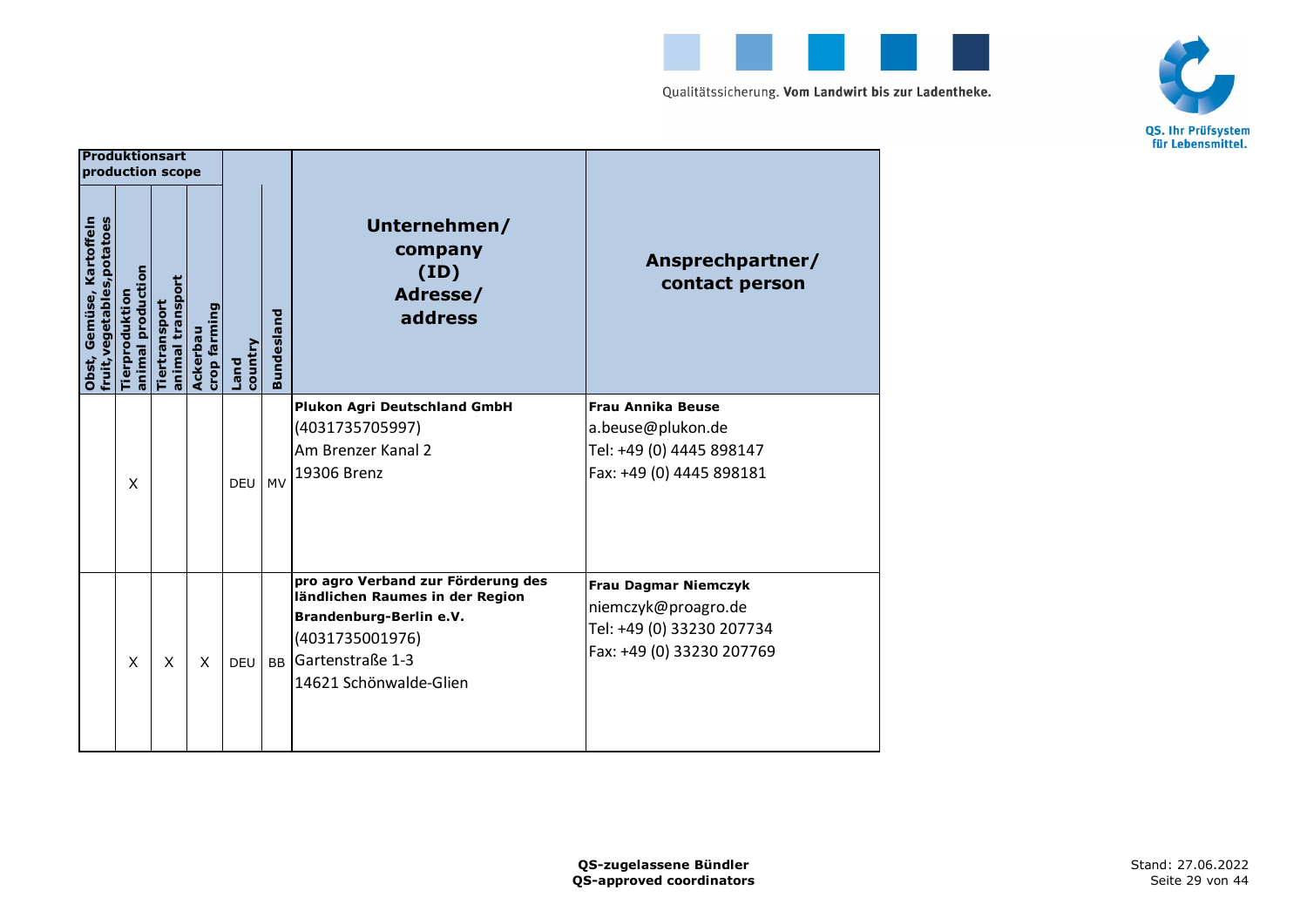



|                                                         | <b>Produktionsart</b><br>production scope |                                   |                          |                        |                   |                                                                                                      |                                                                                                                                  |
|---------------------------------------------------------|-------------------------------------------|-----------------------------------|--------------------------|------------------------|-------------------|------------------------------------------------------------------------------------------------------|----------------------------------------------------------------------------------------------------------------------------------|
| fruit, vegetables, potatoes<br>Obst, Gemüse, Kartoffeln | animal production<br>Tierproduktio        | animal transport<br>Tiertransport | crop farming<br>Ackerbau | country<br><b>Land</b> | <b>Bundesland</b> | Unternehmen/<br>company<br>(ID)<br>Adresse/<br>address                                               | Ansprechpartner/<br>contact person                                                                                               |
|                                                         | X                                         |                                   |                          | <b>DEU</b>             | <b>NW</b>         | Putenerzeugergemeinschaft (PEG)<br><b>Stroot</b><br>(4031735056235)<br>Hauptstraße 59<br>49509 Recke | <b>Herr Martin Stroot</b><br>wuemme@recker-puten.de<br>Tel: +49 (0) 5453 966100                                                  |
| X                                                       | X                                         | X                                 |                          | DEU                    | NI                | QMA Qualitätsmanagement Agrar GmbH<br>(4031735722925)<br>Zur Moorburg 5<br>49637 Menslage            | <b>Herr Reiner Ortland</b><br>QMA@gmx.net<br>Tel: +49 (0) 5437 902180<br>Mobile: +49 (0) 174 9478049<br>Fax: +49 (0) 5437 902179 |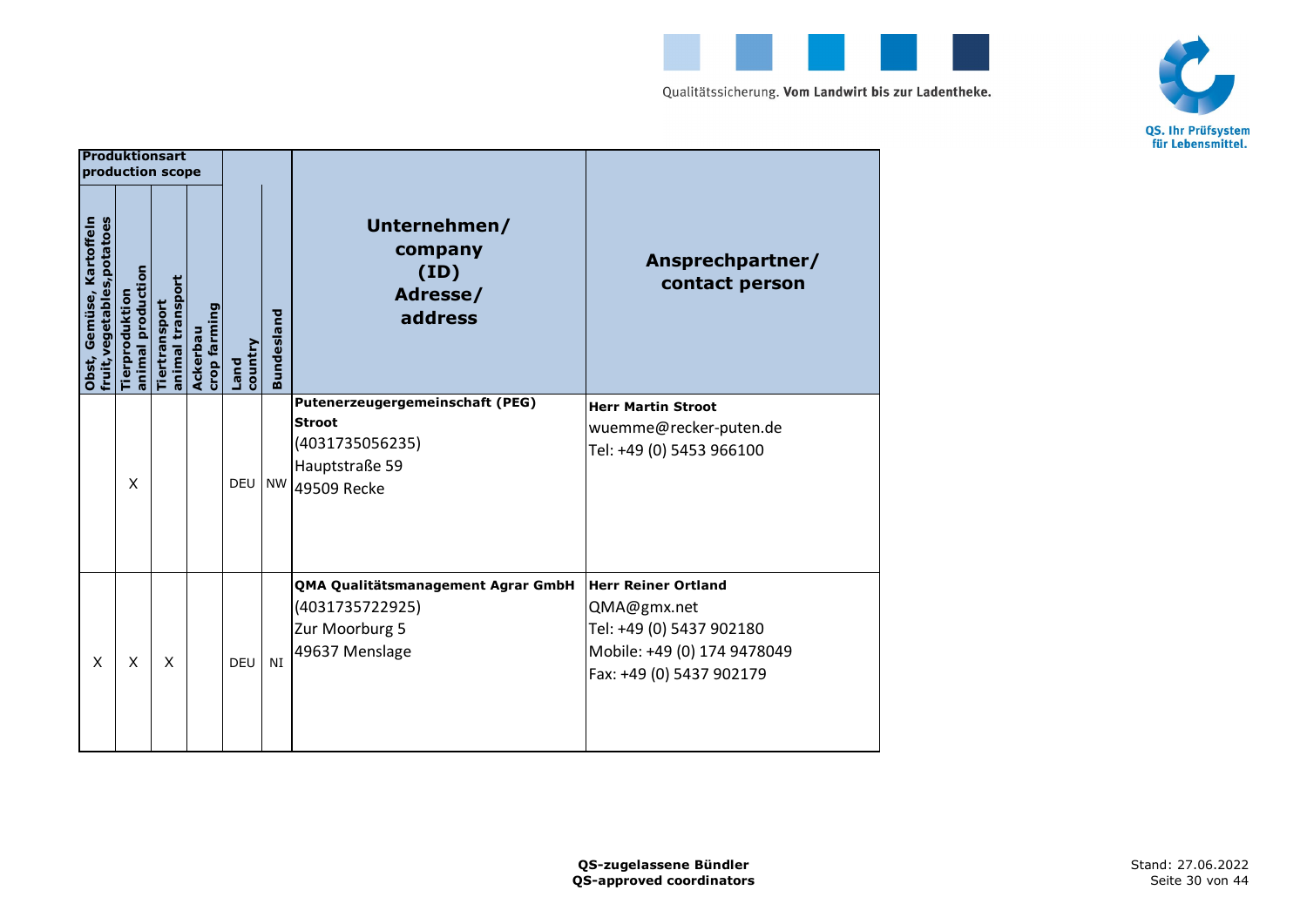



|                                                         | Produktionsart<br>production scope  |                                   |                          |                        |                   |                                                                                                                                     |                                                                                                                                                          |
|---------------------------------------------------------|-------------------------------------|-----------------------------------|--------------------------|------------------------|-------------------|-------------------------------------------------------------------------------------------------------------------------------------|----------------------------------------------------------------------------------------------------------------------------------------------------------|
| fruit, vegetables, potatoes<br>Obst, Gemüse, Kartoffeln | animal production<br>Tierproduktion | animal transport<br>Tiertransport | crop farming<br>Ackerbau | country<br><b>Land</b> | <b>Bundesland</b> | Unternehmen/<br>company<br>(ID)<br>Adresse/<br>address                                                                              | Ansprechpartner/<br>contact person                                                                                                                       |
|                                                         | X                                   | X                                 |                          | POL                    |                   | <b>QMS-Quality Monika Szczegielniak</b><br>(4953113199668)<br>Brazowa 84/10<br>70-781 Szczecin                                      | Frau Monika Szczegielniak<br>biuro@qmsquality.pl<br>Tel: +48 608 310 045<br>Mobile: +48 608 310 045                                                      |
|                                                         | X                                   | X                                 |                          | DEU                    | BW                | QS - Freie Vereinigung Landwirtschaft<br>und Handel Verwaltungs GmbH<br>(4031735399172)<br>Franz-Wachter-Str. 19<br>70188 Stuttgart | <b>Frau Iris Malitz-Somodari</b><br>gs-fylh-verwaltungs-gmbh@web.de<br>Tel: +49 (0) 711 482010<br>Mobile: +49 (0) 173 7148583<br>Fax: +49 (0) 711 487380 |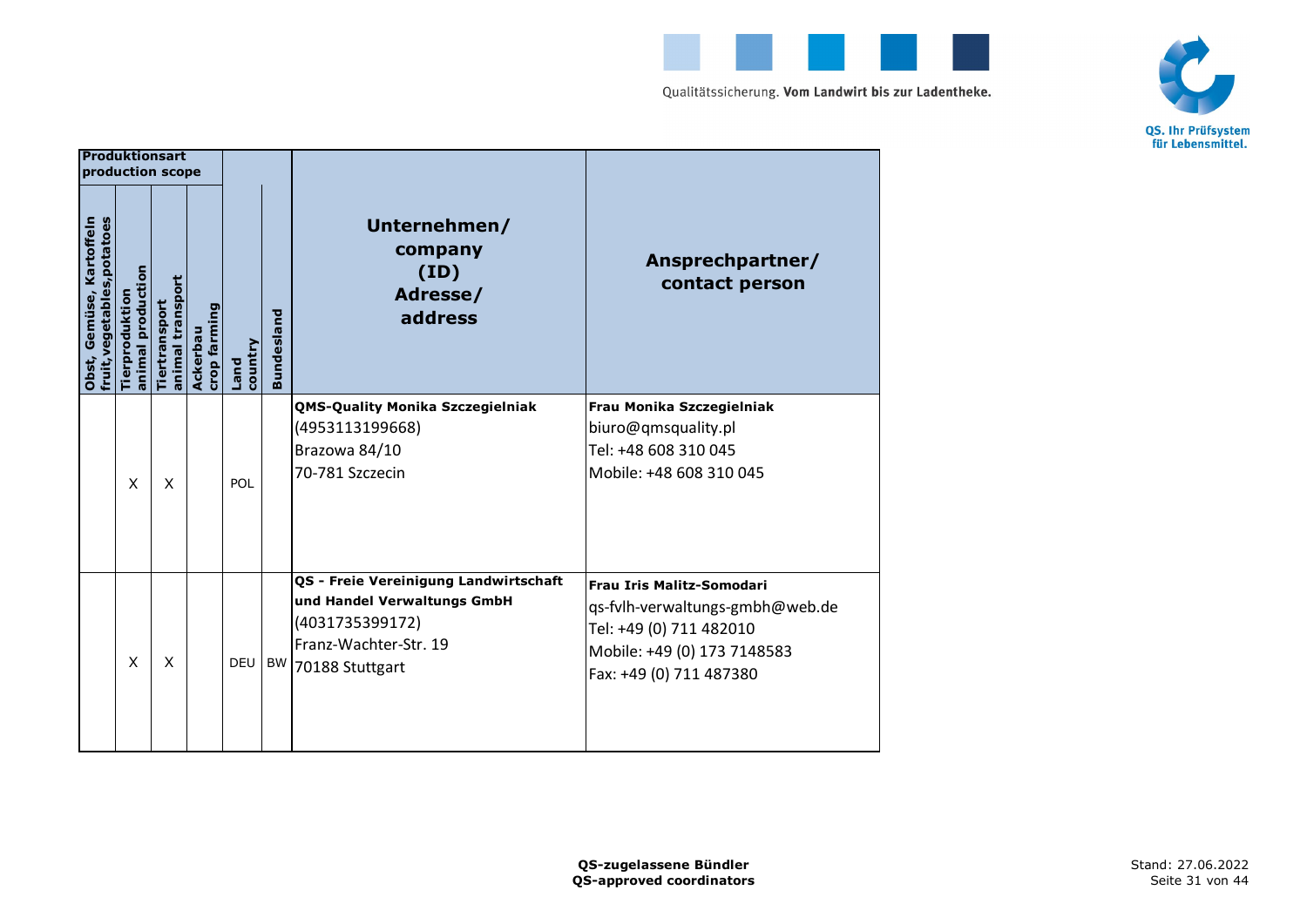



|                                                         | <b>Produktionsart</b><br>production scope |                                   |                          |                 |                   |                                                                                                                                                      |                                                                                                                                        |
|---------------------------------------------------------|-------------------------------------------|-----------------------------------|--------------------------|-----------------|-------------------|------------------------------------------------------------------------------------------------------------------------------------------------------|----------------------------------------------------------------------------------------------------------------------------------------|
| fruit, vegetables, potatoes<br>Obst, Gemüse, Kartoffeln | animal production<br>Tierproduktio        | animal transport<br>Tiertransport | crop farming<br>Ackerbau | country<br>Land | <b>Bundesland</b> | Unternehmen/<br>company<br>(ID)<br>Adresse/<br>address                                                                                               | Ansprechpartner/<br>contact person                                                                                                     |
| X                                                       | X                                         | X                                 | X                        | DEU             | <b>BW</b>         | <b>QS Landwirtschaftliche</b><br>Qualitätssicherung Baden-Württemberg<br>GmbH<br>(4031735005257)<br>Bopserstr. 17<br>70180 Stuttgart<br>www.qs-bw.de | <b>Herr Thilo Marschallek</b><br>qs@lbv-bw.de<br>Tel: +49 (0) 711 2140252<br>Fax: +49 (0) 711 2140251                                  |
|                                                         | X                                         | X                                 |                          | <b>DEU</b>      | <b>NW</b>         | Raiffeisen Hohe Mark Hamaland eG<br>(4048473089920)<br>Breul 49<br>48703 Stadtlohn                                                                   | Herr Hendrik Büning<br>hendrik.buening@rhmh.de<br>Tel: +49 (0) 2563 931852<br>Mobile: +49 (0) 1515 5062286<br>Fax: +49 (0) 2563 931860 |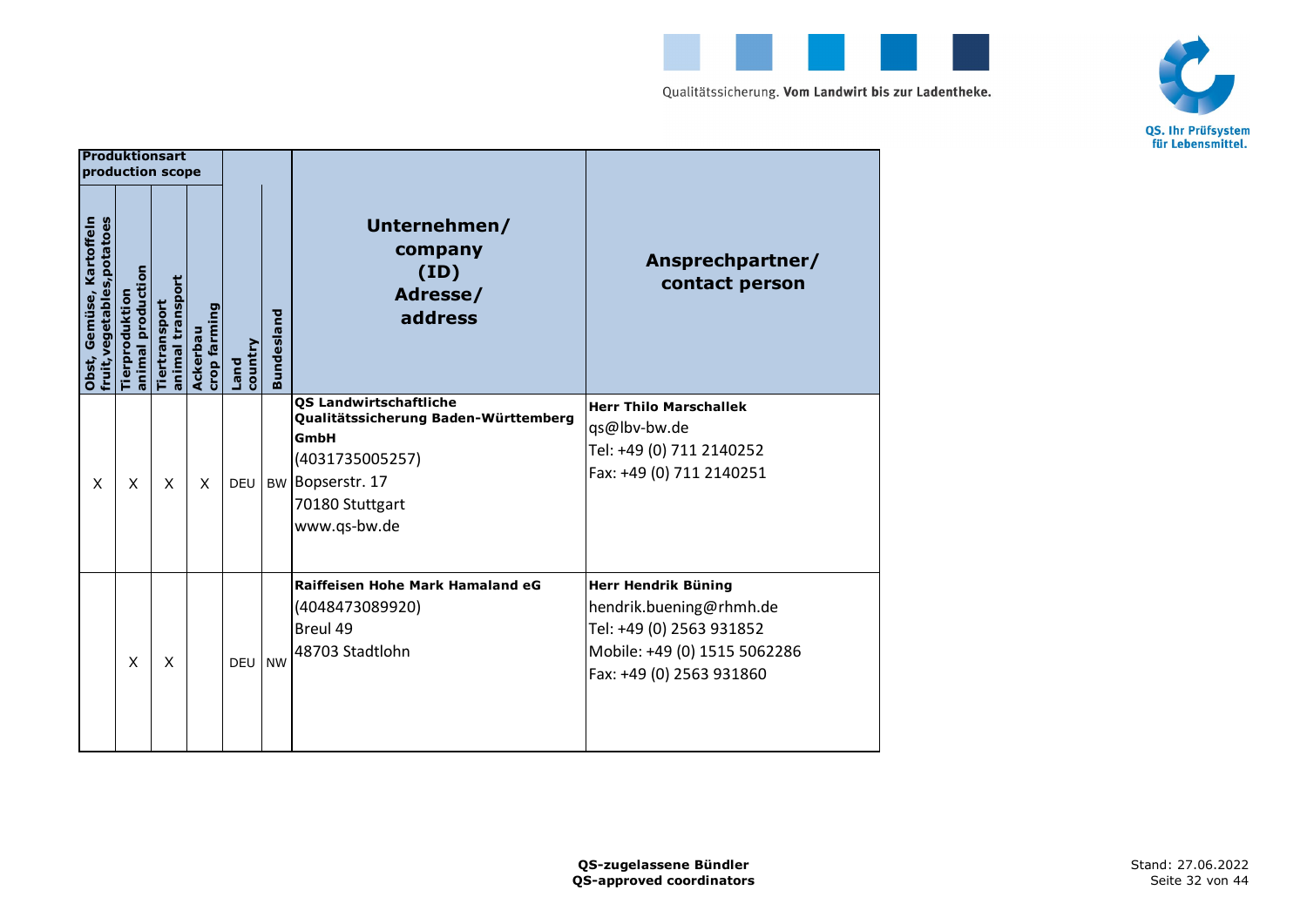



|                                                         | <b>Produktionsart</b><br>production scope |                                   |                          |                 |                   |                                                                                      |                                                                                                                                                               |
|---------------------------------------------------------|-------------------------------------------|-----------------------------------|--------------------------|-----------------|-------------------|--------------------------------------------------------------------------------------|---------------------------------------------------------------------------------------------------------------------------------------------------------------|
| fruit, vegetables, potatoes<br>Obst, Gemüse, Kartoffeln | animal production<br>Tierproduktio        | animal transport<br>Tiertransport | crop farming<br>Ackerbau | country<br>Land | <b>Bundesland</b> | Unternehmen/<br>company<br>(ID)<br>Adresse/<br>address                               | Ansprechpartner/<br>contact person                                                                                                                            |
|                                                         | X                                         | X                                 |                          | <b>DEU</b>      | <b>NW</b>         | <b>Raiffeisen Steverland eG</b><br>(4048473128940)<br>Beisenbusch 2<br>48301 Nottuln | <b>Herr Michael Grewe</b><br>vieh@steverland.de<br>Tel: +49 (0) 2509 990449<br>Fax: +49 (0) 2509 990426                                                       |
|                                                         | X                                         |                                   |                          | DEU             | NI                | Rothkötter Vermarktungs GmbH<br>(4048473671538)<br>Heerweg 21<br>49716 Meppen-Versen | <b>Herr Alexander Hummert</b><br>alexander.hummert@rothkoetter.de<br>Tel: +49 (0) 5931 8008272<br>Mobile: +49 (0) 1515 8025275<br>Fax: +49 (0) 5931 800899272 |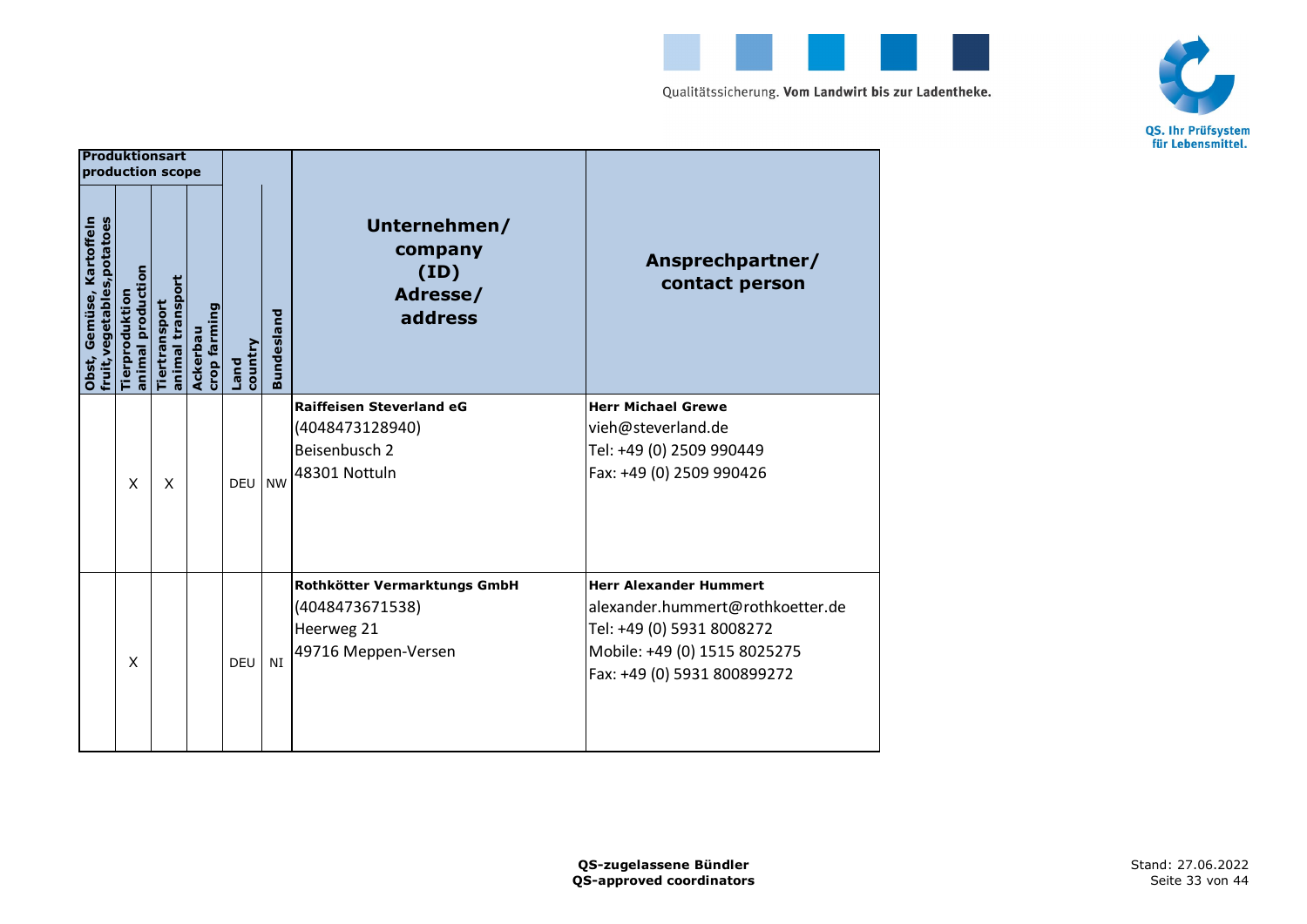



|                                                         | <b>Produktionsart</b><br>production scope |                                   |                          |                 |                   |                                                                                                      |                                                                                                                                                          |
|---------------------------------------------------------|-------------------------------------------|-----------------------------------|--------------------------|-----------------|-------------------|------------------------------------------------------------------------------------------------------|----------------------------------------------------------------------------------------------------------------------------------------------------------|
| fruit, vegetables, potatoes<br>Obst, Gemüse, Kartoffeln | animal production<br>Tierproduktio        | animal transport<br>Tiertransport | crop farming<br>Ackerbau | country<br>Land | <b>Bundesland</b> | Unternehmen/<br>company<br>(ID)<br>Adresse/<br>address                                               | Ansprechpartner/<br>contact person                                                                                                                       |
|                                                         | X                                         | X                                 | X                        | DEU             | SN                | Sächsischer Landesbauernverband e.V.<br>(4031735003215)<br>Wolfshügelstraße 22<br>01324 Dresden      | <b>Herr Manfred Uhlemann</b><br>manfred.uhlemann@slb-dresden.de<br>Tel: +49 (0) 351 26253613<br>Mobile: +49 (0) 172 3690560<br>Fax: +49 (0) 351 26253622 |
|                                                         | X                                         | X                                 |                          | <b>DEU</b>      | <b>BW</b>         | <b>Schloßberg GmbH Agrarservice</b><br>(4031735003024)<br>Landenberger Straße 28<br>78713 Schramberg | Herr Hans-Günter Munz<br>info@schlossberg-agrar.de<br>Tel: +49 (0) 171 7738469<br>Mobile: +49 (0) 171 7738469<br>Fax: +49 (0) 7422 23731                 |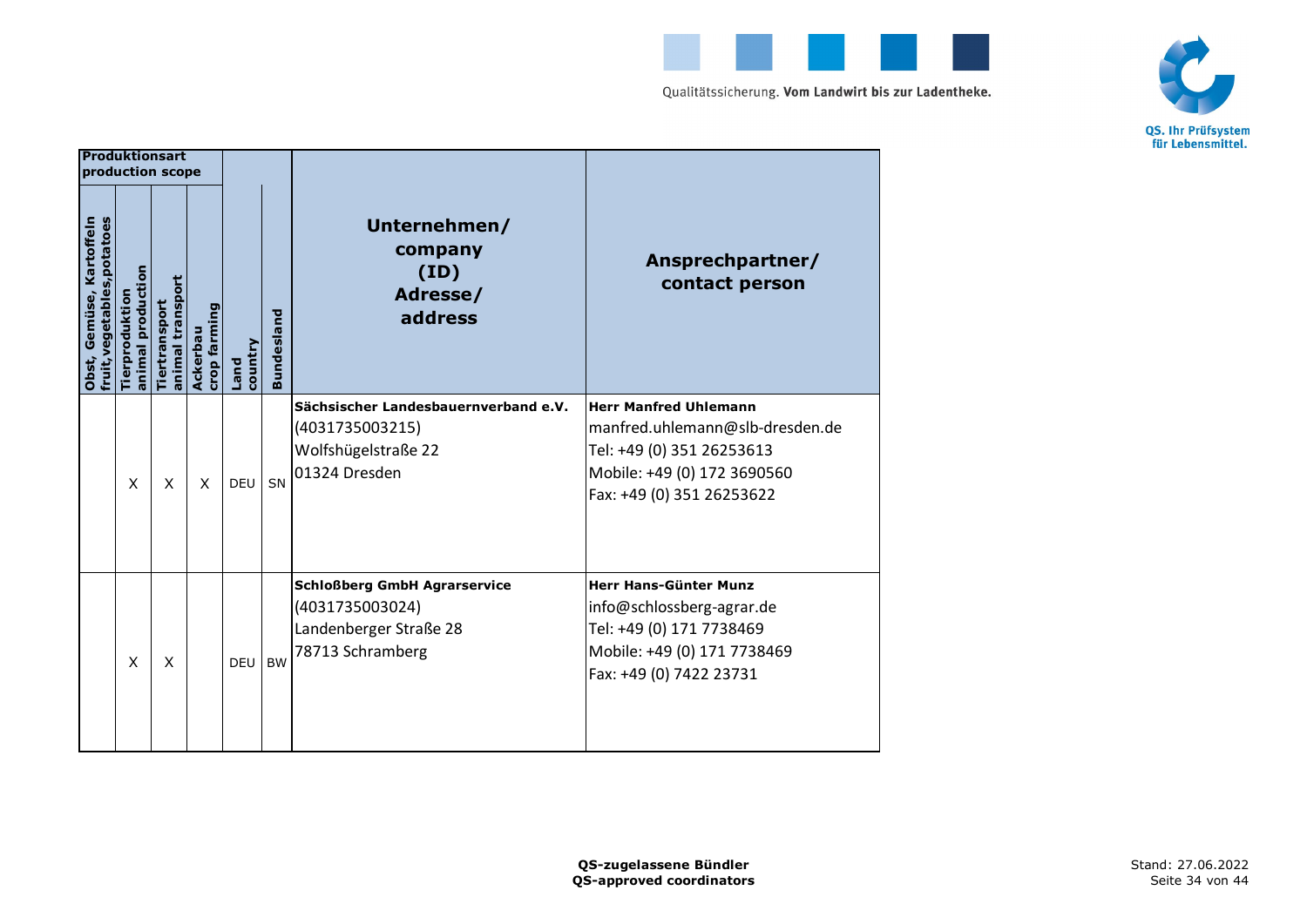



|                                                         | <b>Produktionsart</b><br>production scope |                                   |                          |                        |                   |                                                                                                                          |                                                                                                               |
|---------------------------------------------------------|-------------------------------------------|-----------------------------------|--------------------------|------------------------|-------------------|--------------------------------------------------------------------------------------------------------------------------|---------------------------------------------------------------------------------------------------------------|
| fruit, vegetables, potatoes<br>Obst, Gemüse, Kartoffeln | animal production<br>Tierproduktio        | animal transport<br>Tiertransport | crop farming<br>Ackerbau | country<br><b>Land</b> | <b>Bundesland</b> | Unternehmen/<br>company<br>(ID)<br>Adresse/<br>address                                                                   | Ansprechpartner/<br>contact person                                                                            |
|                                                         | X                                         | X                                 |                          | DEU                    | <b>RP</b>         | Schweine-Vermarktungs-Genossenschaft<br>Rheinland-Pfalz-Hessen-Saar eG<br>(4031735001679)<br>Wiedenhof<br>54636 Idenheim | <b>Frau Anita Spanier</b><br>anita.spanier@vsr-svg.de<br>Tel: +49 (0) 6506 914316<br>Fax: +49 (0) 6506 914343 |
| $\mathsf{x}$                                            | $\mathsf{x}$                              | X                                 |                          | DEU                    | NI                | <b>SSB Weser-Ems GmbH</b><br>(4031735000016)<br>Jivitsweg 4<br>49586 Neuenkirchen                                        | <b>Herr Andreas Wernke</b><br>info@wernke-ssb.de<br>Tel: +49 (0) 5465 203911<br>Fax: +49 (0) 5465 203912      |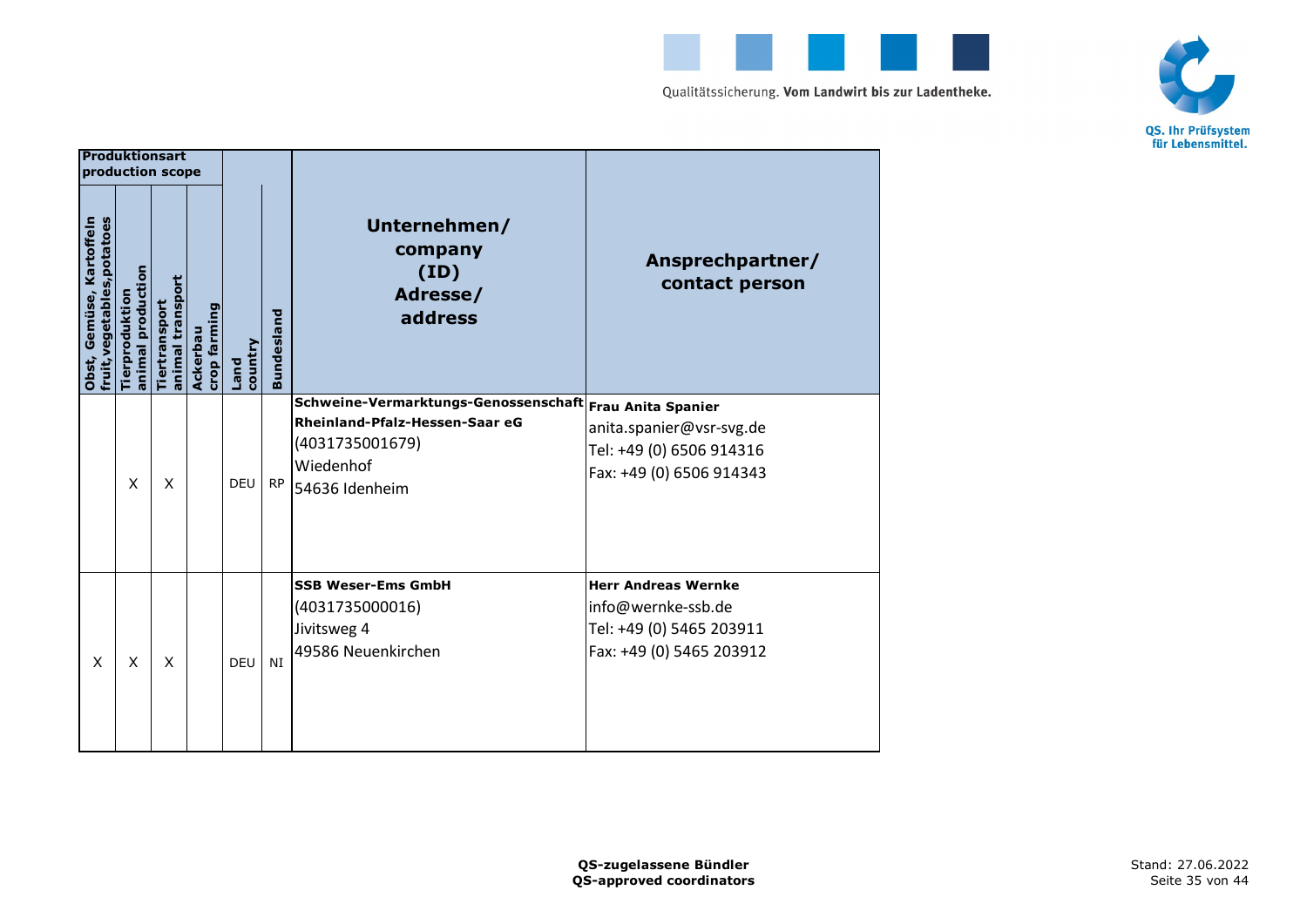



|                                                         | <b>Produktionsart</b><br>production scope |                                   |                          |                        |                   |                                                                                       |                                                                                                                       |
|---------------------------------------------------------|-------------------------------------------|-----------------------------------|--------------------------|------------------------|-------------------|---------------------------------------------------------------------------------------|-----------------------------------------------------------------------------------------------------------------------|
| fruit, vegetables, potatoes<br>Obst, Gemüse, Kartoffeln | animal production<br>Tierproduktio        | animal transport<br>Tiertransport | crop farming<br>Ackerbau | country<br><b>Land</b> | <b>Bundesland</b> | Unternehmen/<br>company<br>(ID)<br>Adresse/<br>address                                | Ansprechpartner/<br>contact person                                                                                    |
|                                                         | X                                         |                                   |                          | <b>NLD</b>             |                   | <b>Storteboom Agri BV</b><br>(4031735757385)<br>Provincialeweg 70<br>9864 PG Kornhorn | <b>Frau Willemien Abma</b><br>willemien.abma@2sistersstorteboom.co<br>m<br>Tel: +31 88 753 0734                       |
|                                                         | X                                         | X                                 |                          | POL                    |                   | Storteboom Hamrol Sp. z o.o.<br>(4031735757729)<br>Kotowo 1a<br>62-066 Granowo        | <b>Herr Marcin Hamrol</b><br>marcin.hamrol@2sistersstorteboom.com<br>Tel: +48 61 445 33 00<br>Mobile: +48 515 127 503 |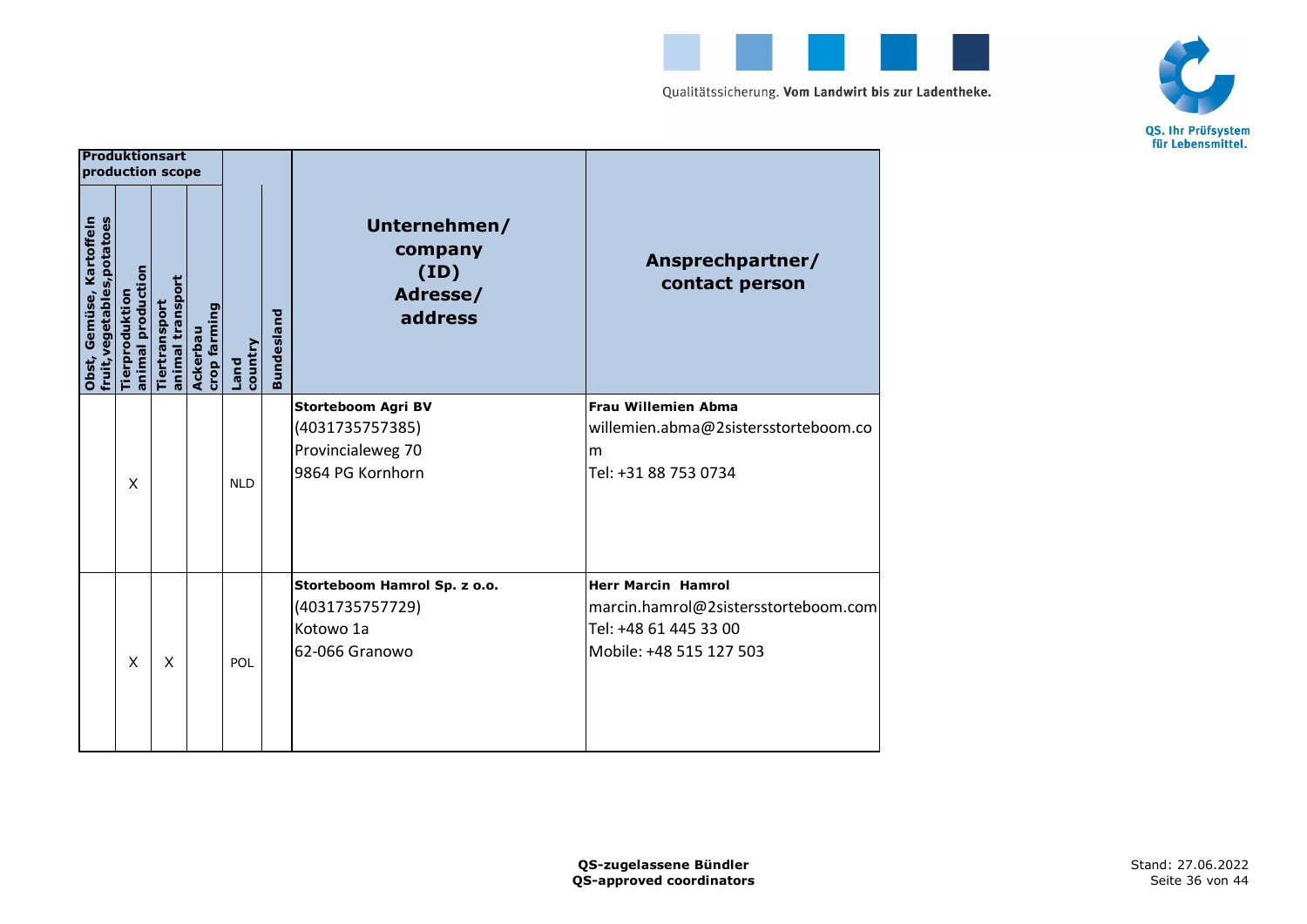



|                                                         | <b>Produktionsart</b><br>production scope |                                   |                          |                 |                   |                                                                                                  |                                                                                                                                 |
|---------------------------------------------------------|-------------------------------------------|-----------------------------------|--------------------------|-----------------|-------------------|--------------------------------------------------------------------------------------------------|---------------------------------------------------------------------------------------------------------------------------------|
| fruit, vegetables, potatoes<br>Obst, Gemüse, Kartoffeln | animal production<br>Tierproduktio        | animal transport<br>Tiertransport | crop farming<br>Ackerbau | country<br>Land | <b>Bundesland</b> | Unternehmen/<br>company<br>(ID)<br>Adresse/<br>address                                           | Ansprechpartner/<br>contact person                                                                                              |
|                                                         | X                                         | X                                 | X                        | DEU             | <b>TH</b>         | <b>TBV-Service und Marketing GmbH</b><br>(4031735000658)<br>Alfred-Heß-Strasse 8<br>99094 Erfurt | Herr Michael König<br>qs@tbv-erfurt.de<br>Tel: +49 (0) 361 26253210<br>Mobile: +49 (0) 171 7536346<br>Fax: +49 (0) 361 26253500 |
|                                                         | X                                         |                                   |                          | <b>DEU</b>      |                   | tegut gute Lebensmittel GmbH & Co.<br>KG<br>(4953113132158)<br>Gerloser Weg 72<br>HE 36039 Fulda | <b>Frau Luise Kunath</b><br>luise.kunath@tegut.com<br>Tel: +49 (0) 661 104148                                                   |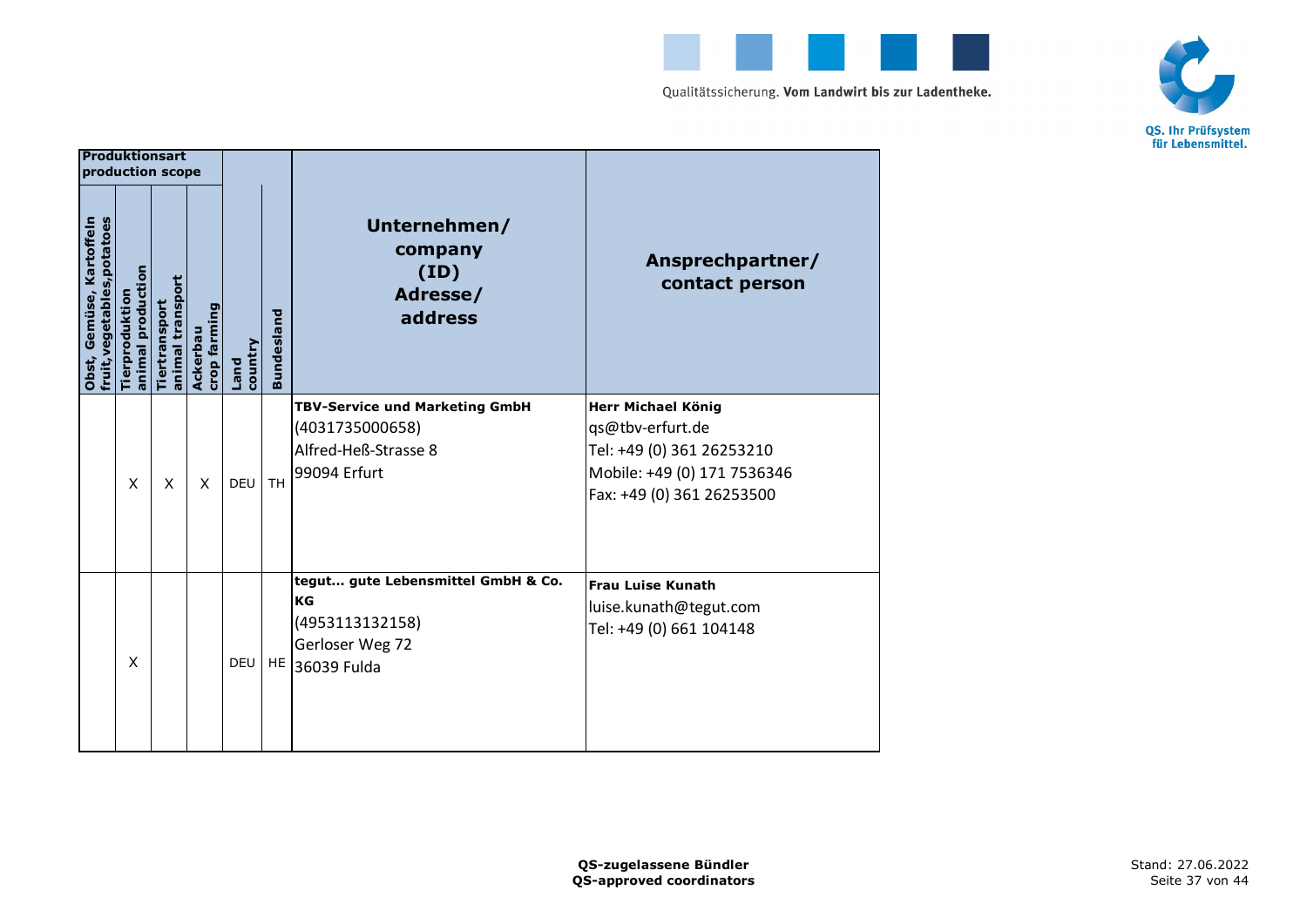



| <b>Produktionsart</b>                                 | production scope                   |                                   |                          |                 |                   |                                                                                                 |                                                                                                           |
|-------------------------------------------------------|------------------------------------|-----------------------------------|--------------------------|-----------------|-------------------|-------------------------------------------------------------------------------------------------|-----------------------------------------------------------------------------------------------------------|
| Obst, Gemüse, Kartoffeln<br>fruit,vegetables,potatoes | animal production<br>Tierproduktio | animal transport<br>Tiertransport | crop farming<br>Ackerbau | country<br>Land | <b>Bundesland</b> | Unternehmen/<br>company<br>(ID)<br>Adresse/<br>address                                          | Ansprechpartner/<br>contact person                                                                        |
|                                                       | X                                  |                                   |                          | <b>HUN</b>      |                   | <b>Turkey Experts Kft</b><br>(4048473851138)<br>Ady street 10<br>9738 Tömörd                    | <b>Herr Gábor Molnár</b><br>info.pannonturkey@gmail.com<br>Tel: +36 94 365 669<br>Mobile: +36 30 300 9912 |
| X                                                     | X                                  | X                                 |                          | <b>DEU</b>      | <b>BW</b>         | <b>VdAW Beratungs- und Service GmbH</b><br>(4031735224528)<br>Wollgrasweg 31<br>70599 Stuttgart | <b>Frau Sabine Ernhardt</b><br>qualitaet@vdaw.de<br>Tel: +49 (0) 711 1677924<br>Fax: +49 (0) 711 4586093  |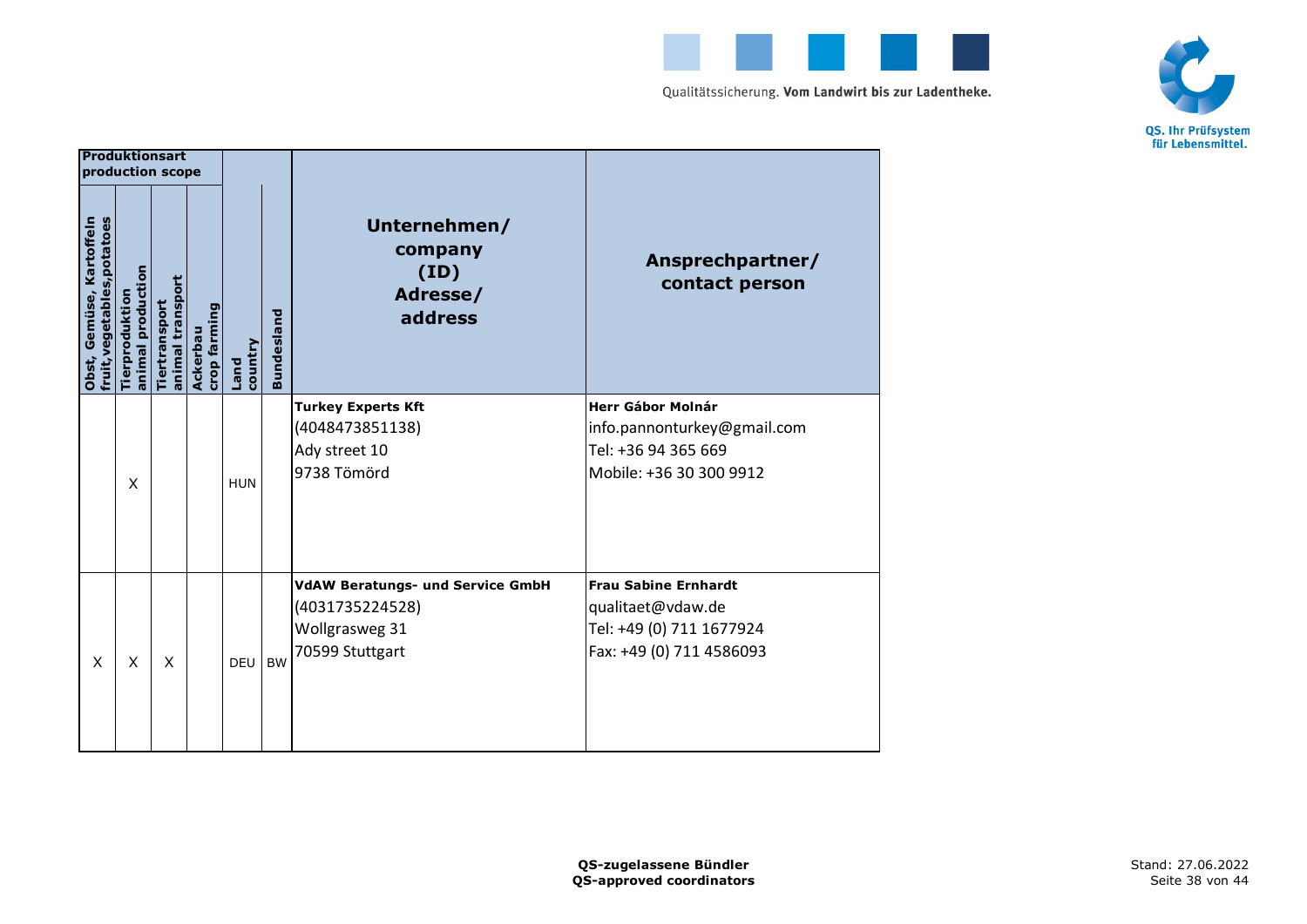



|                                                         | <b>Produktionsart</b><br>production scope |                                   |                         |                        |                   |                                                                                                                            |                                                                                                                 |
|---------------------------------------------------------|-------------------------------------------|-----------------------------------|-------------------------|------------------------|-------------------|----------------------------------------------------------------------------------------------------------------------------|-----------------------------------------------------------------------------------------------------------------|
| fruit, vegetables, potatoes<br>Obst, Gemüse, Kartoffeln | animal production<br>Tierproduktio        | animal transport<br>Tiertransport | crop farmin<br>Ackerbau | country<br><b>Land</b> | <b>Bundesland</b> | Unternehmen/<br>company<br>(ID)<br>Adresse/<br>address                                                                     | Ansprechpartner/<br>contact person                                                                              |
|                                                         | X                                         |                                   |                         | <b>DEU</b>             | <b>SH</b>         | Vermarktungsgemeinschaft für Zucht-<br>und Nutzvieh ZNVG eG<br>(4031735184624)<br>Rendsburger Str. 178<br>24537 Neumünster | <b>Frau Sophie Krayenborg</b><br>krayenborg@znvg.de<br>Tel: +49 (0) 4321 993613                                 |
|                                                         | X                                         | X                                 |                         | <b>DEU</b>             | <b>NW</b>         | Viehvermarktung Münsterland eG<br>(4031735882445)<br>Bechtrup 22<br>59348 Lüdinghausen                                     | <b>Herr Thorsten Andexel</b><br>t.Andexel@vvg-ms.de<br>Tel: +49 (0) 2573 9209116<br>Mobile: +49 (0) 160 7166881 |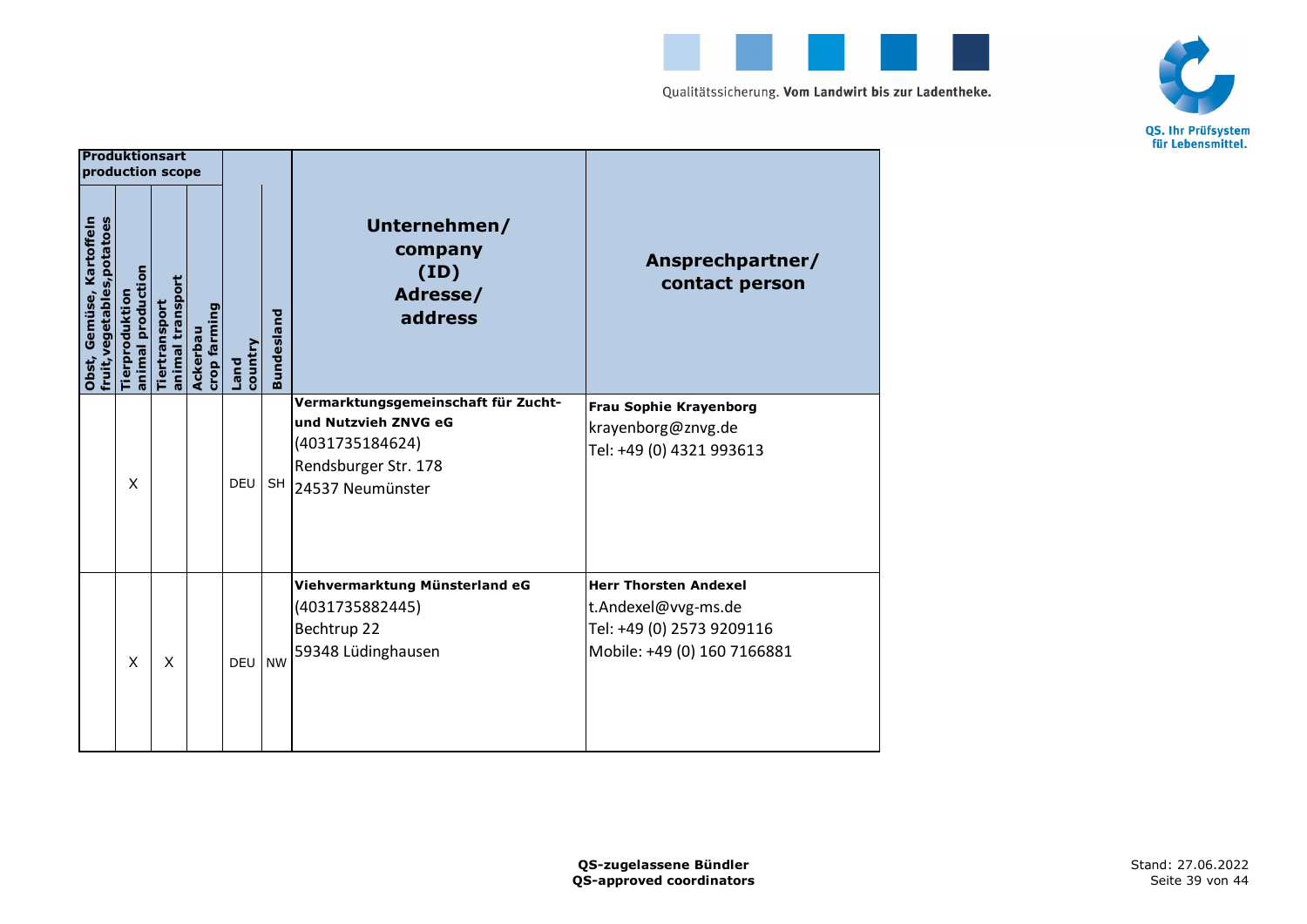



|                                                         | <b>Produktionsart</b><br>production scope |                                   |                          |                 |                   |                                                                                                                       |                                                                                                                                                  |
|---------------------------------------------------------|-------------------------------------------|-----------------------------------|--------------------------|-----------------|-------------------|-----------------------------------------------------------------------------------------------------------------------|--------------------------------------------------------------------------------------------------------------------------------------------------|
| fruit, vegetables, potatoes<br>Obst, Gemüse, Kartoffeln | animal production<br>Tierproduktio        | animal transport<br>Tiertransport | crop farming<br>Ackerbau | country<br>Land | <b>Bundesland</b> | Unternehmen/<br>company<br>(ID)<br>Adresse/<br>address                                                                | Ansprechpartner/<br>contact person                                                                                                               |
|                                                         | $\mathsf{x}$                              | X                                 |                          | <b>DEU</b>      | NI                | Viehvermarktungsgemeinschaft Aller-<br><b>Weser-Hunte eG</b><br>(4048473077569)<br>Große Schneede 1<br>29664 Walsrode | <b>Herr J.-Thomas Meyer</b><br>q-s@vvwalsrode-vissel.de<br>Tel: +49 (0) 5161 9830319<br>Mobile: +49 (0) 173 6181890<br>Fax: +49 (0) 5161 9830312 |
|                                                         | $\mathsf{x}$                              | X                                 |                          | <b>DEU</b>      | <b>BW</b>         | Viehzentrale Südwest GmbH<br>(4031735000047)<br>Viehhofstraße 10<br>70188 Stuttgart                                   | <b>Herr Bernd Kollmer</b><br>b.kollmer@vz-gmbh.de<br>Tel: +49 (0) 711 4603256<br>Mobile: +49 (0) 172 7133030<br>Fax: +49 (0) 711 4603156         |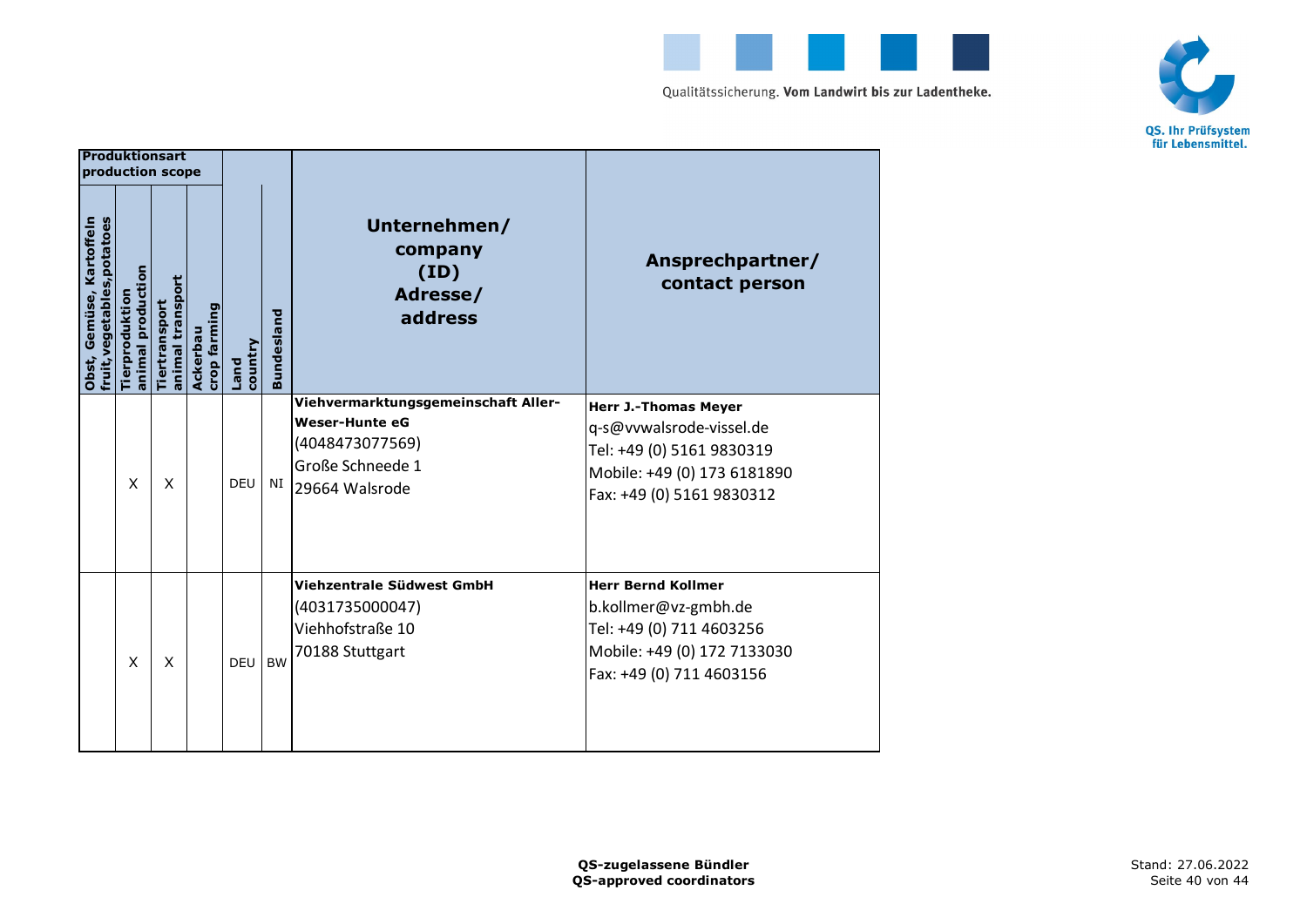



|                                                         | <b>Produktionsart</b><br>production scope |                                   |                          |                 |                   |                                                                                    |                                                                                                                     |
|---------------------------------------------------------|-------------------------------------------|-----------------------------------|--------------------------|-----------------|-------------------|------------------------------------------------------------------------------------|---------------------------------------------------------------------------------------------------------------------|
| fruit, vegetables, potatoes<br>Obst, Gemüse, Kartoffeln | animal production<br>Tierproduktio        | animal transport<br>Tiertransport | crop farming<br>Ackerbau | country<br>Land | <b>Bundesland</b> | Unternehmen/<br>company<br>(ID)<br>Adresse/<br>address                             | Ansprechpartner/<br>contact person                                                                                  |
|                                                         | X                                         | X                                 |                          | DEU             | <b>NI</b>         | <b>VzF GmbH</b><br>(4031735405279)<br>Veerßer Straße 65<br>29525 Uelzen            | <b>Herr Heiko Plate</b><br>qs@vzf.de<br>Tel: +49 (0) 581 9040118<br>Fax: +49 (0) 581 9040251                        |
|                                                         | X                                         |                                   |                          | <b>DEU</b>      | <b>NW</b>         | <b>Westfleisch SCE mbH</b><br>(4014952000002)<br>Brockhoffstr. 11<br>48143 Münster | <b>Herr Norbert Rosker</b><br>norbert.rosker@westfleisch.de<br>Tel: +49 (0) 251 4931260<br>Fax: +49 (0) 251 4931106 |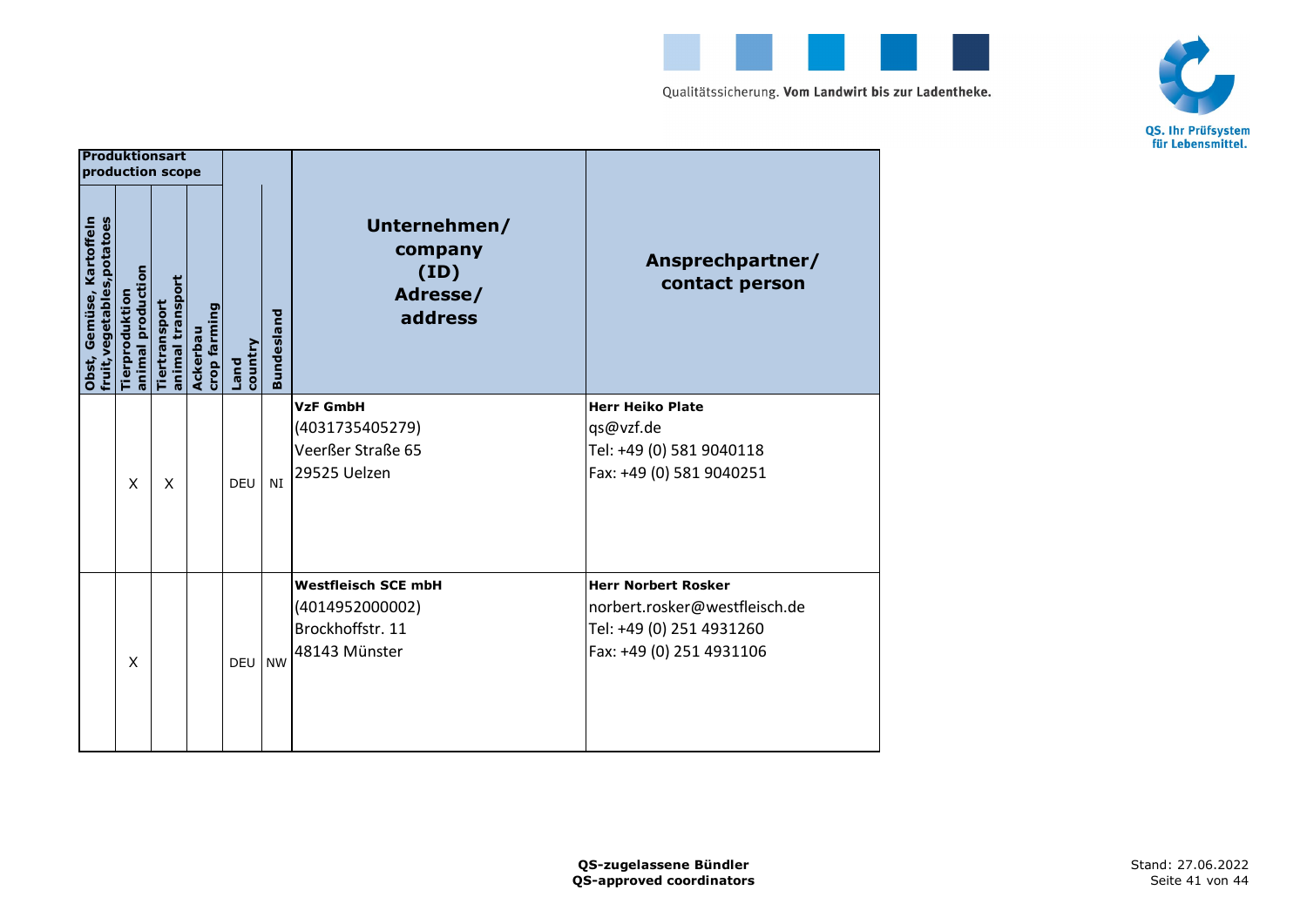



| <b>Produktionsart</b>                                   |                                     | production scope                  |                          |                 |                   |                                                                                                                       |                                                                                                                                                      |
|---------------------------------------------------------|-------------------------------------|-----------------------------------|--------------------------|-----------------|-------------------|-----------------------------------------------------------------------------------------------------------------------|------------------------------------------------------------------------------------------------------------------------------------------------------|
| fruit, vegetables, potatoes<br>Obst, Gemüse, Kartoffeln | animal production<br>Tierproduktion | animal transport<br>Tiertransport | crop farming<br>Ackerbau | country<br>Land | <b>Bundesland</b> | Unternehmen/<br>company<br>(ID)<br>Adresse/<br>address                                                                | Ansprechpartner/<br>contact person                                                                                                                   |
|                                                         | X                                   |                                   |                          | <b>DEU</b>      |                   | <b>WIMEX Agrarprodukte Import &amp; Export</b><br><b>GmbH</b><br>(4048473938006)<br>Feldstraße 5<br>ST 06388 Baasdorf | <b>Frau Sibylle Ciripoi</b><br>sibylle.ciripoi@cobbgermany.de<br>Tel: +49 (0) 3496 400338<br>Mobile: +49 (0) 174 3455010<br>Fax: +49 (0) 3496 400340 |
|                                                         | X                                   | X                                 |                          | POL             |                   | Wipasz S.A. - Department of poultry<br>meat<br>(4953113173524)<br>Instalatorów 2<br>06-500 M?awa                      | <b>Frau Marta Bilko</b><br>marta.bilko@wipasz.pl<br>Tel: +48 661 610 157<br>Mobile: +48 661 610 157                                                  |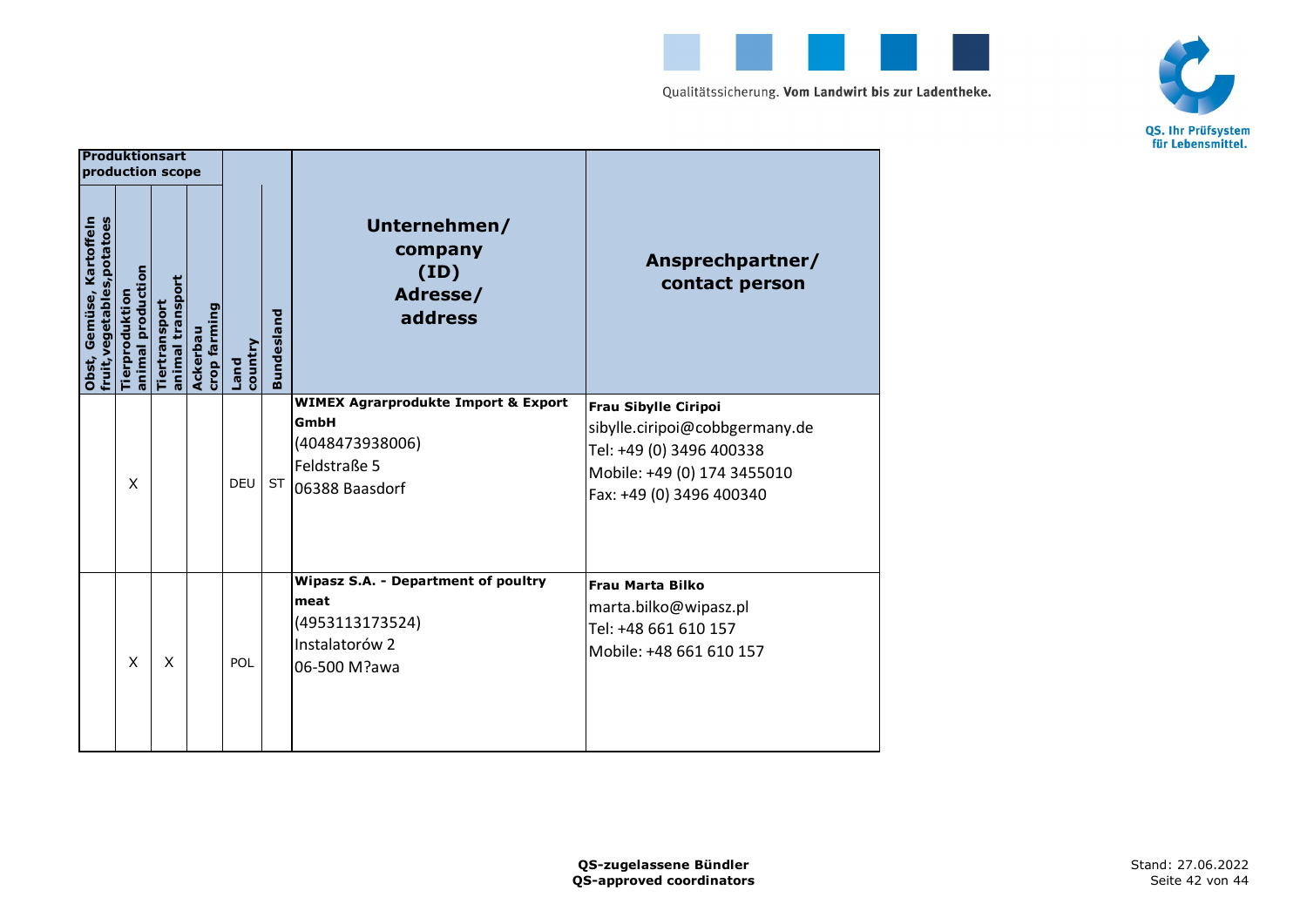



| Produktionsart                                          | production scope                   |                                   |                          |                 |                   |                                                                                        |                                                                                                      |
|---------------------------------------------------------|------------------------------------|-----------------------------------|--------------------------|-----------------|-------------------|----------------------------------------------------------------------------------------|------------------------------------------------------------------------------------------------------|
| fruit, vegetables, potatoes<br>Obst, Gemüse, Kartoffeln | animal production<br>Tierproduktio | animal transport<br>Tiertransport | crop farming<br>Ackerbau | country<br>Land | <b>Bundesland</b> | Unternehmen/<br>company<br>(ID)<br>Adresse/<br>address                                 | Ansprechpartner/<br>contact person                                                                   |
|                                                         | X                                  | X                                 |                          | <b>DEU</b>      | NI                | <b>Wulfa-Mast GmbH</b><br>(4031735004205)<br>Mühlenstraße 4<br>49413 Dinklage-Wulfenau | <b>Herr Christoph Behrens</b><br>info@wulfa.de<br>Tel: +49 (0) 4443 89859<br>Fax: +49 (0) 4443 89866 |
|                                                         | X                                  |                                   |                          | POL             |                   | Zaklady Drobiarskie Farmio Sp. z o.o.<br>(4953113201934)<br>Lesna 1<br>63-200 Jarocin  | <b>Herr Lukasz Krupka</b><br>l.krupka@farmio.com<br>Tel: +48 505 019 501<br>Mobile: +48 505 019 501  |